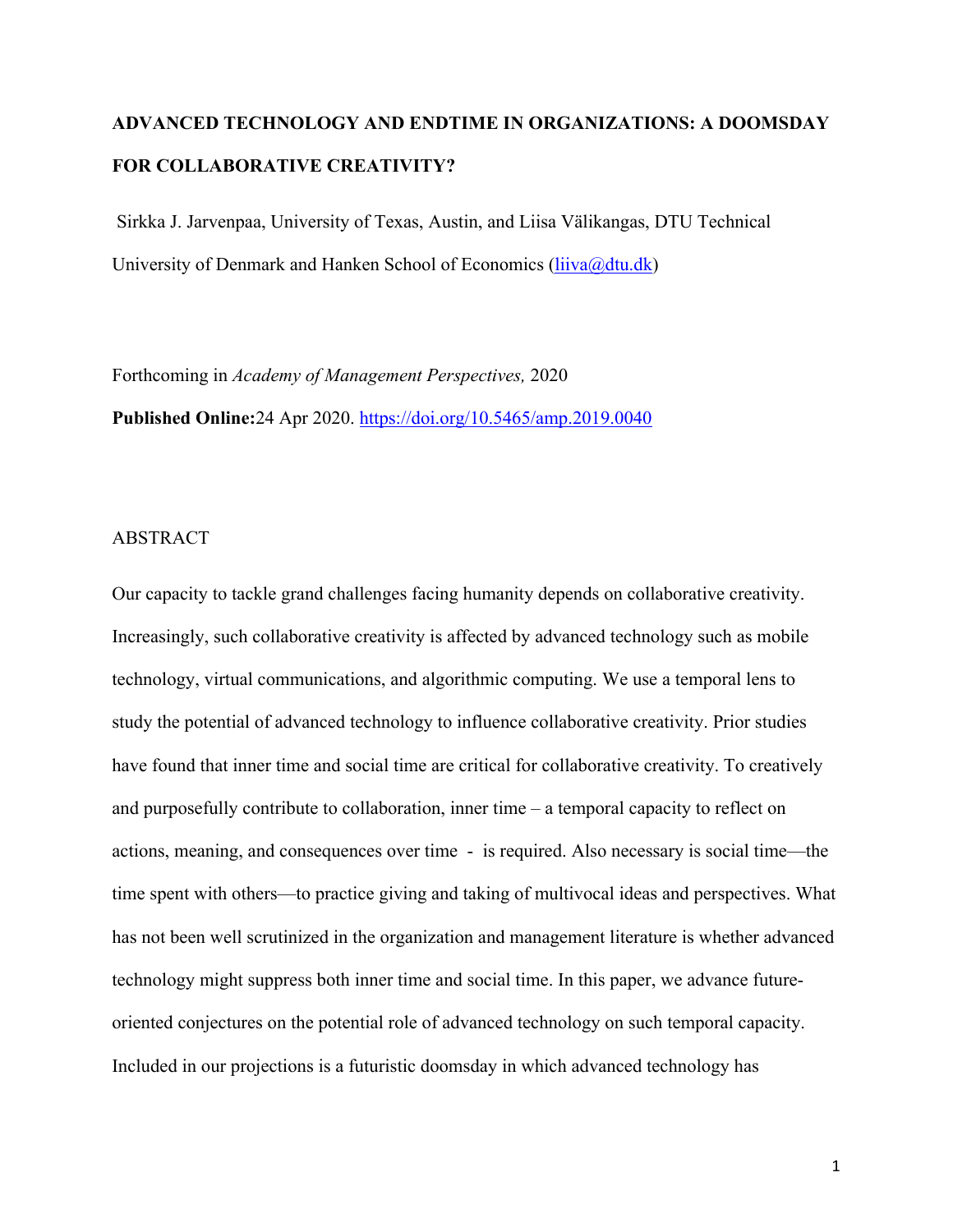extinguished inner time and social time and hence curtailed collaborative creativity. We advance policy considerations for avoiding such an "endtime" scenario in organizations and societies.

#### **INTRODUCTION**

How will advanced technology affect human capacity to collaboratively address grand challenges? Business, government, and academic leaders alike call for new, creative solutions for the world's pressing problems: food and water scarcity, climate change, poverty, and human trafficking, for example (Marti, 2018; Seidel et al., 2013). That no single individual or organization alone can do much to solve these grand challenges is well accepted, and the recognition has led to calls for collective creative processes (Dorado & Ventresca, 2013; Eisenhardt, Graebner, & Sonenshein, 2016) that bring together heterogeneous actors (Furnari, 2014; Jarvenpaa & Valikangas, 2016) and engage them "over prolonged timespans" (Ferraro, Etzion, & Gehman, 2015: 373).

Because grand challenges are by definition complex, advanced technology are called for to augment collaborative creativity (Becker, vom Brocke, Heddier, & Seidel, 2015). Following Huber (1990), we consider advanced technology to include various material artifacts that compute, automate, augment, digitize, and mobilize work in organizations. Advanced technology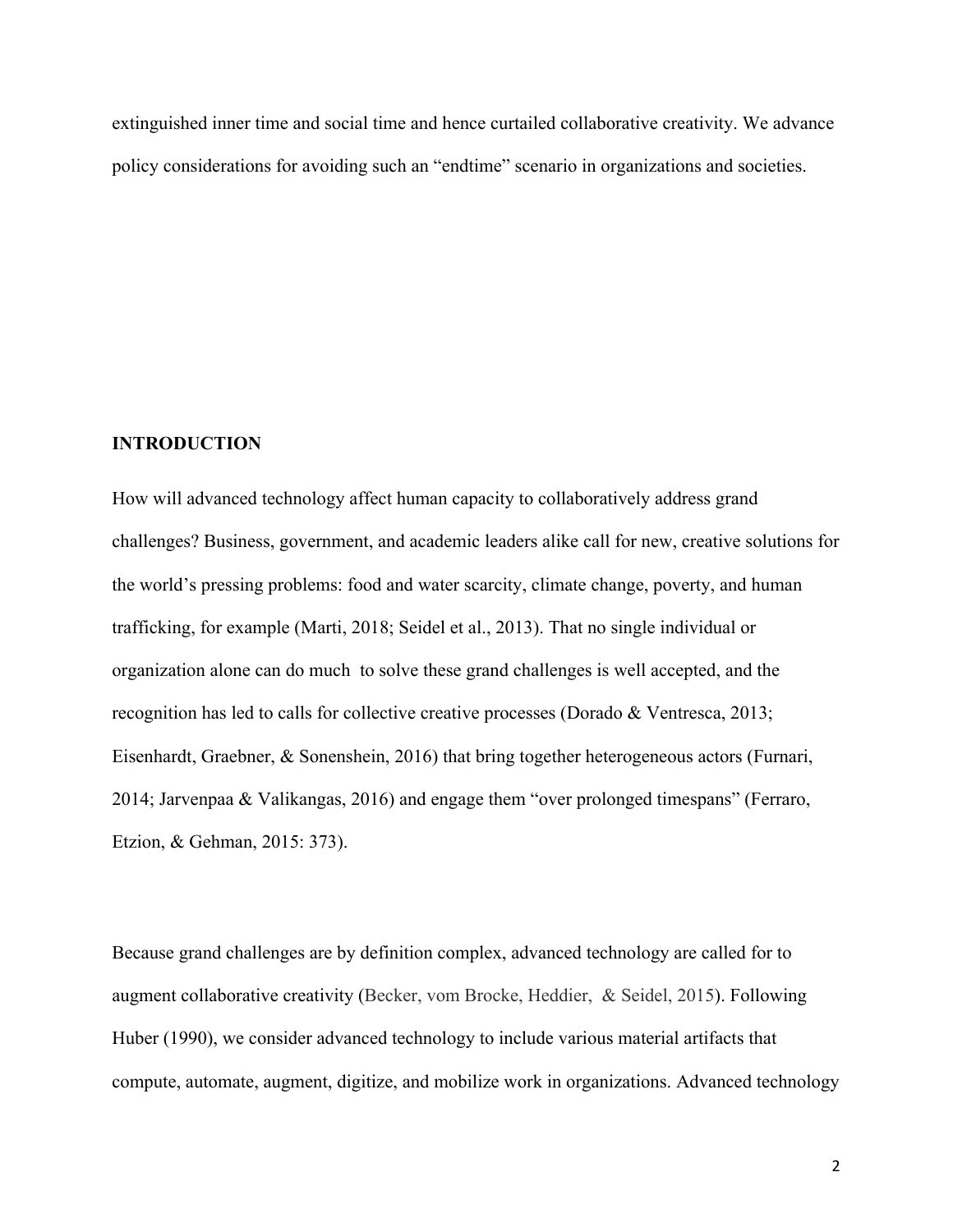is shaping the frontiers of what humans in organizations can accomplish both alone and together (Beane, 2018; Burton, Stein, & Jensen, 2019; Davenport, 2018; Faraj, Pachini, & Sayegh, 2018; Raisch & Krakowski, 2020). While some researchers suggest that advanced technology can augment human efforts (Raisch & Krakowski, 2020), others are concerned about the potential of advanced technology to impose a particular rationality (Lindebaum, Vesa, & den Hond, 2019). Still others envision technology not just as acting as a servant to human endeavor but also as shaping, or pre-empting, that very action (Kallinikos, 2004, 2009; Demetis & Lee, 2018)—and even as constructing humans as artifacts that the technology can manipulate (Kallinikos, 2004). With advanced technology, collaborative creativity might be weakened, thus closing the window on opportunities (Tyre & Orlikowski, 1994) to respond to grand challenges.

In this paper, we are concerned about the effects of advanced technology on temporal reflexivity, that is, questioning, articulating, and reconsidering temporal assumptions and exploring their alternatives in organizations and management (Reinecke & Ansari, 2015). Prior studies in organizational research and management literatures have made multiple calls for such a concern (Antonacopoulou & Tsoukas, 2002; Kaplan & Orlikowski, 2013; Orlikowski & Yates, 2002; Woolgar, 1988). Orlikowski &Yates (2002: 698) write that "[t]emporal reflexivity – being aware of the human potential for reinforcing and altering temporal structures" that is, coordinating organizational activities through timing and pacing – "is essential if we wish to act with effect in our world." Human agency is, fundamentally, temporally grounded (Emirbayer & Mische, 1998) through its ability to reflect upon and assess actions over time and relate with others. We therefore choose to examine the effect of advanced technology on collaborative creativity from a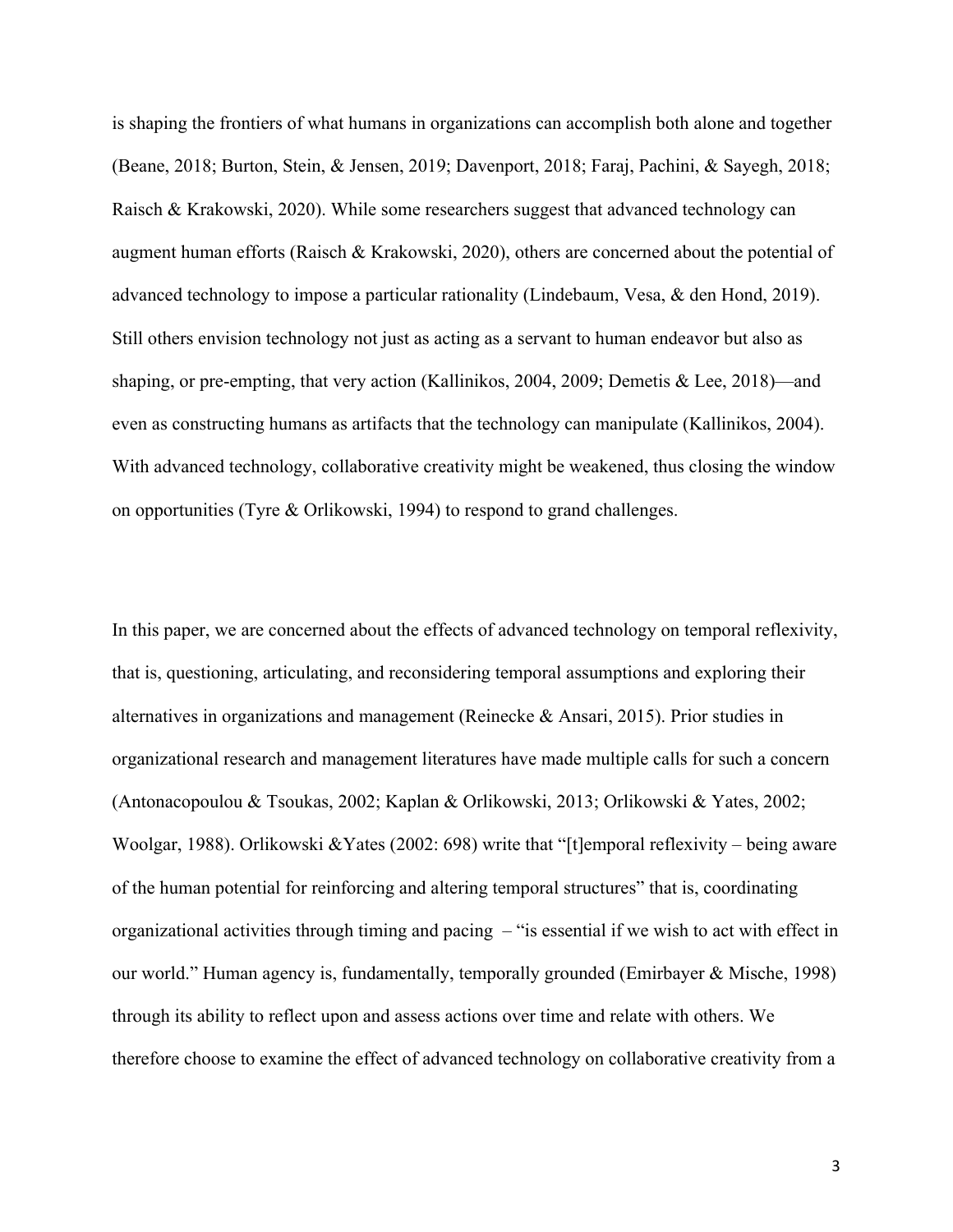temporal perspective. How does advanced technology influence temporal capacity for collaborative creativity in organizations, and why?

Responding to calls for prescient or future-oriented thinking and theorizing (Corley & Gioia, 2011; Shepherd & Suddaby, 2017), we project literature-based conceptions into the future to examine anticipated developments in collaborative creativity and advanced technology through a temporal lens. Our aim is to assess what we need to know and what conversations academicians and practitioners should be having in relation to temporal aspects of collaborative creativity. We frame our conclusions regarding these conversations as policy recommendations that would enable collaborative creativity to be maintained at a broad scale.

The paper proceeds as follows: First, we review research in the organization and management field to see how the temporal capacity of social and inner time influence the literature on collaborative creativity and grand challenges. Second, by reinterpreting existing studies in organizations and management as well as information systems, we infer how advanced technology might influence collaborative creativity through their effects on social and inner time. Third, we construct examples of how these inferences can be extrapolated, as future projections, to imagine and illustrate future possible worlds. In examining the potential influences of advanced technology on temporal capacity, the purpose is to make the resulting policy consequences of our analysis explicit and urgent. Thus, with these futuristic examples, we aim to be provocative rather than to argue for certainty in our predictive accuracy. To avoid an endtime scenario, we conclude that attending to the temporal elements of collaborative creativity is

4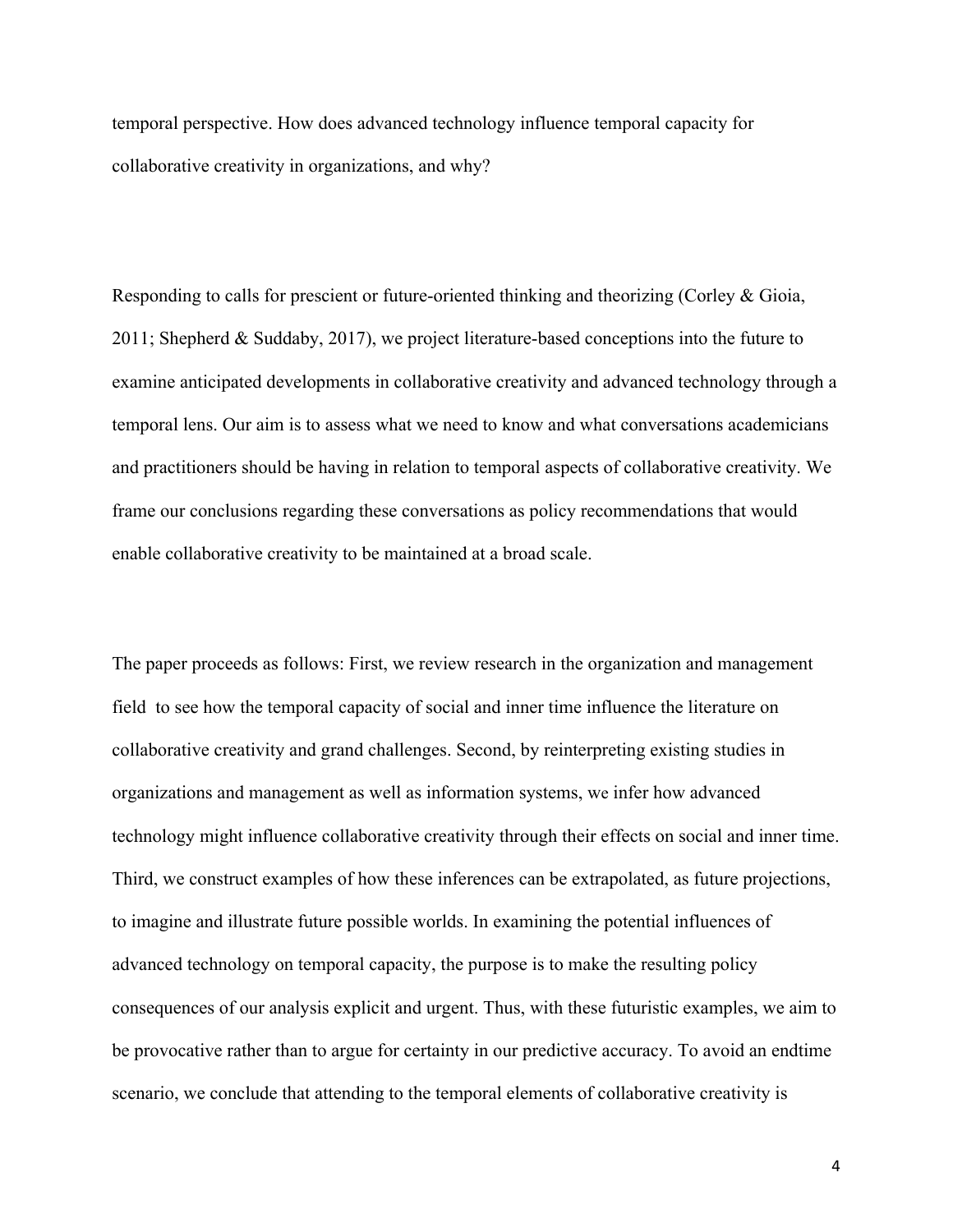increasingly urgent in light of the automation and intermediation offered by advanced technology.

# **GRAND CHALLENGES, COLLABORATIVE CREATIVITY AND TEMPORAL RESOURCES**

In the literature addressing grand challenges, collaborative creativity is deemed essential. Collaborative creativity is defined as the ability to contribute and combine ideas in interaction with others (Amabile, 1983, 1990; Carlsen, Clegg, & Gjersvik, 2012; Harvey, 2014). Ideas need to be useful but also novel (Grant & Berry, 2011). George, Howard-Grenville, Joshi, & Tihanyi (2016: 1869) call for bold and unconventional ideas "to tackle large, unresolved managerial or societal problems." Ferraro et al. (2015) write that multivocality and its integration is critical for grand challenges, as is forestalling disengagement. Resolving grand challenges requires a give and take among diverse perspectives, so that participants are able to communicate their own ideas, are open to each other's ideas, and can constructively challenge and critique their own and each other's inputs (Elsbach & Flynn, 2013; Elsbach, 2019).

Grand challenges require participatory architectures, multivocality, and broad experimentation (Ferraro et al., 2015). The significance of this type of relationality is recognized by other scholars as well. Jarvenpaa and Välikangas (2016) note the importance of networks in collaborating on discovery-driven research, and Koschmann, Kuhn, and Pfarrer (2012) emphasize cross-sector partnerships in addressing social problems. Studies also recognize that solution-seeking happens over time. In their study of five companies' organizational responses to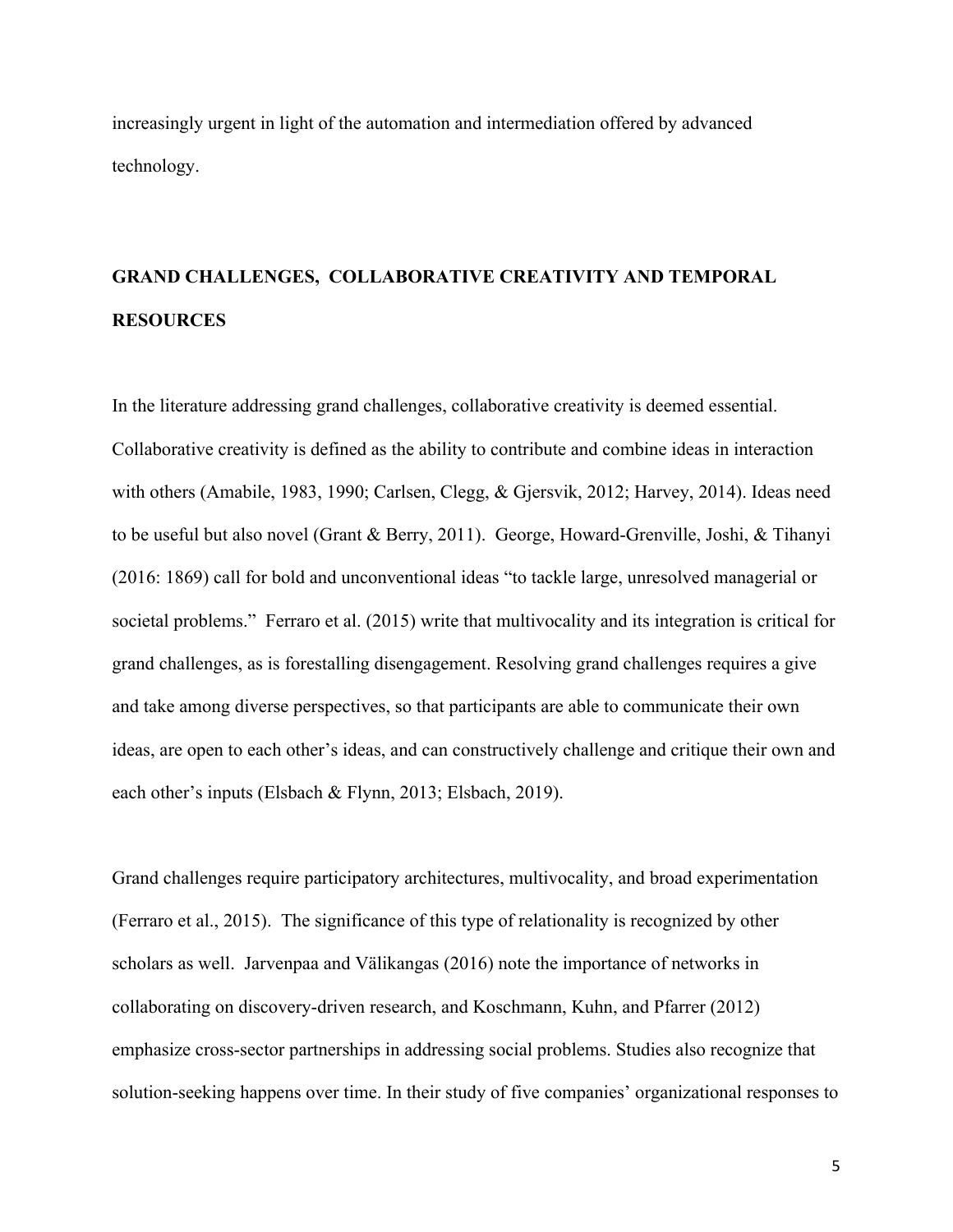climate change, Slawinski and Bansal (2015: 1559) found that "what differentiated these companies was their approach to time." That is, understanding time as linear or cyclical shaped the openness of companies' responses to climate change: A linear time conception led to more immediate short-term fixes whereas a cyclical time conception was more long-term oriented, tolerant of uncertainties involved.

Collaboration, by definition, is about interacting with others. Meanwhile, collaborative creativity requires time as a resource (Adams, 1990). We combine these elements of interaction and the passage of time in the term, *social time*. However, creativity that leads to novel and useful ideas requires more than social time; it also involves *inner time*. In this conceptualization, we consider the qualitative nature of time (unlike clock or calendar time, for example) and we rely on Huy's (2001) study of temporal capabilities. Huy (2001) argued that the combination of social and inner time is essential for managing planned organizational change. We next consider the relationship of inner time and social time to collaborative creativity.

**Inner time**. We define inner time as a temporal resource during which people can engender unique and useful ideas. Inner time itself does not produce these ideas; but without inner time, individual creativity tends to remain superficial and cannot feed or contribute to collaborative creativity.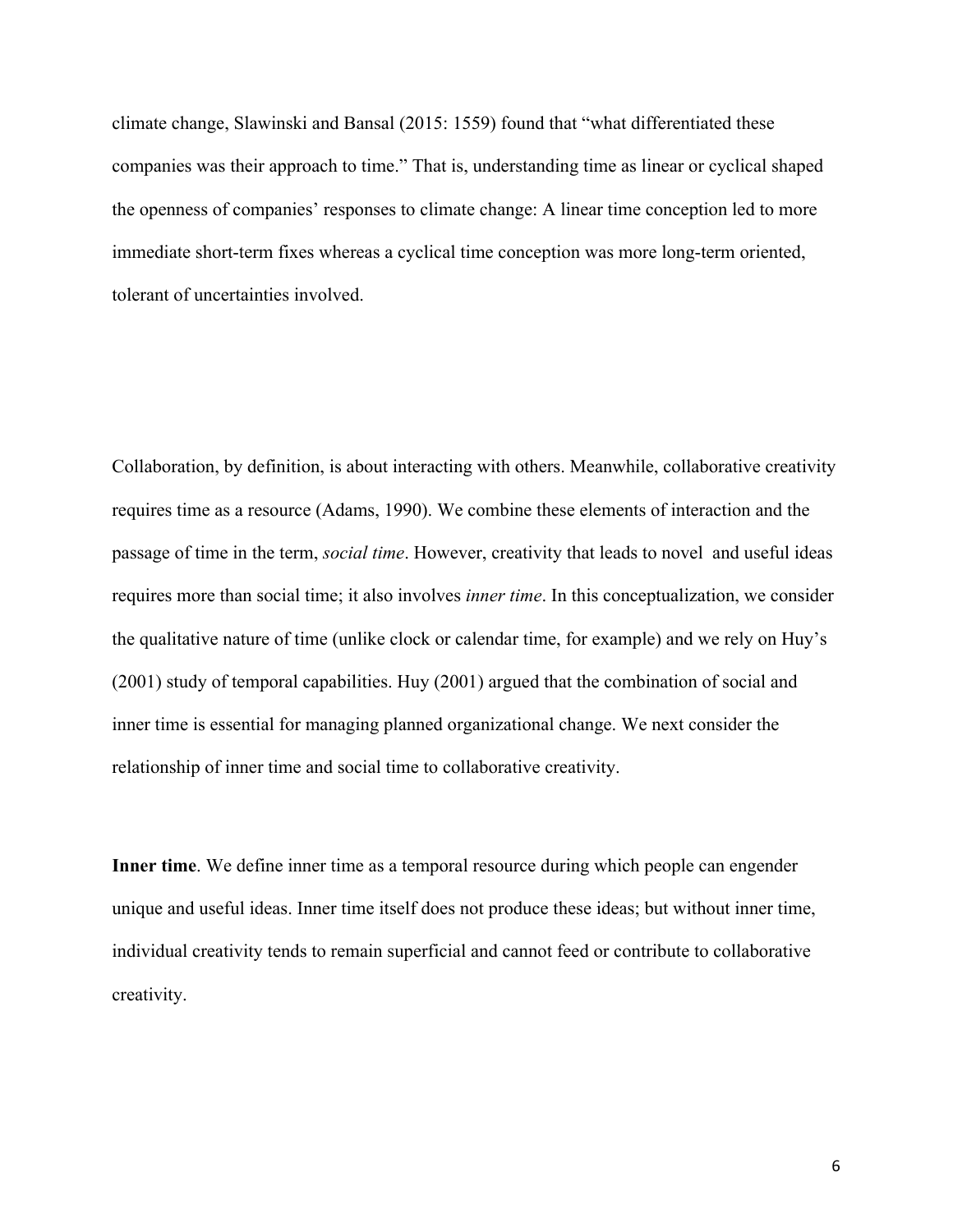For Huy (2001), inner time concerns a person's subjective experience at a particular moment and its simultaneous extension into the present, past, and future. This definition addresses two important perspectives. First, collaborative creativity requires an ability to imaginatively contribute ideas from one's subjective experience (Dawson, 2014; Weick, 1979; Bakken et al., 2013). Second, these ideas are situated in the flow of time (Ford, 2000; Fortwengel et al., 2017). Citing Whitehead (1920), Reddy, Dourish, & Pratt (2006:30) note that "[t]ime is experienced as a continual movement. What we experience as the present is the vivid fringe of memory, tinged with anticipation." Subjective experiences and reflections of their meaning over time interacting as past, present, and future—catalyze human agency (Emirbayer & Mische, 1998).

Inner time gives people the opportunity to hone their ability to imagine and reflect; without it, they lose this ability. Imagination requires seeing what others cannot see; these visions then can be used to actively challenge what is or has been; to initiate paths that deviate from the current reality; and to evoke possible futures with alternative "what if" hypotheses (Patvardhan & Ramachandran, in press). Inner time brings emotional energy, as well as the determination to proceed down unfamiliar, untraveled paths. In Huy's view (2001:608), "[i]nner time allows us to relive the past and pre-live the future in the present"; it makes temporal reflection possible, including considerations related to causality and consequences of actions.

Inner time gives a temporal orientation to a subjective self and the production of ideas, and their meaning, through time. Such inter-temporal experience is an intrinsic property of consciousness (George & Jones, 2000). The connection between temporality and a subjective self is also made by Bakken, Holt, and Zundel (2013: 18), who state that "[t]his ground [of temporality, or world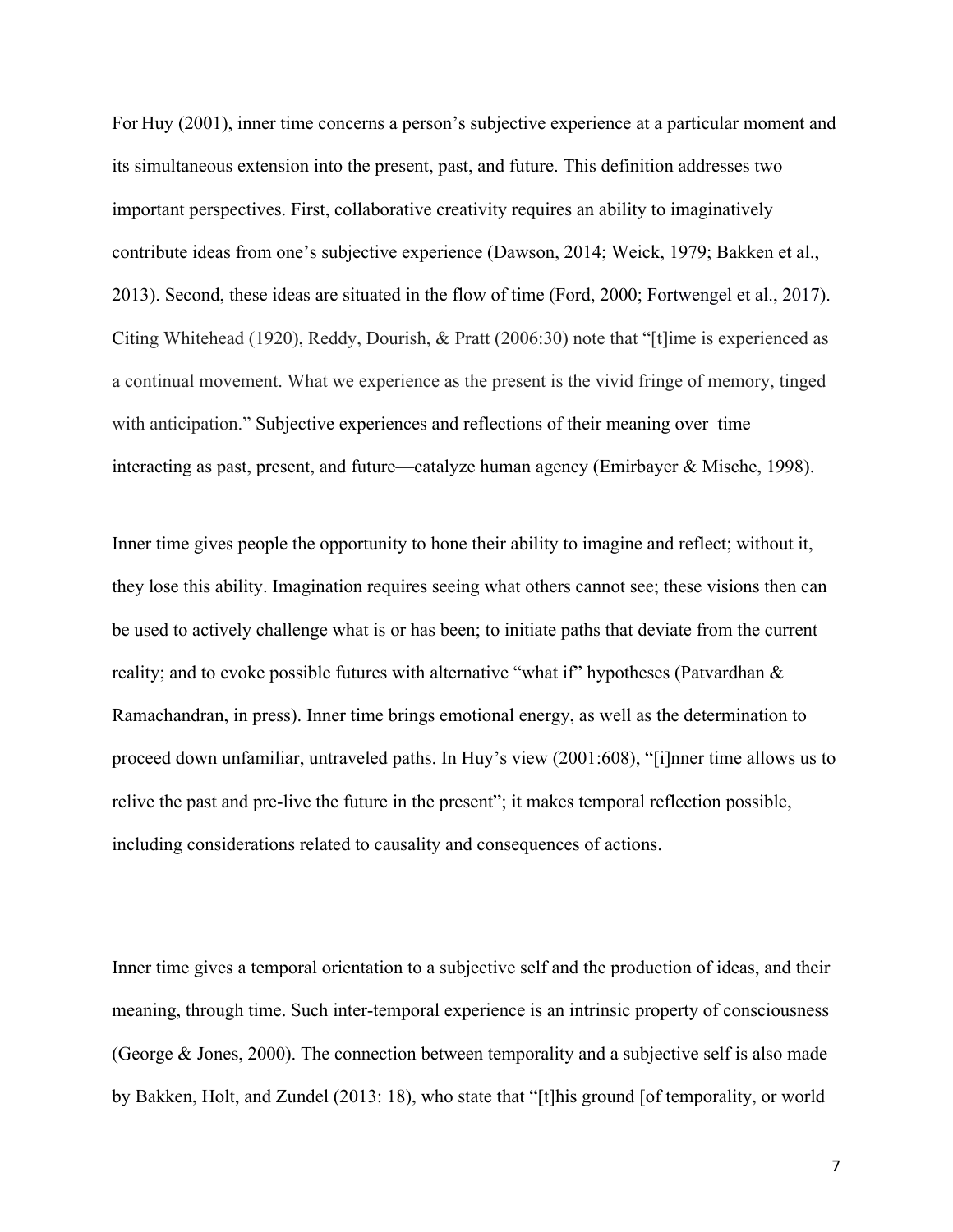time] permits humans to find themselves, the surrounding world, and others along with them as they project themselves in action."

Studies on grand challenges point to the relevance of inner time (George et al., 2016). Inner time is connected to operative choices involving short-term versus long-term orientations, plans, and goals. For example, in their study of business sustainability, Slawinsky and Bansal (2015: 1558) find that organizations connecting "the past, present, and future exhibit a greater willingness to make long-term investments." Inner time is the space in which temporality and a subjective self become integrated, and this integration, as inner time, is at the core of people's and their organization's ability to act creatively (Amabile, 1988), purposefully (Cardinale, 2018), and reflectively (Seo and Creed, 2002). As such, inner time constitutes a temporal resource for collaborative creativity, through which grand challenges can be addressed.

**Social time**. As already noted, collaborative creativity relies on not just inner time but also on social time. We define social time as a necessary temporal resource for the ability to give and take or, in other words, to share and integrate ideas by engaging with others. Social time does not produce collaborative creativity, just as inner time cannot. However, without social time, no collaborative creativity can take place.

Social time, according to Huy (2001), is characterized by bonding and shared meaning-making Social time is the time spent with others – being available in "the embedded process of social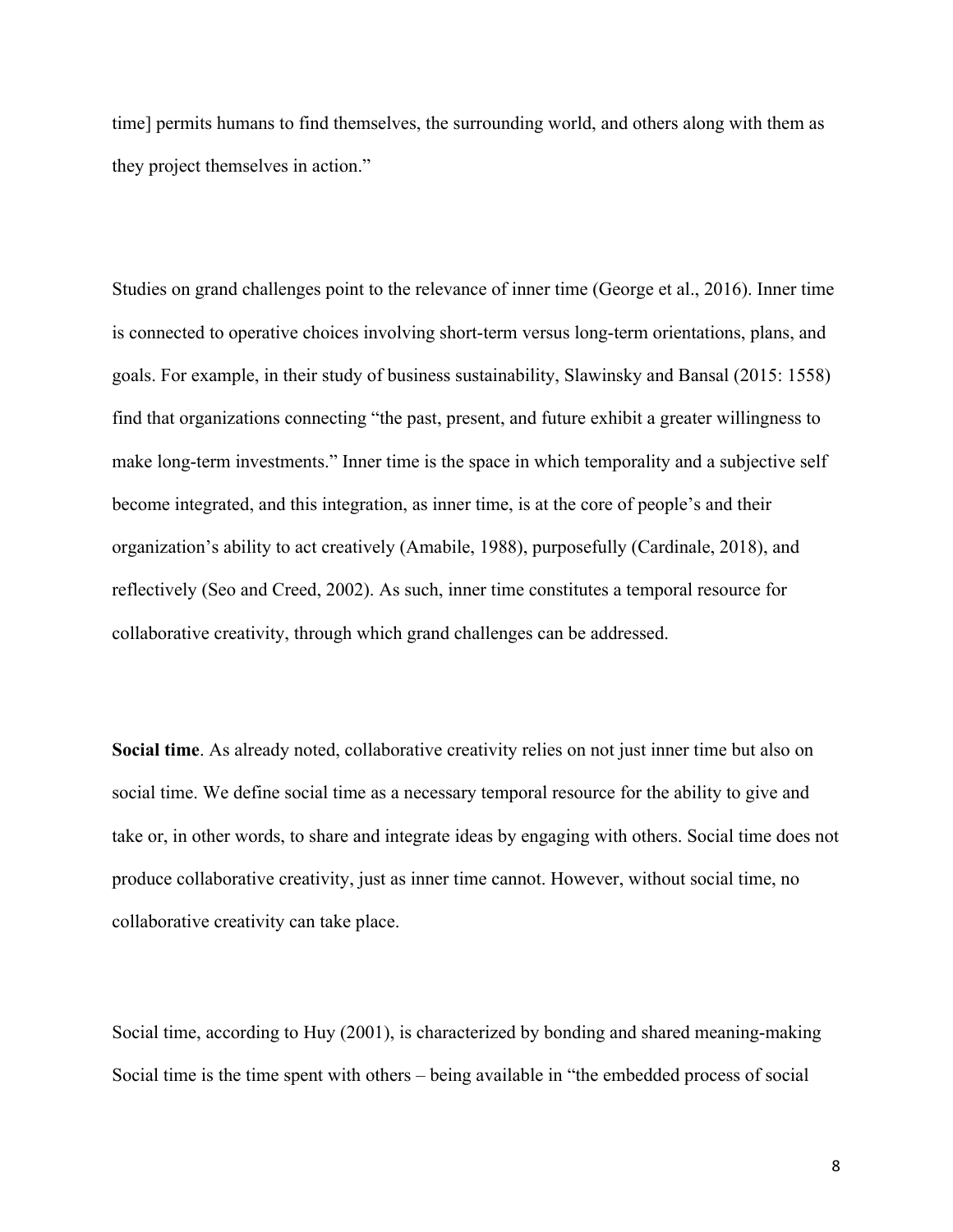engagement" (Emirbayer & Mische (1998: 963) and combining one's ideas with those of others (Amabile, 1990). Different and divergent knowledge and perspectives are pursued in a shared understanding, novel to the problem at hand (Harvey, 2014). Inconsistencies between competing, sometimes conflicting perspectives can give rise to disagreement, but more significantly, they also engender an opportunity for integrating differences and varying perspectives (Harvey, 2014). Such a creative synthesis increases the chances for breakthrough ideas, as well as for a shift in the understanding of what a good idea or a better question is (Brown, 1978; Hardagon  $\&$ Bechky, 2006). Harvey (2014: 330) states that "[t]he 'better question' might open up new possibilities that were unlikely to be considered within the previous interpretation." The integration of ideas and their broader assimilation (Elsbach &Flynn 2013; Elsbach, 2019) among diverse or even interstitial members requires social time. Furnari (2014: 441) finds that social time, as spatially and temporally bounded social interactions, "produce high levels of mutual attention and emotional energy." Social time hence goes beyond chronological or eventbased temporal markers for activity coordination (Orlikowski & Yates, 2002). Social time is not just clock or event time, it is engagement with others. Nevertheless, conflict can arise if pacing norms are not shared, and if normative temporal markers are transgressed (Aeon & Aguinis, 2017; Gersick, 1988, 1994).

Social time is recognized as a necessary concept in social change (Sorokin & Merton, 1937: 615). However, change in organizations or institutions cannot be guaranteed by social time. Instead, social time might add to an illusion of the irreversibility of change just accomplished (Granqvist & Gustafsson, 2016) or social time might contribute to structural stability (Huy, 2001). Although outcomes depend on the quality and character of social time, studies on grand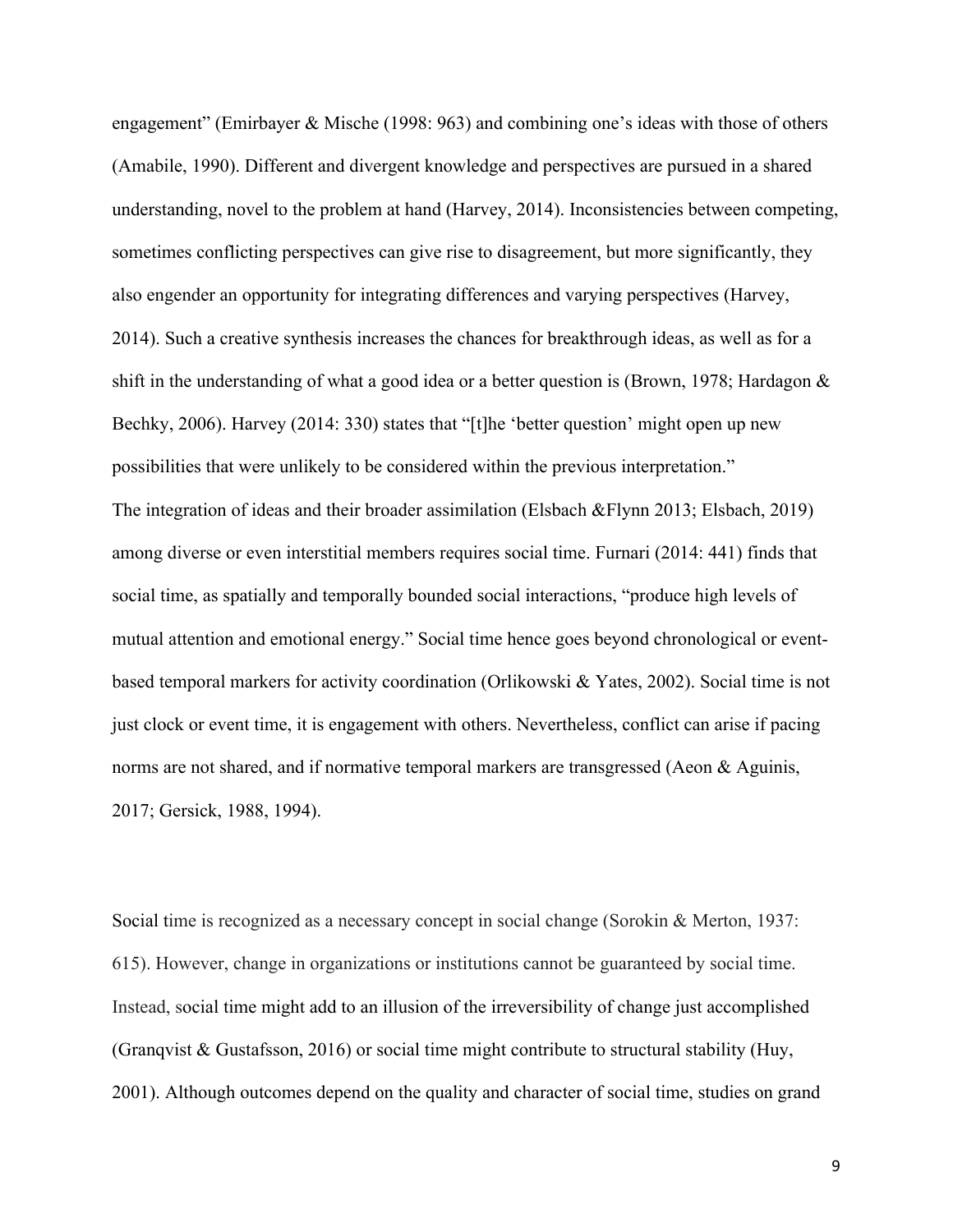challenges speak to social time as essential. It has been found to promote "industry-wide collaborative initiatives" (Slawinsky & Bansal, 2015: 1560). Slawinsky and Bansal conclude that in its capacity to encourage information-sharing and dialogue, social time may motivate firms to respond to climate change and hence promote sustainability.

**Collaborative Creativity and Inner and Social Time.** We conclude that inner time and social time are both required for the production of collaborative creativity. Inner time leads to multivocality in social time through the differentiated, subjective experiences of each person's autonomous imagination and reflection; inner time does not demand an explicit consensus (Furnari, 2014; Garud, Dunbar, & Bartel, 2011). Social time then provides the temporal opportunity to voice and negotiate among these different and multivocal perspectives, as social time participants give and take ideas and integrate them into new understandings. Hargadon and Bechky (2006) coined such collaborative creativity as "reflective reframing," in which individuals "respectfully attend to and build upon the comments and actions of others" (Hargadon and Bechky, 2006: 489).

Table 1 provides a matrix of our conclusions on inner time and social time in relation to collaborative creativity. When social time and/or inner time is lacking as temporal resources, their absence constrains collaborative creativity – either in terms of the ability to contribute novel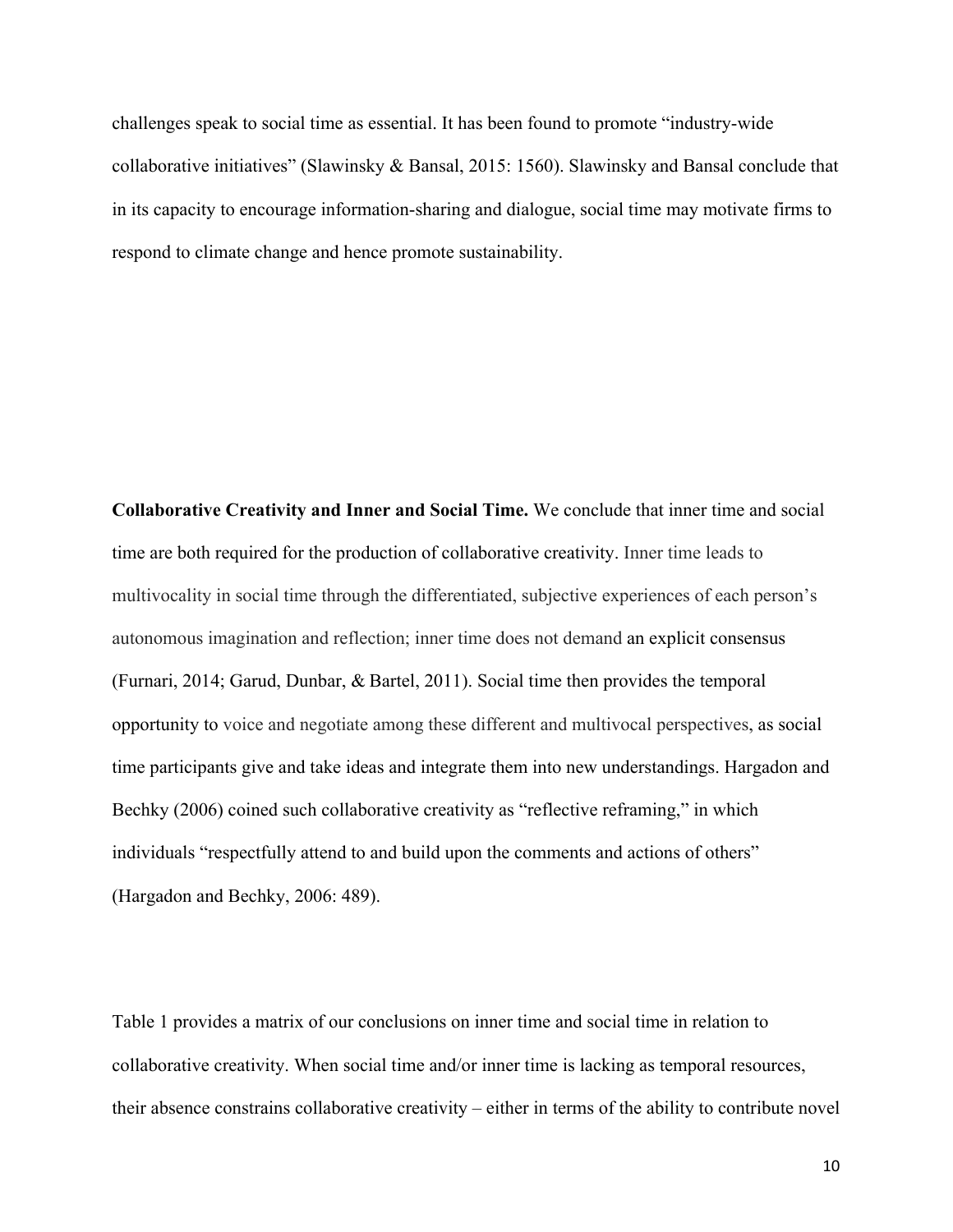ideas based on one's subjective, intertemporal experience (inner time) or the ability to give and take ideas and integrate them with the ideas of others (social time). In the context of grand challenges, inner time sustains "different interpretations among various audiences with different evaluative criteria, in a manner that promotes coordination without requiring explicit consensus" (Ferraro et al., 2015: 373). This inner time-enabled multivocality is acknowledged as essential in tackling challenges that require multi-party collaboration (Jarvenpaa & Välikangas, 2016). Social time constructs the participatory architectures that "facilitate the engagement of diverse stakeholders in a series of temporally and spatially interconnected events, thereby setting in motion an ongoing process" (Ferraro et al., 2015: 37). Silicon Valley's Homebrew Computer Club is a documented example of people from varying backgrounds– hippies and engineers alike - coming together to share ideas about the future of computing (Markoff, 2004) and how those club gatherings became influential for how a personal computer developed. Furnari (2014: 32) also underscored the importance of simultaneously integrating such social time and inner time: Designing innovations requires "[an] appeal to the diverse individuals interacting in interstitial spaces" such as computer clubs (social time as a temporal resource) and open-mindedness that is not constrained by "the potential evolution of understanding and action that follows use" as in the potential development of personal computers and their use that differed from the dominant industry norms (inner time as a temporal resource). Thus, both social time and inner time appear to be critical in enabling collaborative creativity.

Table 1. Inner Time and Social Time as Temporal Resources for Collaborative Creativity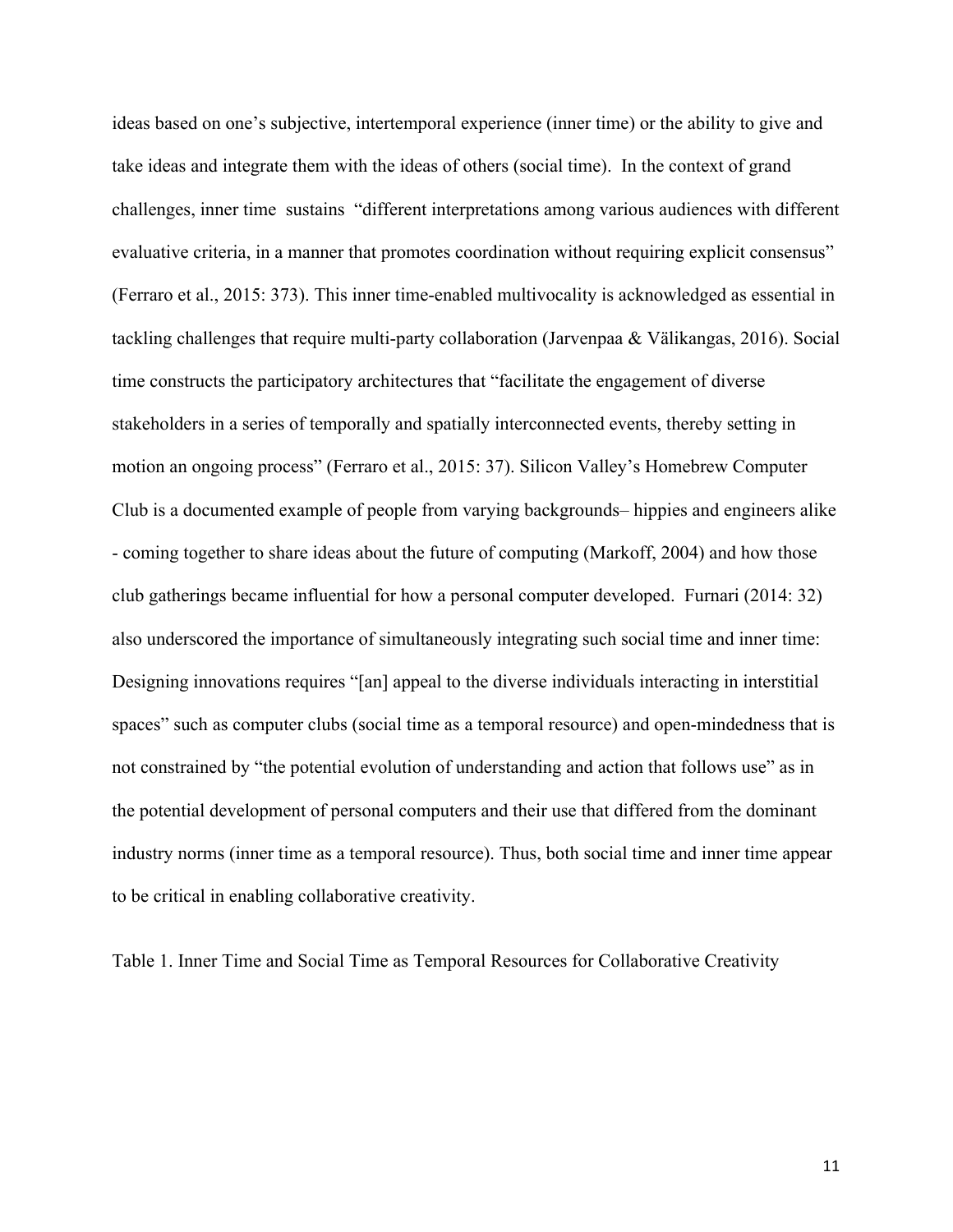

```
Social Time
```
In the organizational and management literatures, both inner time and social time reflect strong, endogenous views of time, such as "time is in us" and "time for us" (Holt & Johnsen, 2019). Holt and Johnsen (2019) call for more exogeneous views to access "beyond time-for-us or timewithout-us" (Holt & Johnsen, 2019: 10). Both inner time and social time are vulnerable, or open, to exogenous influences, including societal structures, external norms, and technological intermediation or automation. For example, Bluedorn and Waller (2006) argue that social time is affected by private/public ownership and societal norms and values. Their writings imply that temporal capacity might be susceptible to both endogenous and exogenous factors, including technology, that change priorities, relationships, and modes of engagement. Advanced technology has become ubiquitous; it is transforming work environments in organizations along trajectories shaped by social relations and actions (Adler, 2006). Such technology can have significant effects on inner time and social time, thus also affecting collaborative creativity in ways that potentially go unnoticed by organizational participants.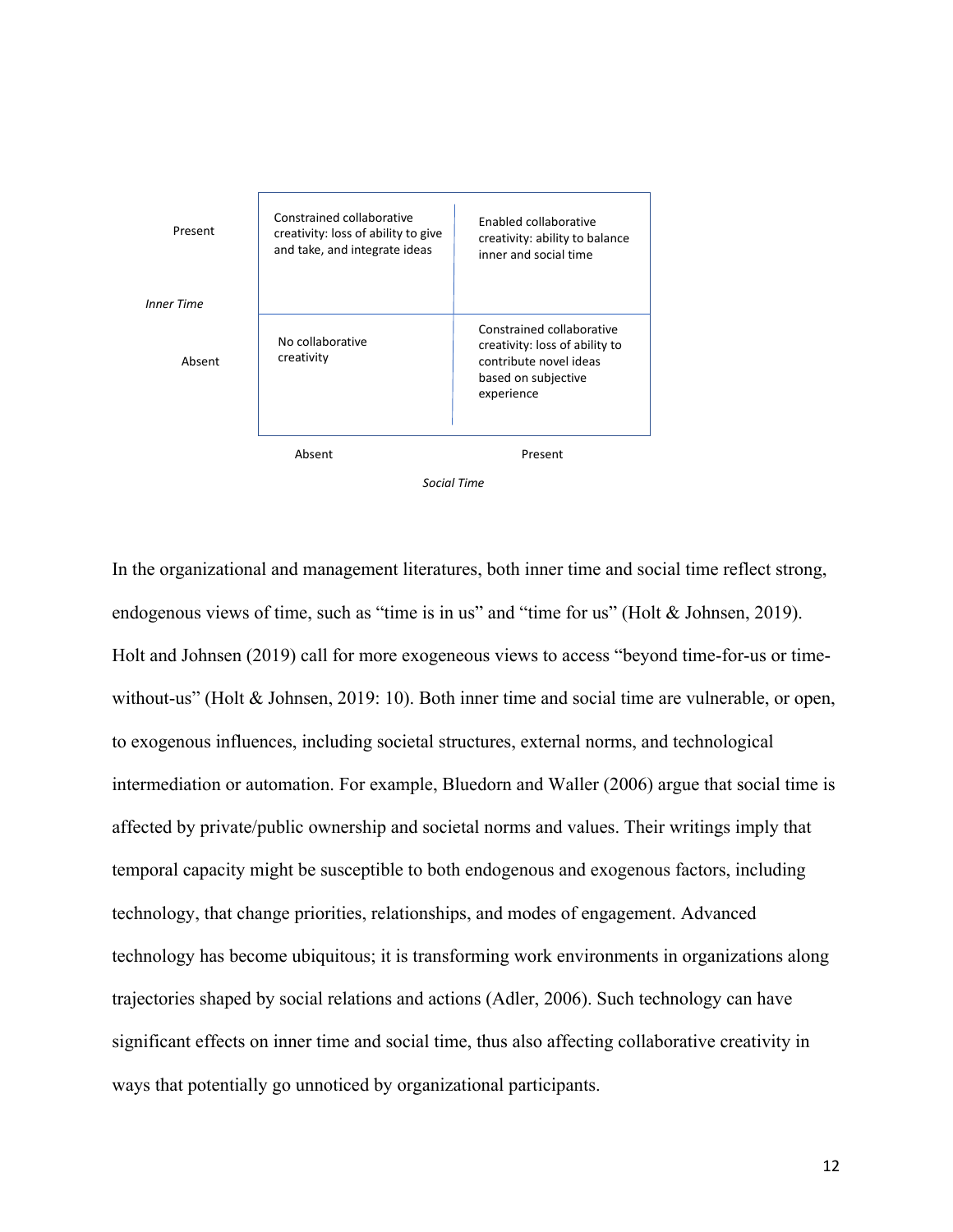#### **ADVANCED TECHNOLOGY AND COLLABORATIVE CREATIVITY**

In this section, we consider the role of advanced technology in collaborative creativity. We do so by raising the questions: How and why does advanced technology influence inner time and social time (if at all)? Advanced technology has become ubiquitous in nearly all facets of organizational life, so that its influence on temporal capacity of collaborative creativity deserves further study. Advanced technology increasingly automates routines and practices through autonomous algorithms in ways that might not be transparent to organizational members (Davenport, 2018; Faraj, Pachini, & Sayegh, 2018; Burton et al., 2019). This potential lack of transparency increases the importance of forward-looking and prescient analysis.

Organization and management literatures suggest that technology structures inner and social time, and this structure coordinates organizational action and directs individual reflection. A seminal study by Thompson (1967: 59–60) examined the effects of the mechanical clock and found that the clock changed the workflow from "natural rhythms" to "labor timed by clock." The change transformed "work" – both its conceptualization and its practice – with respect to the notions of speed, punctuality, and calendaring.

In the past few decades, temporal structuring of organizations (Orlikowski & Yates, 2002; McGrath & Rotchford, 1983; Yakura, 2002; Yli-Kauhaluoma, 2009) has been the dominant theoretical lens in organization and management literature, focusing on temporal coordination of work activities. In an early study, Barley (1988) described how computer-based radiology equipment changed the way users experience time –specifically, the "temporal order" of work.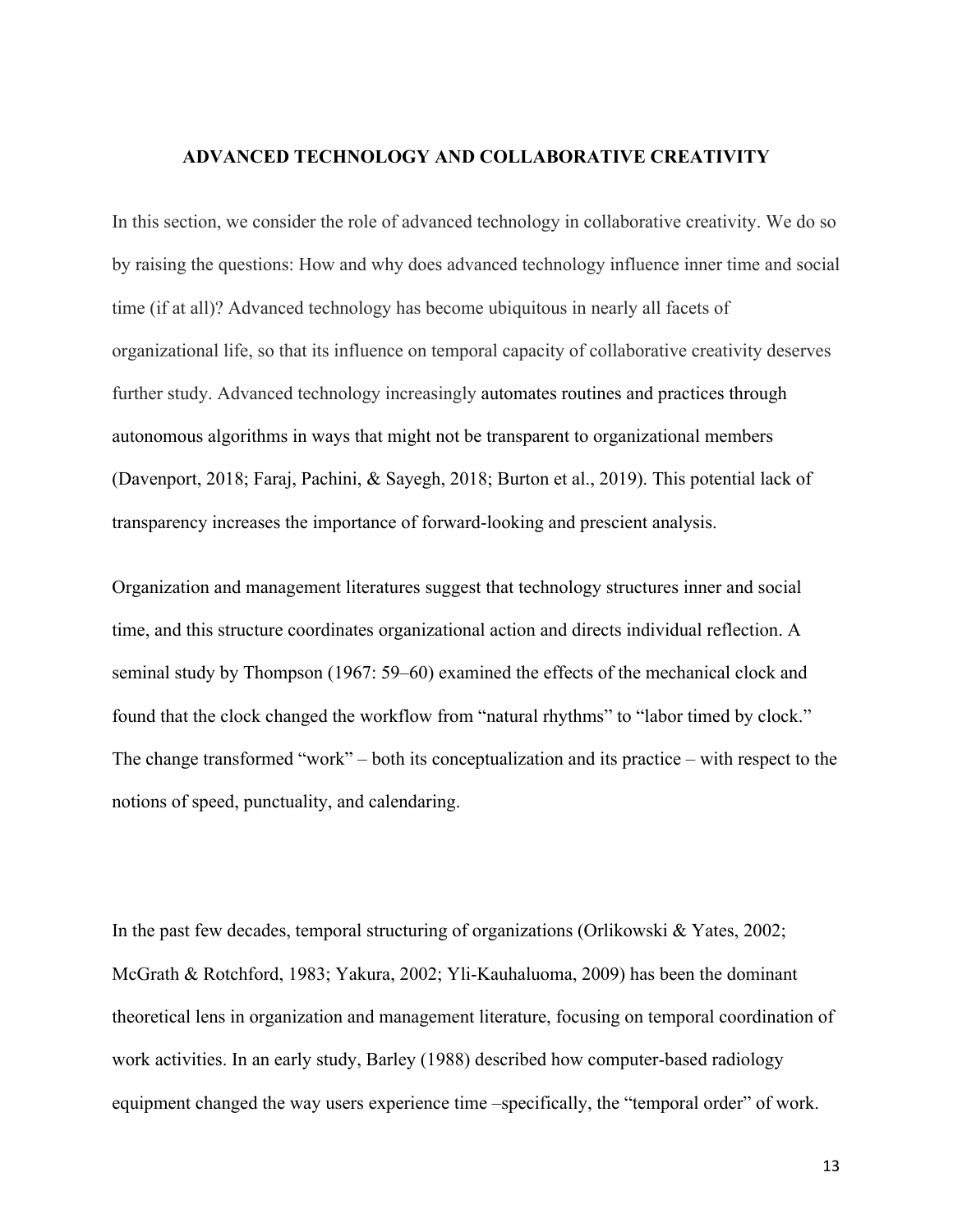The technology allowed users to alter temporal constraints by aligning the flow of work between radiologists and technicians. In some cases, this alteration of flows involved one group of technicians – sonographers – who were able to decouple their work from the availability of radiologists and to engage in independent meaning making (inner time) that formerly had to involve counseling with radiologists (social time).

Orlikowski and Yates (2002) studied temporal coordination among a group of geographically and organizationally dispersed researchers working to finalize a computer language. The collaborative technology was an email distribution list. The researchers adjusted their prior draftbased work structure to conference events (e.g., a meeting of the American Association for Artificial Intelligence) and to cutoff dates and manual deadlines imposed by the coordinator. Social time provided a rhythm for inner time as the group worked to finalize a shared dialect of the LISP language while using a temporal structure that was different from prior, occasionally contested, collaboration in the group. Other research has focused on how time is accessed and experienced (e.g., Ancona, Goodman, Lawrence, & Tushman, 2001) and on the presence of and responses to temporal pluralities and their reconciliation (e.g., Kunish. Bartunek, Mueller, & Huy, 2017; Reinecke & Ansari, 2015; Slawinski & Bansal, 2015). This rich stream of literature, focusing on temporal structuring, views time as an external coordinator more than as endogenous resources for collaborative creativity.

Various authors have addressed collaboration mediated by technology and have reflected on its effects on experienced time. Technology can redefine temporal boundaries in enlarging or transforming both social time and inner time (e.g., Barley et al., 2011). In virtual collaborative work, for example, temporal boundaries become reshaped by constant (or instant) accessibility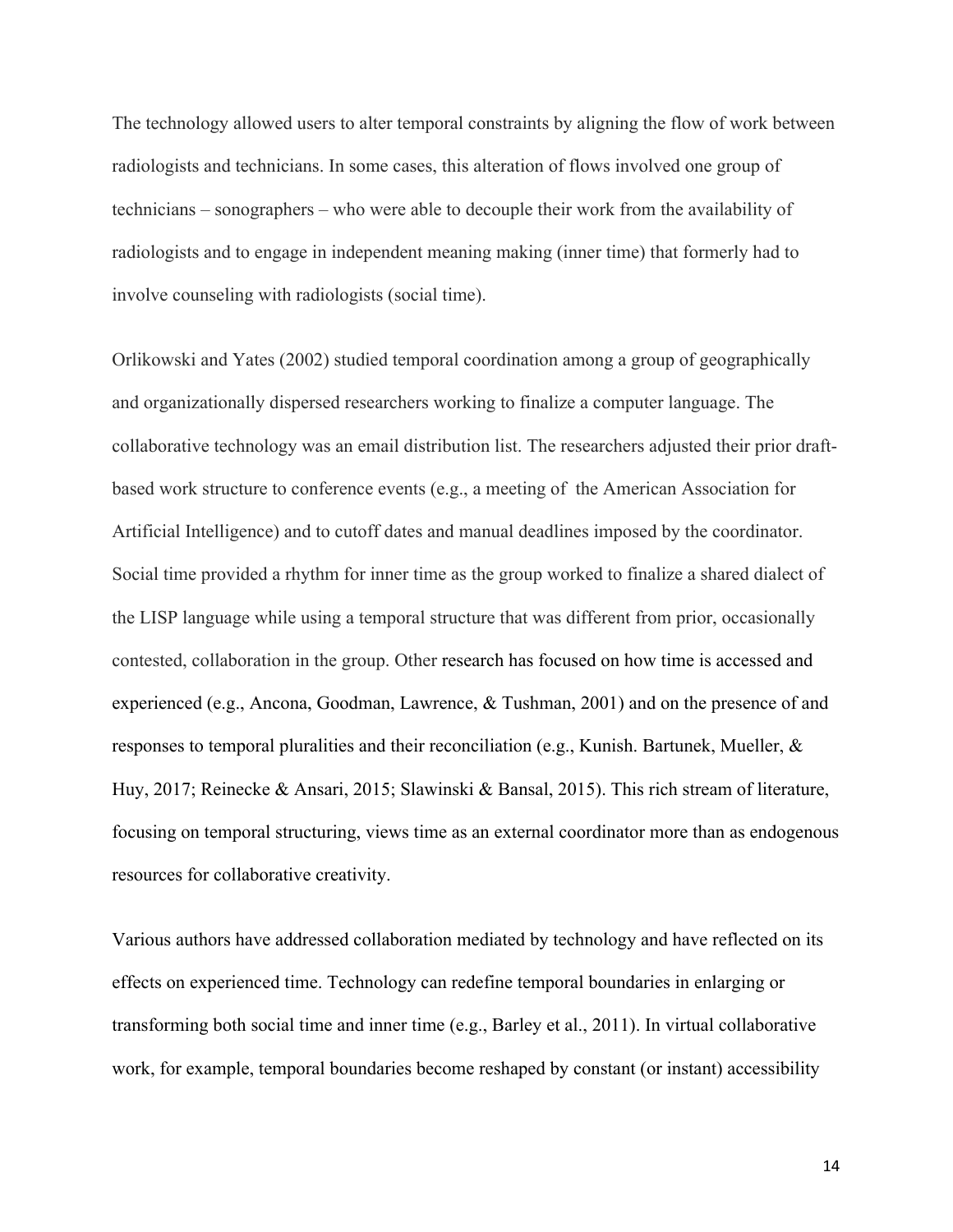and by virtual presence (e.g., Sarker & Sahay, 2004; Rutkowski et al., 2007). In a study of virtual teams that relied largely on asynchronous email communication, O'Leary and Mortensen (2010) found that isolates (i.e., individual team members at a particular company site) not only increased their other-focus (social time) but also engaged in more reflection (inner time) to refine their distinctive contribution to the team, compared to their team members working at sites with multiple members.

Other studies paint a less positive picture of technology's influence on social time and inner time. For example, technology might be reducing human agency when giving and taking of ideas and inner reflection are absent. In their study of Internet search engines, Kallinikos et al. (2013: 365) found "an ongoing disembedding of content production from local settings" and instead, a move toward a "generic context, marked by the interplay between global search engines and search engine optimization efforts." Available information is… "dominated by the search engines and the findability practices and techniques they disseminate." Recent research in the information systems literature has found that technology can have debilitating effects on human agency and collaborative creativity (Demetis & Lee, 2018). Although the research does not explicitly examine social time and inner time, we argue that the fading of these temporal resources can have similar negative effects. We consider three conjectures that relate to the effects of advanced technology on inner and social time, and we ground these conjectures in extant management and organization literature and on information systems literature.

Table 2 summarizes some of the reviewed literature through the lens of social and inner time. Many of these studies did not explicitly distinguish between social time and inner time. Hence, the interpretation of inner time and social time is ours, not that of the original authors. In

15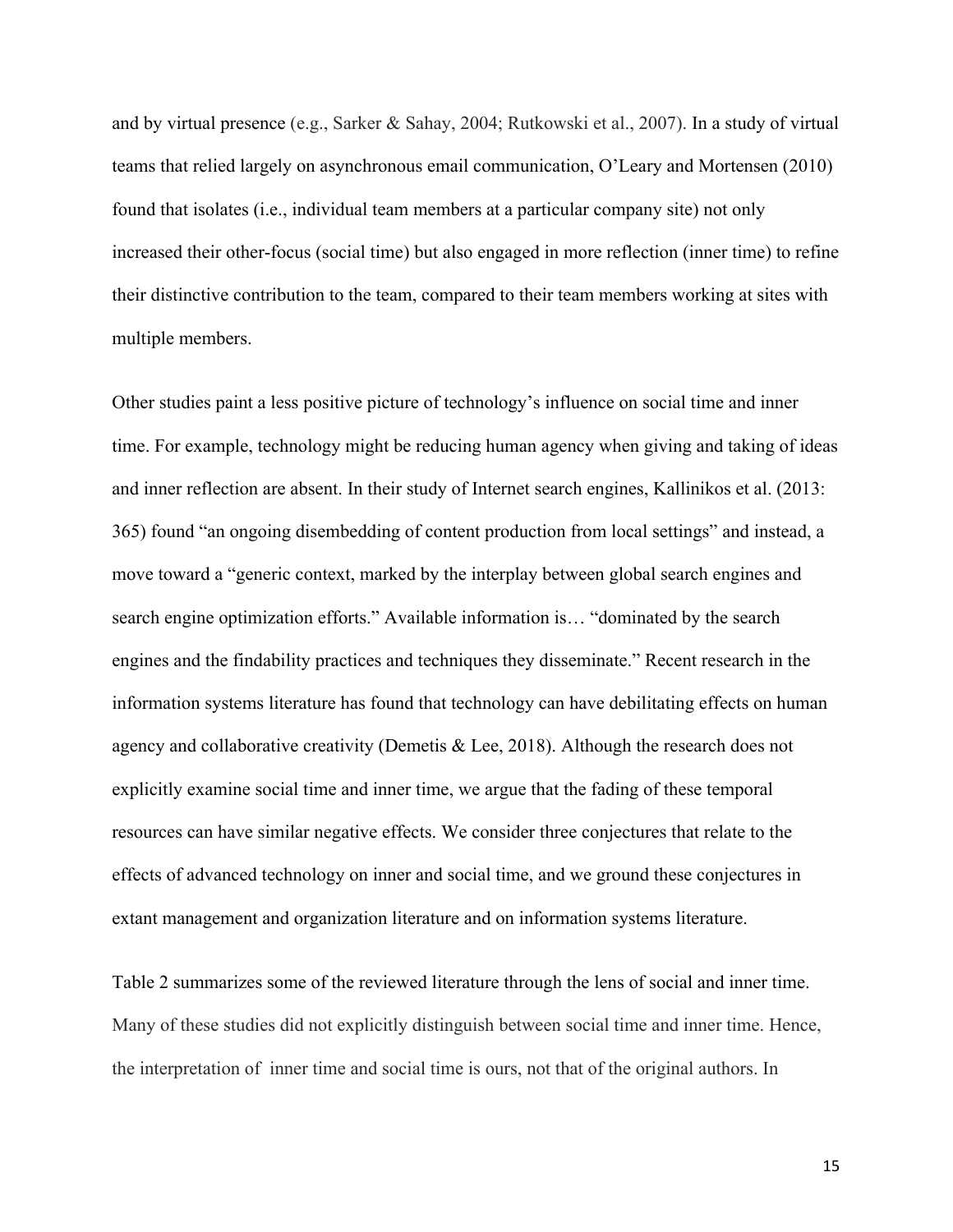addition, collaborative creativity was often implicit because studies focused on processes rather than outcomes.

--insert Table 2 about here ---

## *Advanced Technology and Inner Time*

As organizations become saturated with advanced technology, inner time can become reduced. Advanced technology offers flexibility at work, making virtual work possible (Barley et al., 2011). Yet such flexibility might require a capacity to postpone action or responses to requests in the interest of temporal reflexivity – that is, in the interest of inner time (Ryden & El Sawy, 2019). Others report that enforcing temporal boundaries and "segregating activities" between work and life might be easier in more senior than junior positions (Prasopoulou, Pouloudi, & Panteli, 2006). Mazmanian, Orlikowski, and Yates (2013) recognize the benefits of individual autonomy enabled by mobile and Internet technology but they also imply that advanced technology can result in a decline in inner time. Mazmanian et al. (2013: 1337) writes that knowledge professionals using mobile technology "restrict their autonomy as they choose to be technologically connected to work at all hours of the day and night." Research finds an "implicit understanding among… close collaborators regarding their 'anytime' availability" (Prasopoulou et al, 2006: 281). Barley et al. (2011) found that some of their interviewees took pride in their accessibility yet complained about stress related to email.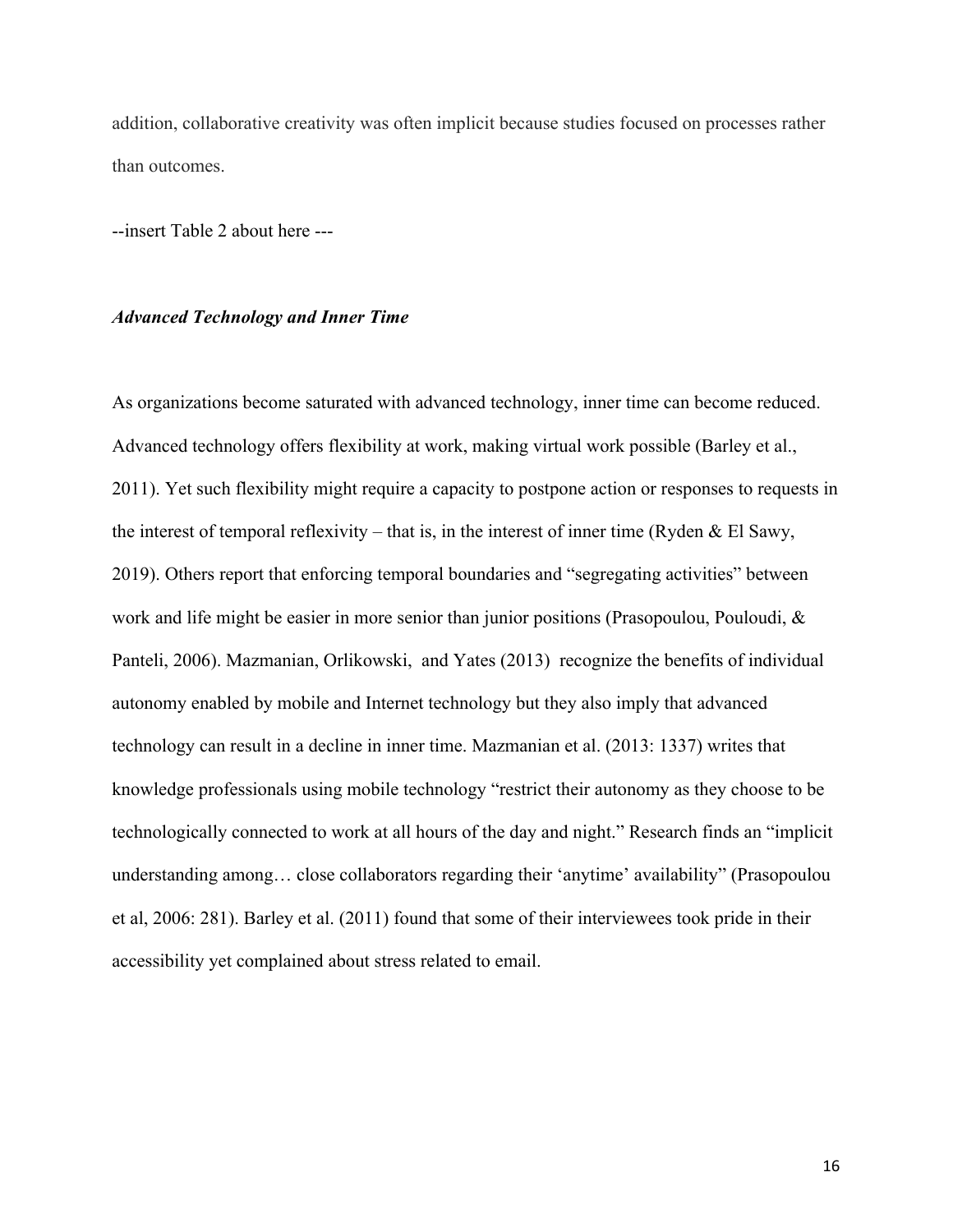Reduced inner time is a potential constraint on collaborative creativity. The constant attention online or instant responses – either because of social pressures or because of the fear of falling behind or losing out (Barley et al., 2011) can crowd out collective creativity. Gerlach and Cenfetelli (in press) discuss what they call technology-mediated state-tracking, whereby people continually attend to technology to close the information gap between what they know about the world and its actual state. These studies are indicative of the potential for inner time to become reduced and even extinguished as a result of continuous time demands, social and performance pressures, and the difficulty of maintaining boundaries that would allow disconnecting. In sum, the experience of inner time is lost as a temporal resource of reflexivity (Berends & Antonacopoulou, 2014). Our first conjecture focuses on inner time becoming reduced and its constraining of collaborative creativity.

*Conjecture 1.* Advanced technology can lead to reduced inner time and reduced inner time results in less collaborative creativity.

## *Advanced Technology and Social Time*

As advanced technology penetrates nearly all facets of organizations, it reduces social time. This is evident despite the possibilities for collaborating online, asynchronously, and across distances of time and geography. This collaboration often is studied in terms of the ability of virtual teams to accommodate differences in viewpoints (e.g., Sarker & Sahay, 2004) and to still be productive (Rutkowski, Saunders, Vogel, and & Genuchten., 2007). Cramton (2001) highlighted how differences in organizational contexts and local situations, and in the absence of face-to-face interaction, created challenges for team members trying to maintain an other-focus and to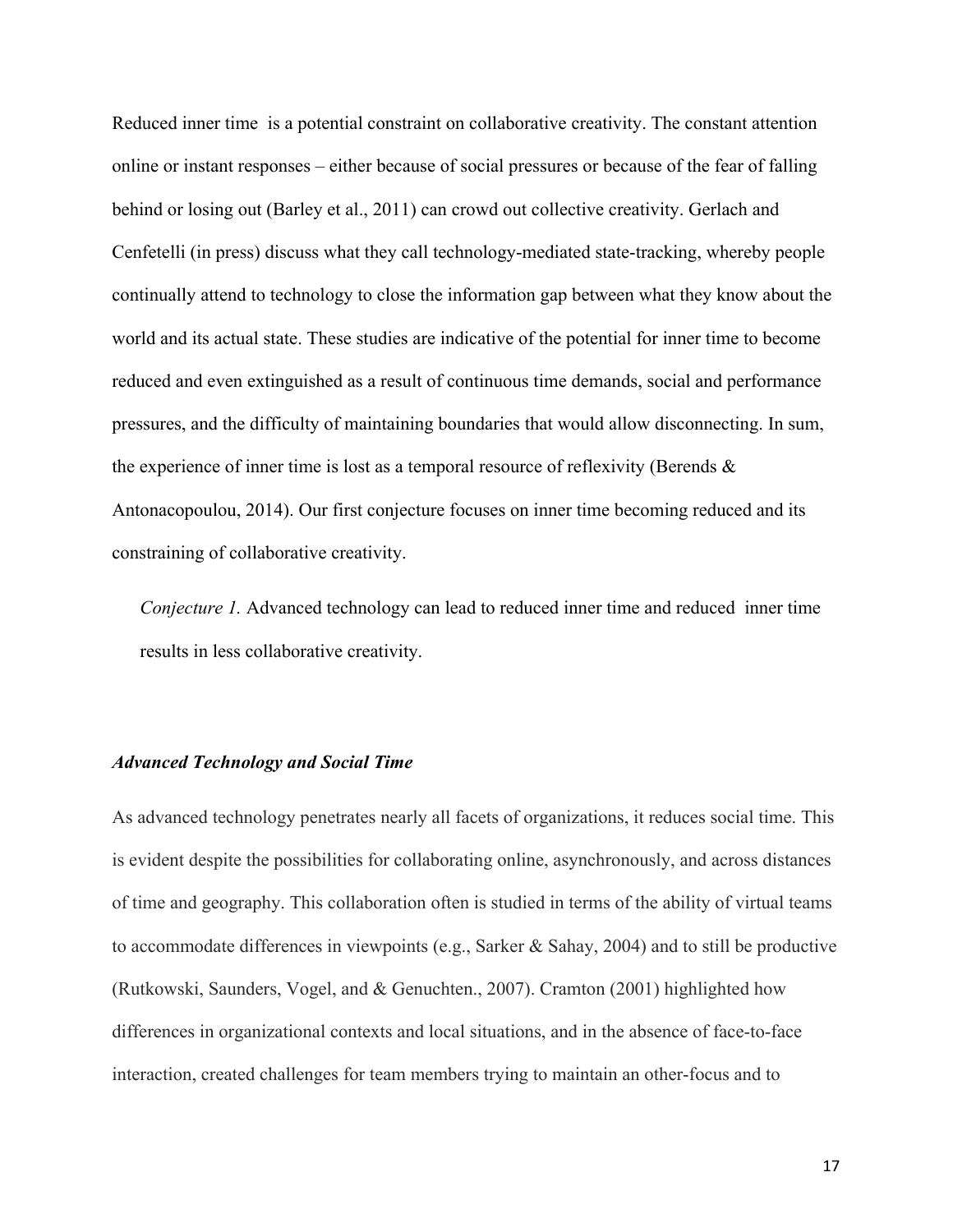establish a shared understanding. Saunders, Van Slyke, & Vogel (2004) also reviewed global virtual team literature and noted that technology brings individuals together from different cultures but without the capabilities needed to negotiate the different time perceptions and norms. In a study of off-shore software development, Cummings, Espinosa, and Pickering (2009) found that little "social time" occurred when natural overlaps of regular working hours across time zones were lacking. Lee (2003) found that as communication within and between organizations became computer-mediated, people working together had fewer chances for faceto-face interactions. Organization members were found to review their colleagues' calendar not primarily to set up meetings but rather to "locate them." The separations of space and time for virtual teams might even result in suspicion (Sarker & Sahay, 2004). These studies suggest that, despite the virtual online connectivity, advanced technology may reduce social time or even render it nonexistent.

Reduced social time has negative ramifications for collaborative creativity. Advanced technology can standardize, colonize time zones, and create isolated spaces (Barrett & Scott, 2004), preempting multivocality across more open communication spaces. Such settings can deprive organizational actors from meaningful social time to join participatory architectures and engage with others. Further, as algorithmic decision-making may deny humans any opportunity to collectively consider their options before the (machine-rational) choice has been made by the computer (Lindebaum et al., 2019), collaborative creativity would become essentially nonexistent. We thus conjecture that collaborative creativity becomes constrained because of reduced social time, despite the possibility for virtual connections mediated by advanced technology.

18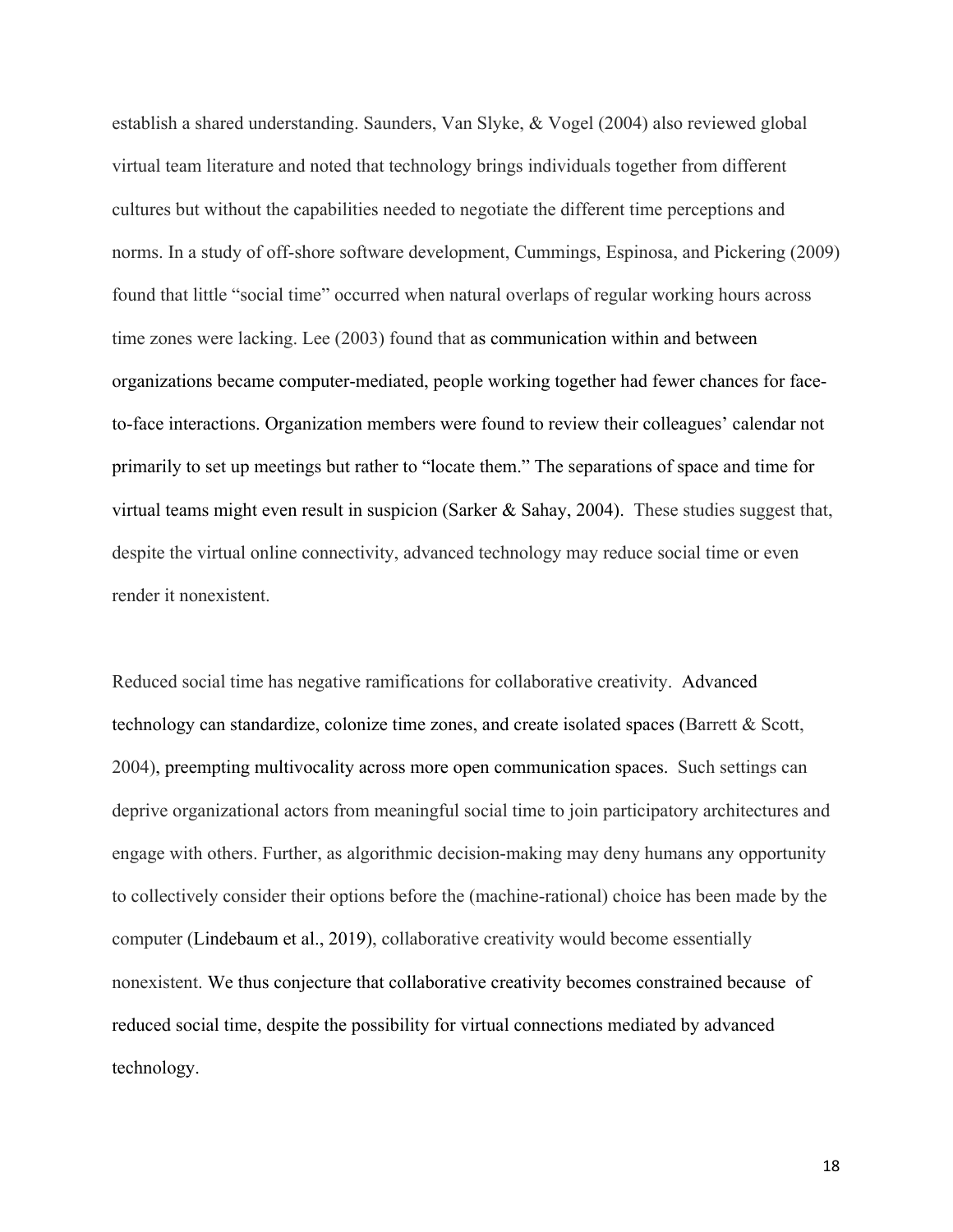*Conjecture 2.* Advanced technology can lead to reduced social time and reduced social time results in less collaborative creativity.

#### *Advanced Technology and Both Inner Time and Social Time*

We now turn our attention to the potential of advanced technology to impact inner and social time both at the same time. In some studies, for example Silva and Mousavidin (2015), there are suggestions that advanced technology, such as video gaming, may actually enhance the two. They found evidence of "articulated strategic thought and subsequent actions" (p. 9) by players familiar with the massively multiplayer online role-playing game (MMORPG) game. Players achieved benefit in their strategic thinking through their rehearsal of gaming strategies. They also suggested social time spent playing together was important: "A player who wants to succeed in this game must learn… how to associate and cooperate with others" (p. 172). Thus both inner and social time benefitted.

However, other studies have found that social and inner time may be at risk simultaneously and irreversibly. In a study of electronic trading systems, Barrett and Scott (2004) examined a global, never-ending trading workday, offering new profit-making frontiers. Their focus was on understanding how technology is coordinating, directing, suppressing, and changing work practices. The traders were concerned about being "structured away" by new electronic trading (p. 75) and the necessity to acquire new skills in virtual trading pits. They expressed a fear of becoming a work "dope," having a limited life cycle as a trader, and working in global time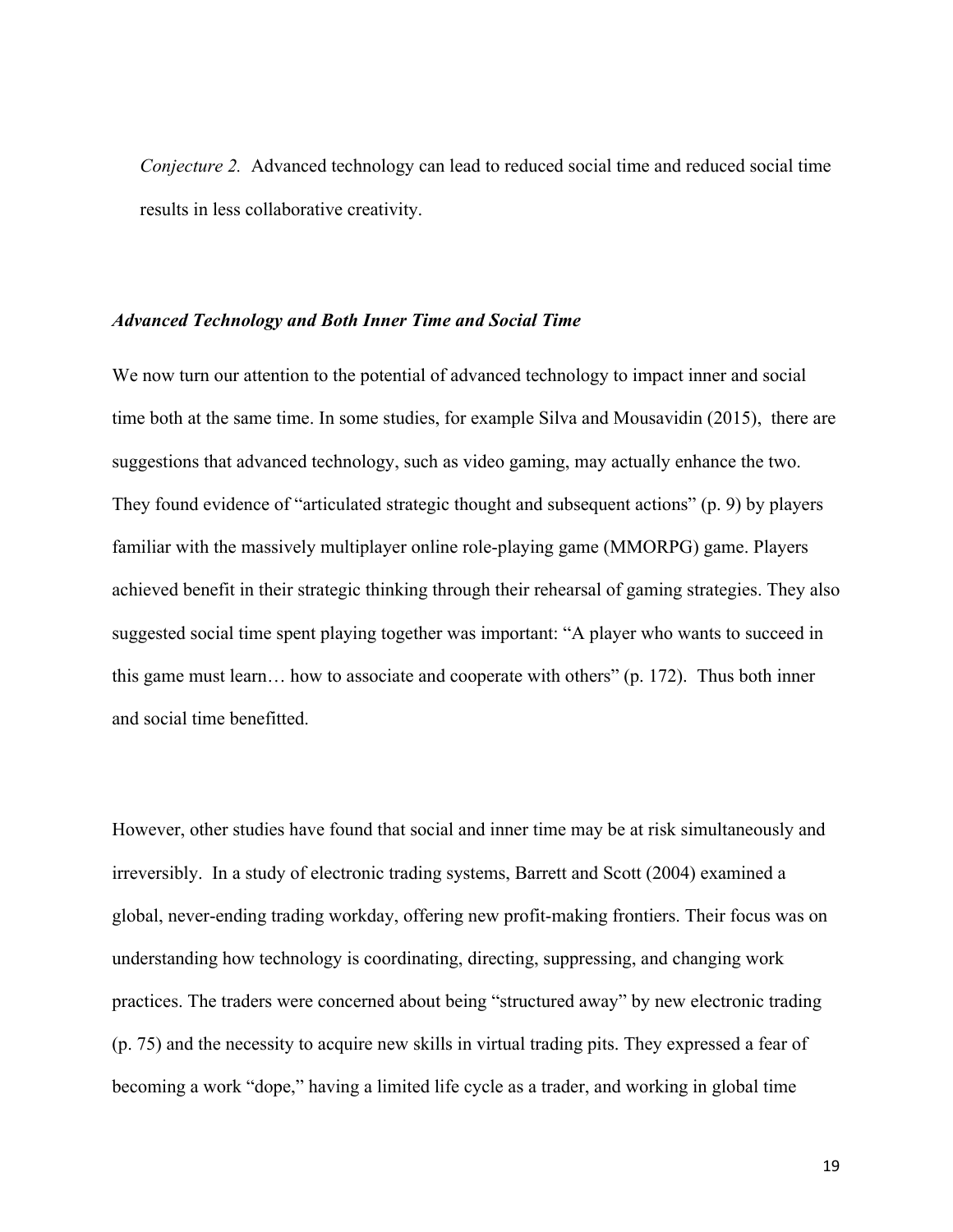(including nights). These changes meant a likely loss of both inner and social time due to allconsuming work practices.

Social and inner time might be lost not only because of the possibility of 24/7 virtual collaboration but also because there is no need for social and inner time in automated operations. For example, the window of opportunity for influencing the characteristics of how work is performed might narrow or close altogether (Tyre & Orlikowski, 1994). Sawyer and Southwick (2002) similarly found that once a particular technology becomes embedded in the work environment, the human capacity to influence its further design or functioning goes away. In a study of an enterprise resource planning (ERP) system, human participation was invited "along highly-structured action patterns" (Kallinikos, 2004: 265). An ERP system specifically sought to capture resource flows and organizational structures and processes in an abstracted, machinerepresented, way. No inner and social time was required for output production; no collaborative creativity was called for. These studies reveal ways in which advanced technology has taken control of work life, offering glimpses of a world without social and inner time.

Our third conjecture is about the advanced technology resulting into a loss of both inner and social time. There is no possibility to contribute nor benefit from distinctive, creative ideas in collaborative creativity nor experiment on their combination.

*Conjecture 3.* Advanced technology can bring about the absence of social time and inner time, which in turn can lead to the end of collaborative creativity.

20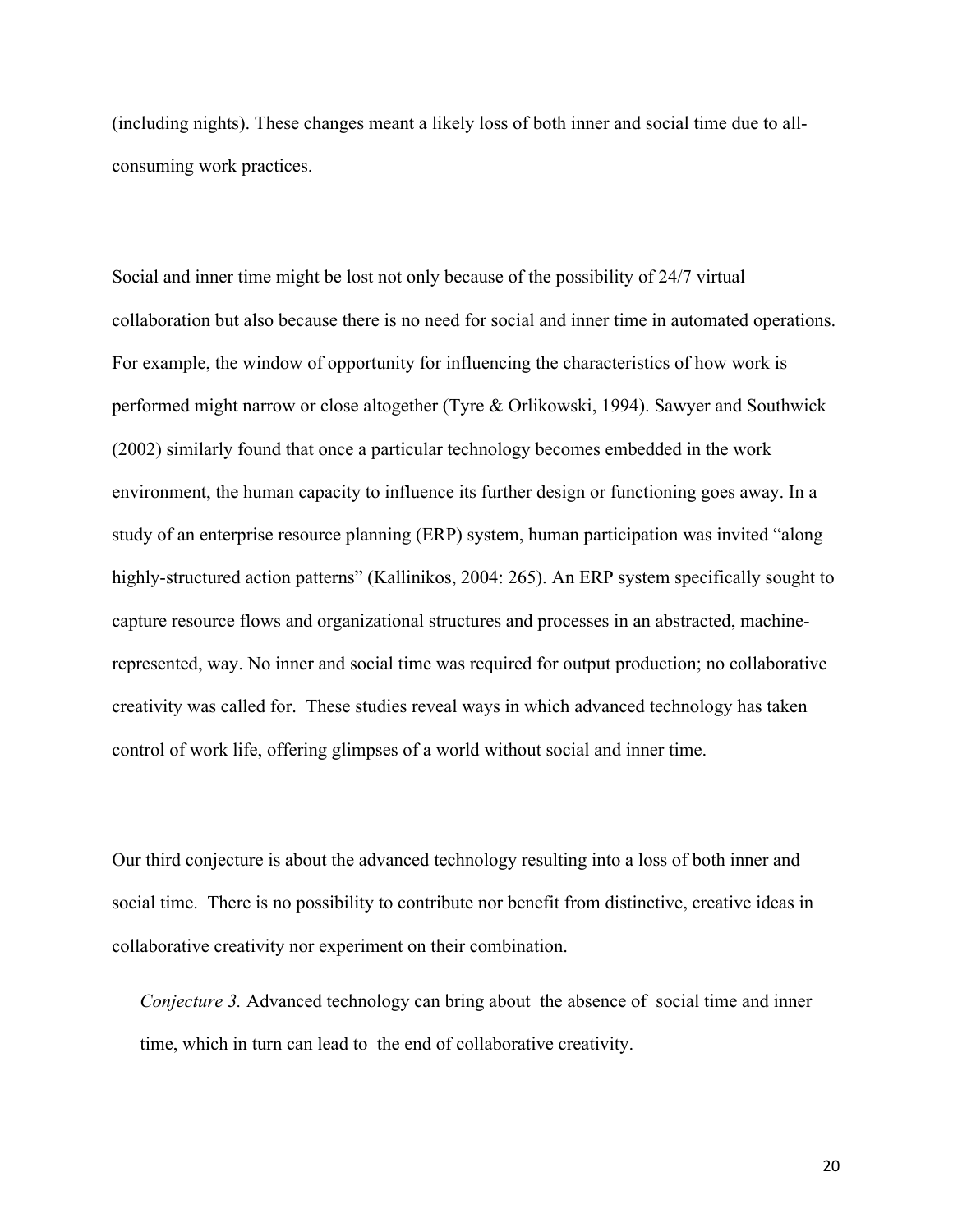#### **LOOKING FORWARD: ENDTIME AND ADVANCED TECHNOLOGY**

We now consider advanced technology's potential future effects on social and inner time in light of the literature-supported conjectures. How might technology eventually suppress collaborative creativity in ways that are detrimental to human capability to tackle its grand challenges through collaborative creativity? In Table 3, we present future-oriented illustrations of our three conjectures in terms of enabling or constraining collaborative creativity. We draw on existing research as well as on prescient science fiction, which has at times preceded and informed research. (For example, Lindebaum et al. (2019) builds on the research of E. M. Forster's novel, *The Machine Stops*, published in 1909.) Table 3 summarizes our illustrations in terms of social and inner time. Our illustrations go beyond organizations as traditionally understood. Advanced technology such as automation and augmentation of routines and decision making with algorithmic developments will affect organizations even when the advanced technology is not confined to any particular organizations. We are aiming to learn from unusual cases to better see the impact on social and inner time as they are difficult to study empirically in traditional settings (Siggelkow, 2007).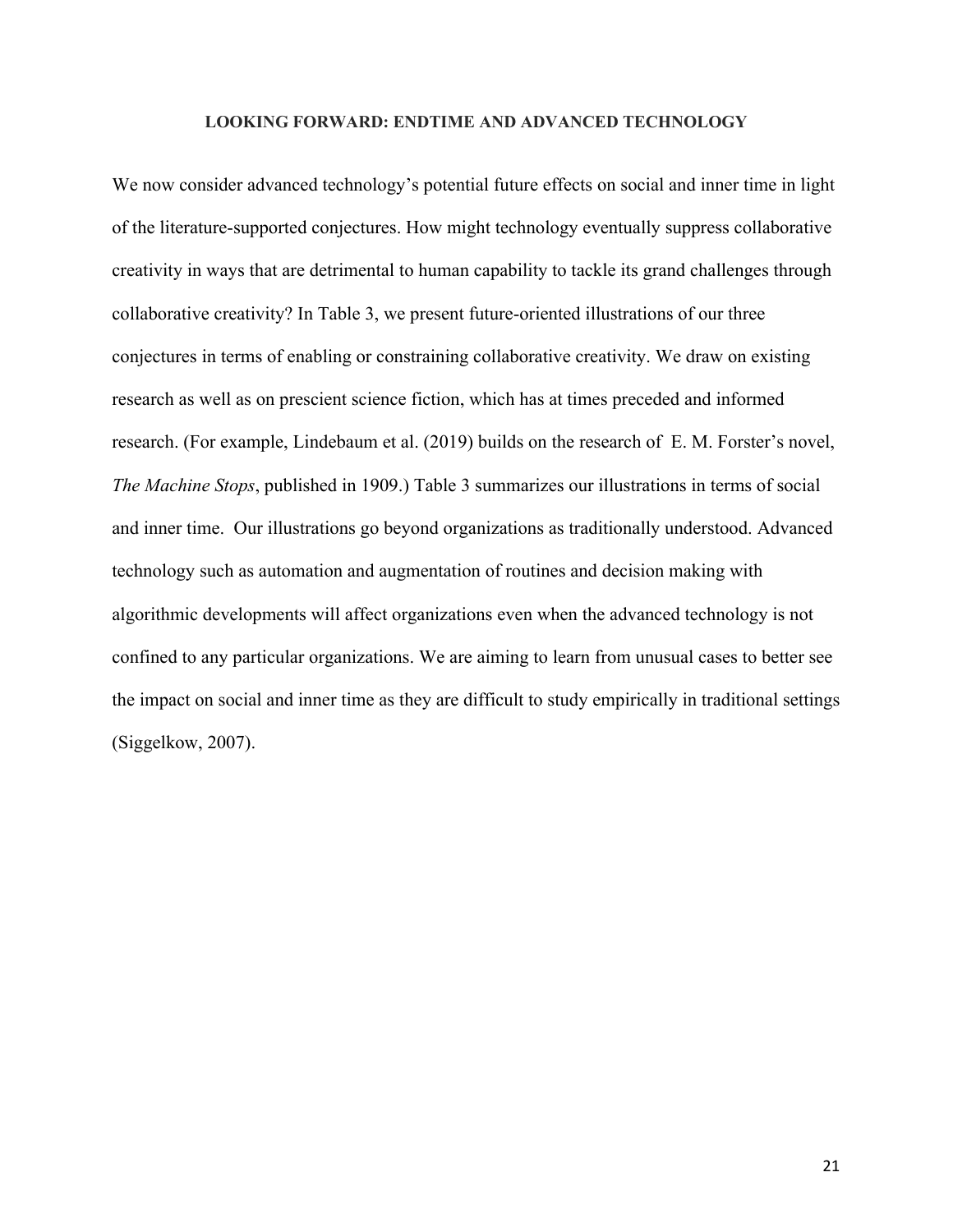Table 3. Collaborative Creativity and Social and Inner Time: Futuristic Illustrations



We start with the endtime *Doomsday Scenario*, in the bottom left quadrant, which illustrates advanced technology's complete elimination of social and inner time (illustrating Conjecture 3) in a society. Steven Spielberg's 2002 movie, *Minority Report*, examines this scenario. In the futuristic movie, the surveillance state uses face-retinal scans and location-based algorithms. Such predictive analytics have a potential for normalizing ways in which available information about people is used, including their identity and past behavior. In the extreme, extrapolation using machine-calculated probabilities based on available data might overly determine possible futures, even when the underlying data for prediction are scarce (See Perry et al.'s (2013) report on the state of predictive policing.) In the extreme case, machines are fully in charge of the "creativity" or outcomes of the analysis.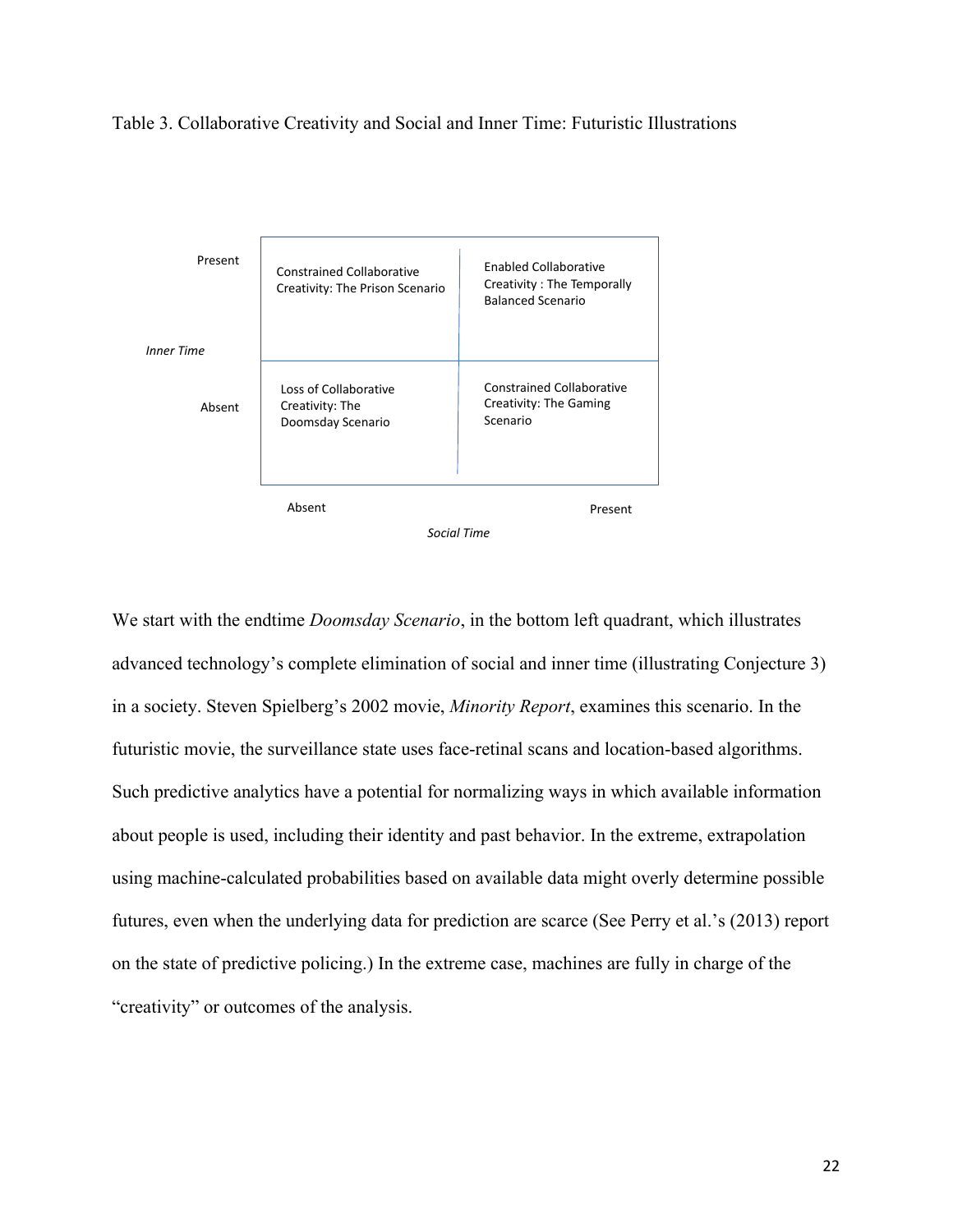In this endtime Doomsday Scenario, technology is more than material to, or even controlling of, human behavior. Instead, technology has become constitutive of the collective behavior and its environment, as in Spielberg's *Minority Report*:

Imagine a world without murder. Six years ago, the homicide rates had reached epidemic proportions. It seemed that only a miracle could stop the bloodshed, but instead of one miracle, we were given [the ability to predict crime]. Within three months of the pre-crime program, the homicide rates in the District of Columbia had been reduced by 90 percent. (Hovarka & Peter, 2019: 6295)

The movie shows a time in which technology is rampantly autonomous at the expense of human sovereignty. A pre-crime program has created a virtually crime-free society. Data-intensive technology algorithmically creates past, present, and future (as if in inner time), as well as synthesizes them (as if in social time, or time spent with others, often online). These environments render reality in a computational format (Kallinikos, 2009). In machine calculations, time becomes concealed as "time-without-us" (Holt & Johnson, 2019). Kallinikos (2009: 190) writes about computational reality: "While humans may input data into the system, the link between data and the category is fully automated and beyond human discretion." Studies by Lindebaum et al. (2019) and Zuboff (2019) have warned about the effects of a lack of transparency necessary to assess the grounds of decision making in algorithmic calculations. Machine–human interactions do not always work as intended or in morally acceptable ways (Suchman, 2018). In this Doomsday scenario, both inner time and social time essentially have been extinguished. Any capability for collaborative creativity has been lost. Humanity is left to machines identifying and addressing its lesser and grander challenges.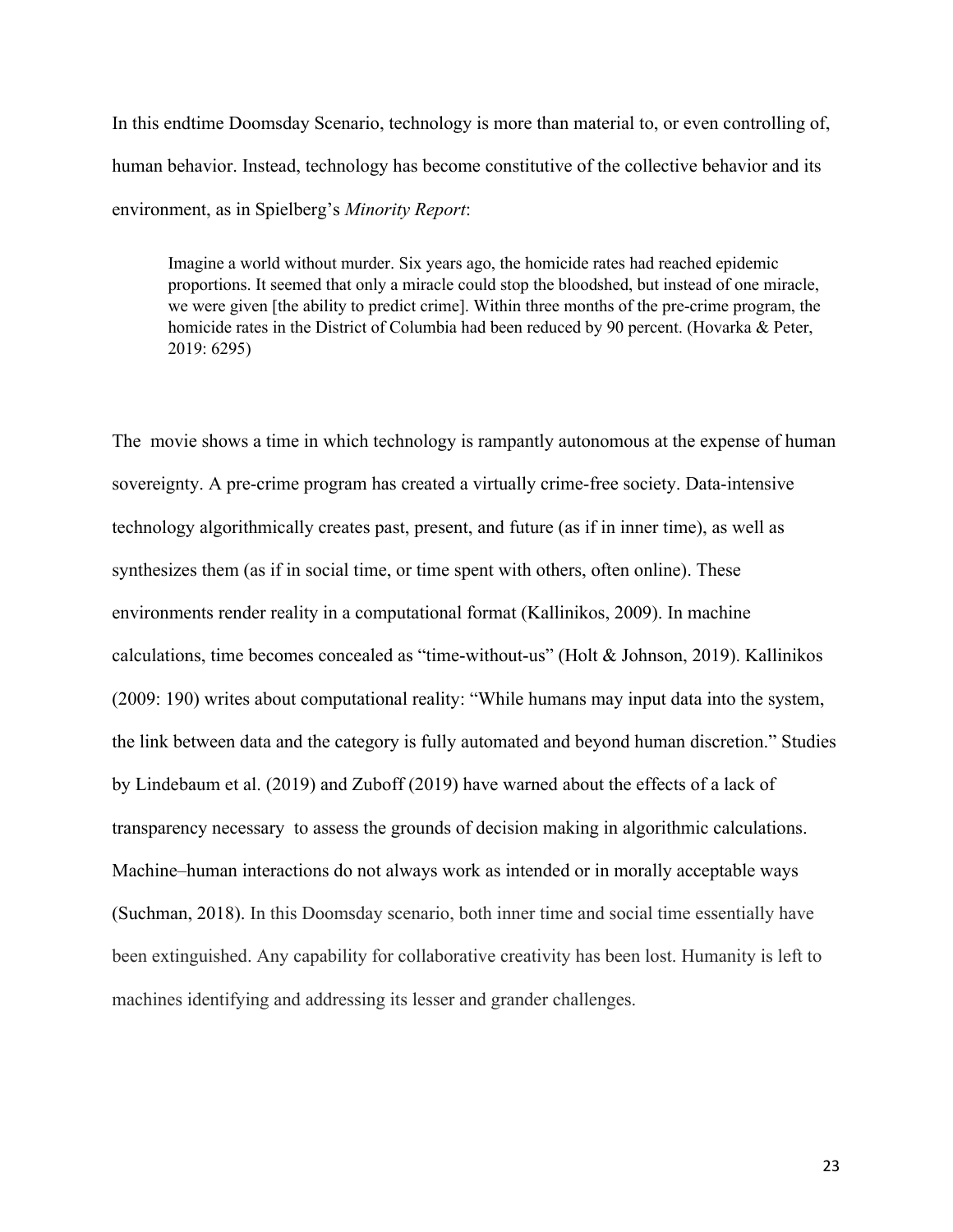Our next futuristic illustration is focused on reduced social time (illustrating Conjecture 2). Such a situation has been studied in incarceration (Johnsen, Johansen, & Toyoki, 2019). In the top right quadrant, the *Prison Scenario,* inner time is available, even excessive, but social time is severely curtailed. One prison inmate reports the inability even to appreciate a moment of change as seasons pass. Another describes life as meaningless, "going to waste" (p.12). The incarceration results in emptiness, even depression, with no ideas to contribute nor share with others.

I remember during my last sentence, I spent a lot of time in my cell,… and I used to look out of the cell window and the trees were green, and then the ground was covered with snow, and there were colors again, some green and some orange.... I could, in a sense, have taken a photograph of each moment... but everything in between is totally meaningless, and... let's say that your life stops when you end up in here. (Johnsen et al., 2019: 12)

The Prison Scenario is characterized by isolation and a lack of social contact, or deprivation of social time. In some cases, this setting might be a chosen one. The Japanese government estimates that 1.5 million *hikikomori* people live in isolation from society, rarely if ever leaving home for various reasons.<sup>1</sup> Isolation might be an expression of psychological necessity, technological luddism (Jones, 2006), or based on a religious conviction about refusing the use of electricity – or it might be forced, as in a prison or as a result of existing on the far side of the digital divide.

When such a scenario is technology-driven, digital tools are used to control human behavior, as with e-carceration, where GPS devices track location, or with cellular capabilities for mass

<sup>1</sup> https://www.nippon.com/en/japan-topics/c05008/japan%E2%80%99s-hikikomori-population-could-top-10 million.html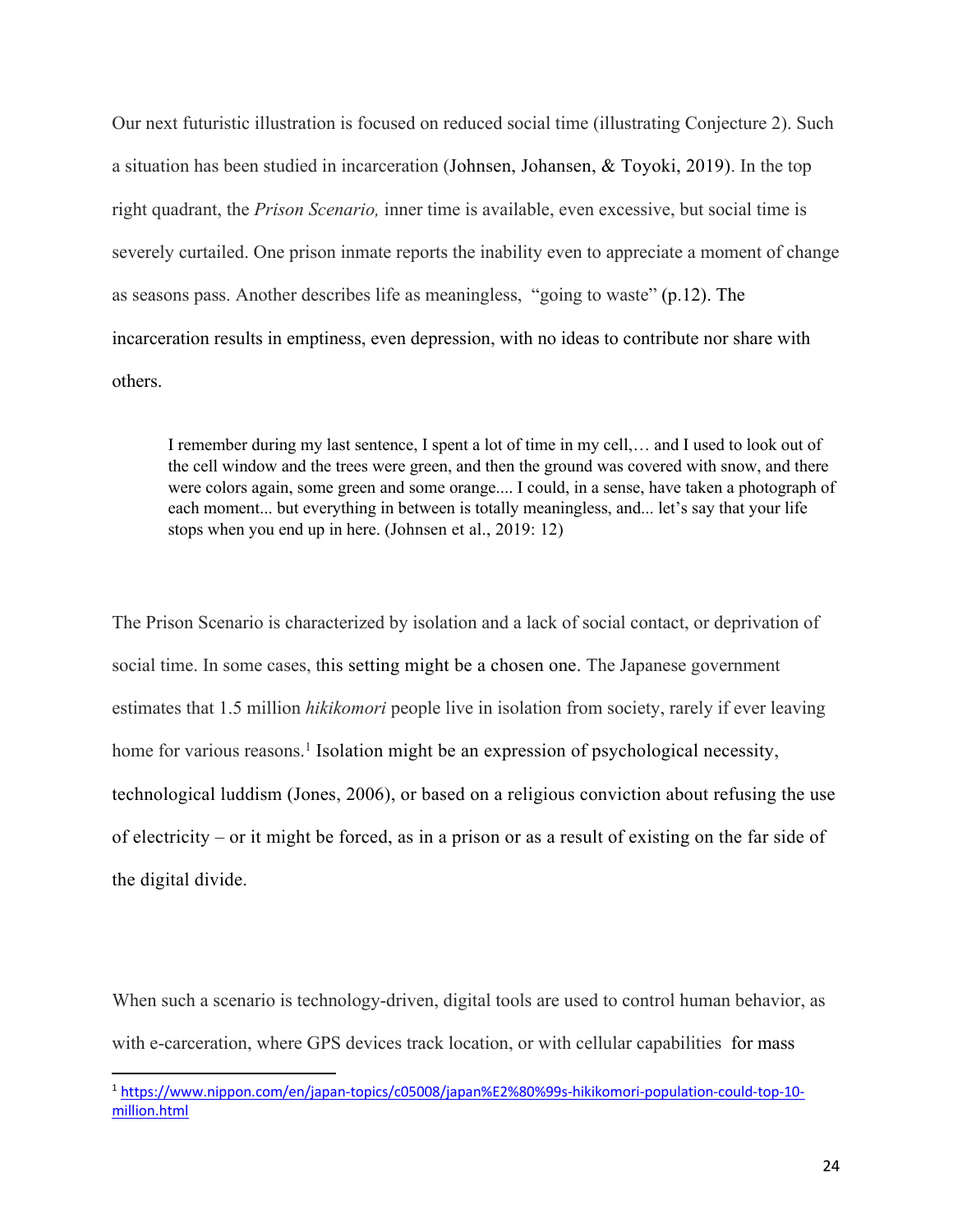surveillance using facial recognition.<sup>2</sup> Such "big brother" surveillance was already the theme of George Orwell's novel, *1984*, published in 1949. Monitoring technology and digital surveillance more broadly might have effects that deter social time as they violate privacy and pose threats to a person's liberties for expression and for affiliating with others. Devoid of social time, inner time might become increasingly meaningless as creativity that comes from collaboration is lost.<sup>3</sup> As the inmates in Johnsen et al., (2019: 12) report: "They might as well invent some pill that would just make you older; it's the same thing basically." Addressing individual or societal challenges has to wait: "When you get out, you can carry on with your life from where you left it."  $(p.12)$ .

In a third scenario inner time is reduced (Conjecture 1) and collaboration becomes a game, as shown in the bottom right quadrant of Table 3: the *Gaming Scenario*. The following describes a *Gaming Scenario*:

The setting is a virtual game environment, something similar to Fortnite, which is one of the bestselling battle royale games and played by 200 million people. We envision a situation where all work life becomes a game. To attract millennials, work needs to be explicitly game-like, become "gameful" (McGonigal, 2010). Tasks are thus organized in 30-minute battles or tournaments that have a challenge, set by the employer or the game host. Teams compete and gain points on solving the challenge. These battle pass points allow for faster progression in the game and give access to equipment. Getting 100 points in the "battle pass" is important for entering the next game with a proper set of looks ("skins") and tools. Team members talk to each other while the game is ongoing, sharing observations and strategizing. Teammates share accomplishments and hence points. In addition, "you will see what someone is like as a person," said one gamer; they might play selfishly, or they might come to an injured teammate's aid. (Or team members might

<sup>2</sup> https://www.thenation.com/article/archive/surveillance-prison-race-technology/.

<sup>&</sup>lt;sup>3</sup> For some people, inner time allows for productivity. Martin Luther King wrote "Letter from a Birmingham Jail," an important work for the social rights movement of the 1960s, while imprisoned. Other examples include Nelson Mandela's diary and Dietrich Bonhoeffer's *Letters and Papers from Prison*. In each of these cases, time in prison was already connected to a larger purpose infused with meaning.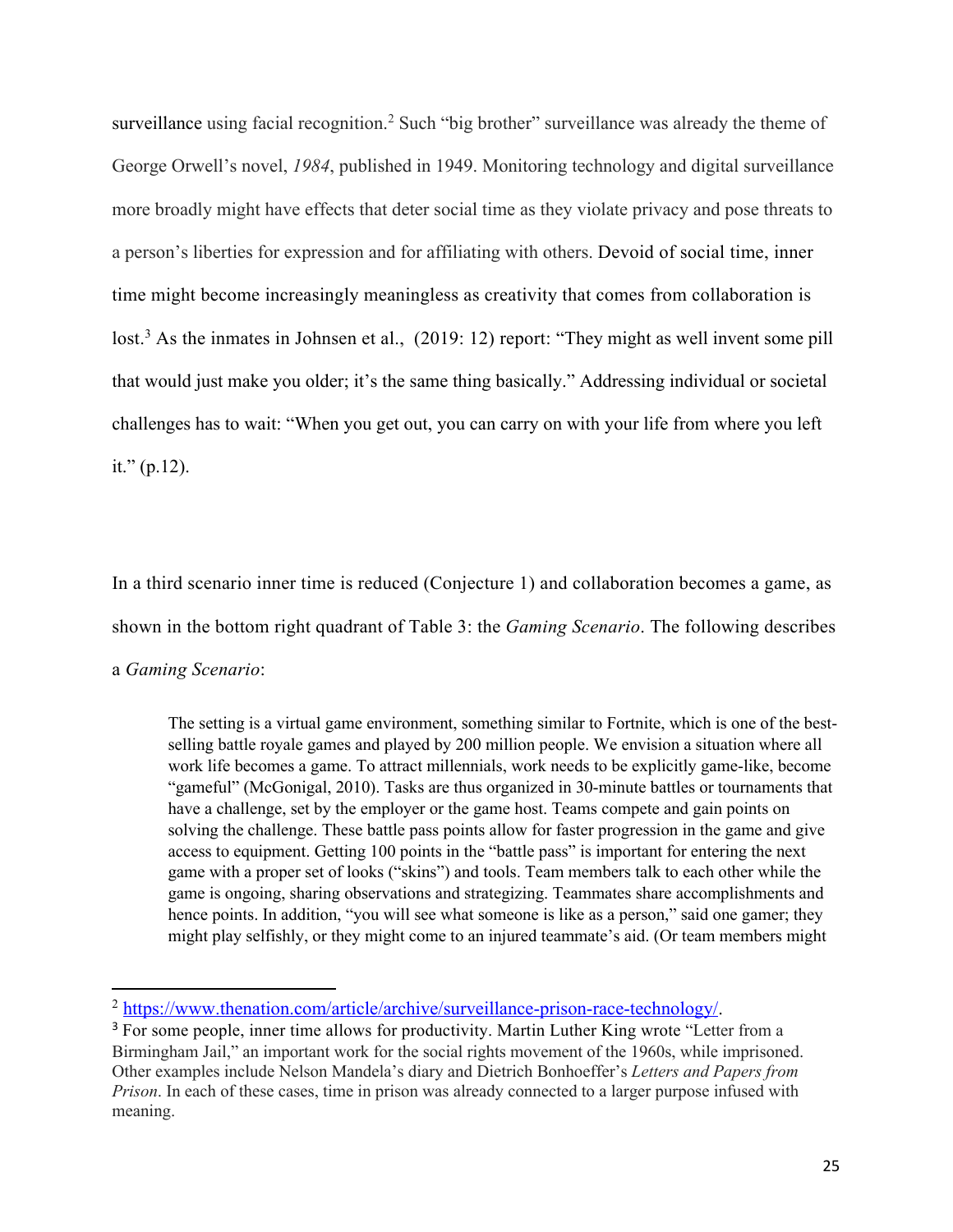have to come to mutual agreement that giving such aid is a trap, and the enemy is lurking and ready to kill again.)

In this illustration, work online has become entirely challenge-based; competitive tools extend to killing the other teams: The last team to survive and to complete the task wins. Occasionally, an organizational actor might play alone, but this model still requires engaging in the virtual game with others – if not as team members, then as enemies. But in this scenario, work only happens together with others to tackle the set challenges for which teams are rewarded. Some flickers of inner time may be manifested in gamers' contributing to strategizing (Silva & Mousavidin, 2015), thinking about and discussing ways to win the battle-in-progress or drawing inferences from "what someone is like" – how they play the game. But there is little opportunity to creatively 'think outside the game' as rules of the game are an intrinsic part of the challenge and hence require submission to the game. Grand challenges that would present themselves outside the game worlds are not attended to or perhaps not even noticed (Boström, 2003).

While inner time is reduced, social time may become scaled in global game events, analogous to a recent Marshmello concert in Fortnite. The concert took place in Pleasant Park, an in-game location, at a particular time (i.e., at 2:00pm Eastern time, February 2, 2019). Tens of millions of people apparently participated, sharing a relatively calm and enjoyable event. The attendees were engaged in a dance together in a strictly social encounter, and dance moves had to be purchased or pirated, rather than self-choreographed (Crane, 2019). After the concert ended, the calm ended too. The Verge website (February 2, 2019) reported the chaos: "…the scene devolved into a killing contest between the two sides." The concert was thus a forced calm because the use of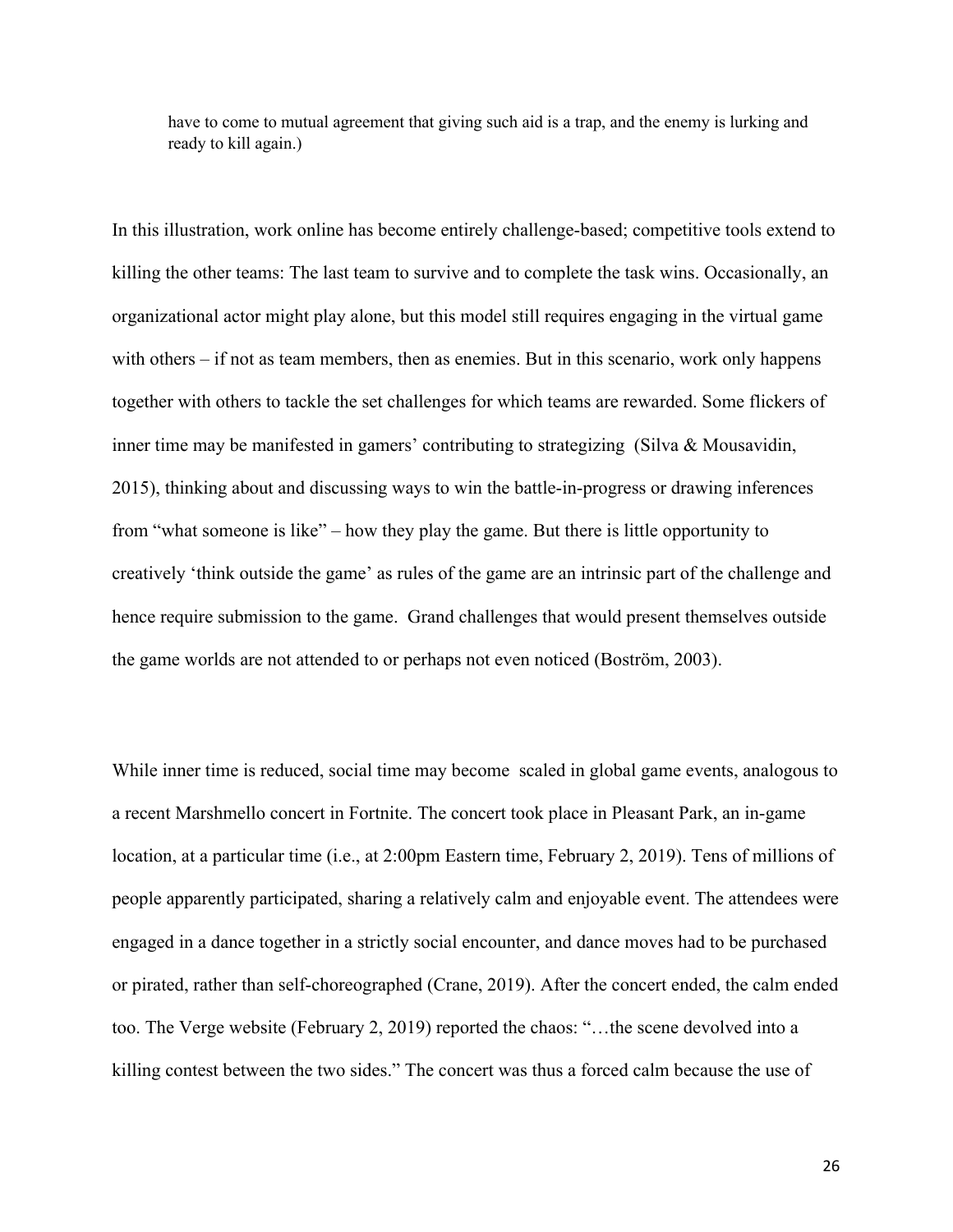game guns was prevented during it (in so-called rumble modality). Any expressions of creativity were servient to the rules of the game (as suggested by Kallinikos, 2004).

The fourth scenario, in the top right quadrant of Table 3, is called *Temporally Balanced*. In this hopeful illustration, emphasizing how inner and social time - when balanced - contribute to collaborative creativity. A study by Leonardi (2011) suggests a possibility in which technology is narrowly focused to support human efforts. In a computer simulation technology for automotive design, Leonardi (2011) found that the standardization of simulation routines for car safety aided the engineers' use of CrashLab technology. The reason was that the standards allowed social time to be spent more creatively, asking more pertinent and better questions about how to improve car safety. This more creative and productive social time also enhanced the effectiveness of inner time, as reflection was directed toward the more pertinent research questions. Engineers then increased the frequency with which they consulted each other (Leonardi, 2011:160–61). Here the technology, CrashLab, improved collaboration while providing a basis for understanding the lab results through the standards employed. Here an advanced technology aided collaborative creativity but the technology was carefully applied: the CrashLab was about testing car safety and not about making the consequent design decisions based on the interpretation of the results. This task was left to the engineers, as was the design of the actual crash tests. Nevertheless, the study testifies to the importance of social and inner time in collaborative creativity within the use of advanced technology and the benefits of its narrow use.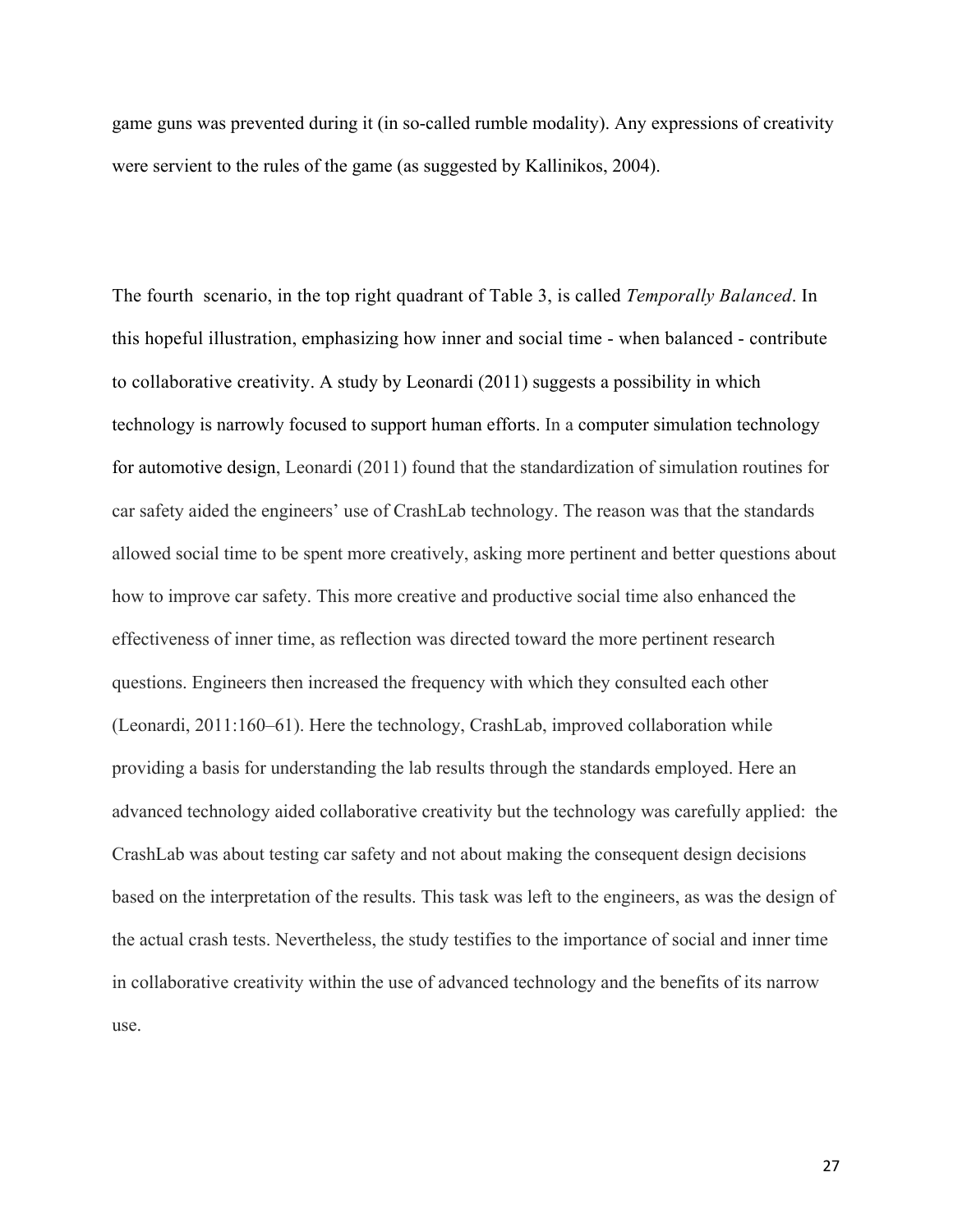## **POLICY IMPLICATIONS**

In this article, we have explored how advanced technology shapes human temporal capacity through social time and inner time. Temporal capacity is important for collaborative creativity, yet advanced technology can be destructive of both inner and social time: Advanced technology might expand social time at the expense of inner time, extinguishing inner time, or it might make social time ineffective or unavailable for collaboration. Some technology can render both social time and inner time void and hence impair all ability to collaborate creatively. Considering technology's implications for the temporal resources seems crucial at a time when the need to tackle societal and environmental challenges is urgent and the scale is beyond any one individual's or organization's capability (Ferraro et al., 2015).

Our first policy recommendation focuses on *making the temporal assumptions of technology visible* so that technology's potential effects on social time and inner time can be better assessed and managed by users of technology seeking to collaborate. In her study of digital calendars, sociologist Wacjman (2019) analyzes some of the underlying assumptions. The assumptions include the belief that "faster is better"; the construction of time as an individual resource rather than a collective accomplishment; and a perceived ability to use open digital calendars to eliminate temporal "waste." The technology implies not only that we need to be faster, but also that we need to project our mastery of time to others. This projection is called openness: We share our calendar application with others so that we create an opportunity to share time or make appointments, and in doing so, we subject ourselves to peer and supervisor surveillance. This sort of time management "optimizes one's time" (Wajcman, 2019: 1280) by accelerating routine activities, such as scheduling, but it also "makes it hard to make time for longer term thinking" (1283). Time has become a resource that is not to be wasted, and it also is a resource that has no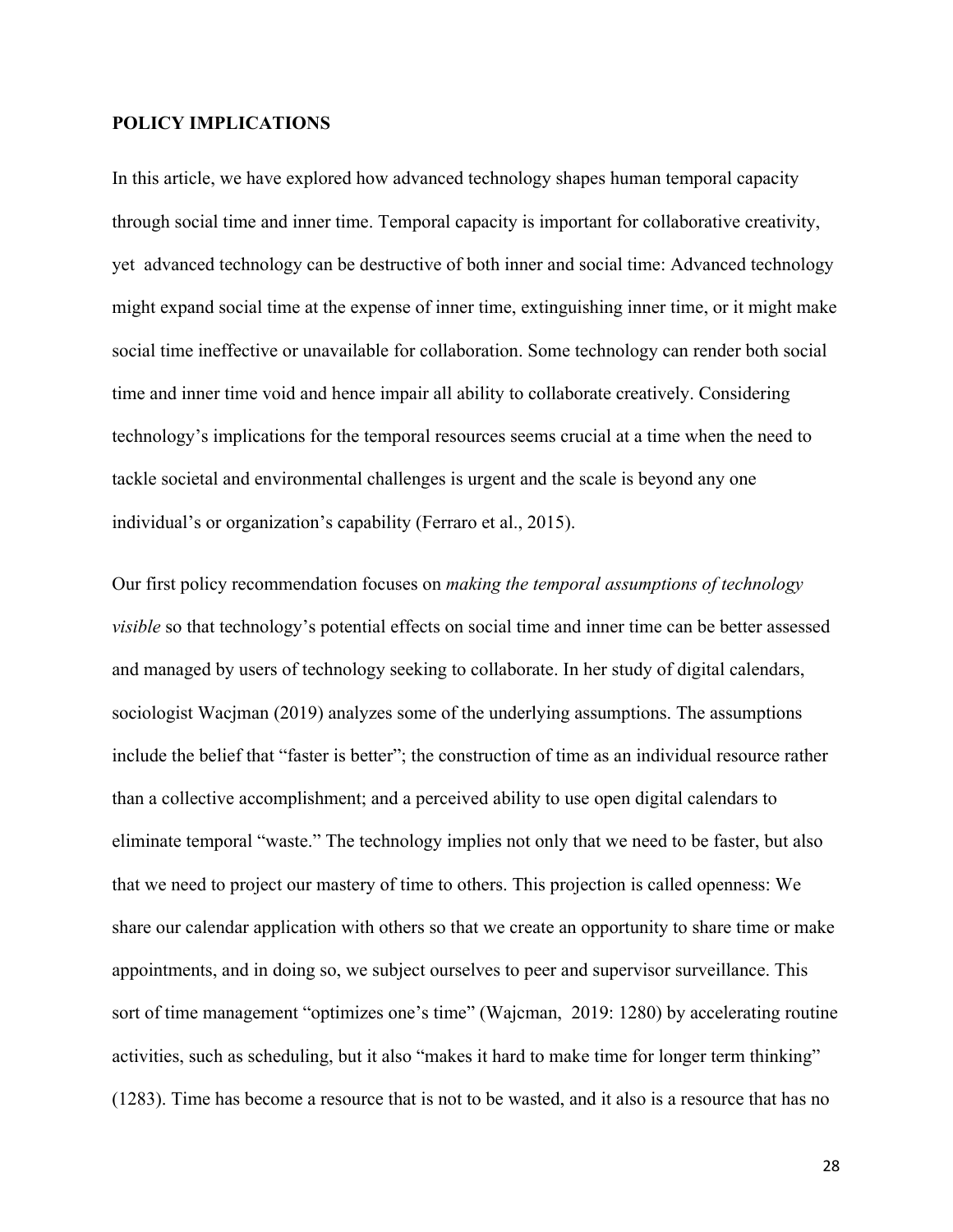private or reflective quality: "All I think about is how can I construct every day in half an hour and two-hour increments," writes Wajcman (2019: 1283). Here, Wajcman sees advanced technology as depriving organizational actors of inner time.

As discussed, in other studies, technology is viewed as a tool that enables virtual work but also collectively diminishes people's ability to withdraw from being online (Barley et al., 2011; Mazmanian et al., 2013), forcing ever-increasing social time, or "Internet time" (Rosenberg, 2007; see also Zuboff, 2019). Wajcman (2019: 1280) agrees: "...[W]e definitely think in terms of the tools we use." Being in Internet time seems to cause a feeling of constant work overload (Barley et al., 2011), and also makes being reflective difficult. Alvesson and Spicer (2012) suggest that this absence of reflexivity is what makes organizations stupid. Reddy et al. (2006) discuss HealthStat, a surgical electronic patient record system specific to intensive care units; the system tracks the patient on a minute-by-minute basis and provides "what was going on today [with the patient]" and during the past 72 hours. The authors report that the system potentially impairs the nursing staff's and doctors' understanding of the patient's holistic situation, particularly if the staff were gone for an extensive period of time. The system contains undifferentiated data that is not organized to support the nursing staff's reflections on patients' changes in the longer time frame, thus affecting interpretations of past to present conditions and to anticipations of the future in the provision of appropriate care. Not only the quality of the care may be at stake but also the ability of the nursing staff to think of ways of improving the care, hence sacrificing potential for collaborative creativity.

Our second policy implication is that we need to *keep a watchful eye on advanced technology that renders both social time and inner time absent, and hence potentially reduces human* 

29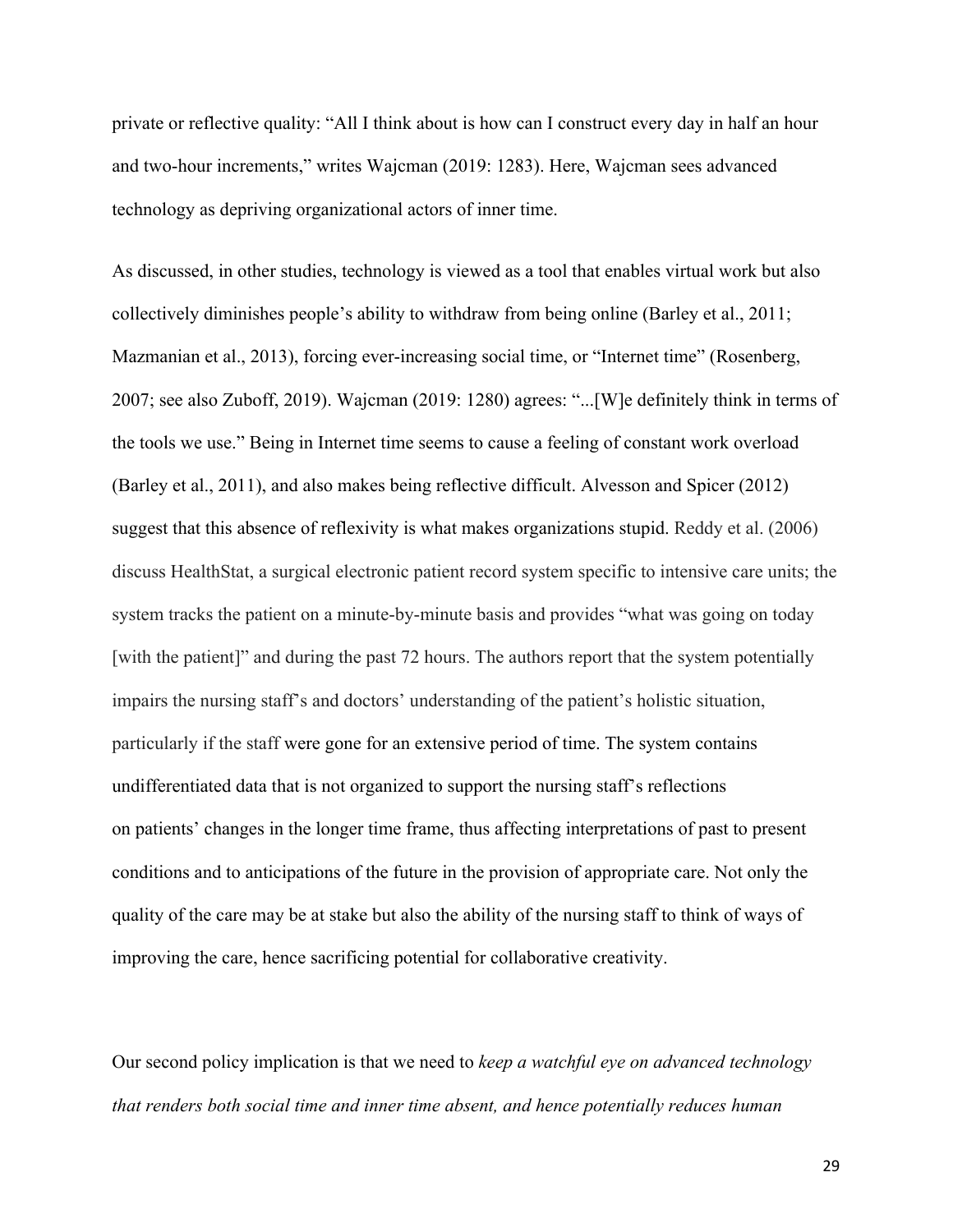*temporal agency and timely intervention*. Data-intensive algorithmic technology plays an increasing role in society's technology infrastructure, both in automating processes and in predicting outcomes. These capabilities might increase efficiency and provide valuable real-time guidance, but such computation also makes causal links between the data and its analysis difficult. In obscuring causalities, the link between past, present, and future is concealed, and human temporal capacity for inner time is weakened. The movement called "Explainable AI," or algorithmic literacy, seeks to address this issue by making the analytics visible or understandable. However, the movement might face increasing obstacles because of emergent forms of artificial intelligence (AI) that are self-learning and thus are not programmed by any human (du Sautoy, 2019). The software AlphaZero taught itself to play the game of GO in three days, playing 4.9 million games against itself. It then won 100 games out of 100 against the earlier version of the software, called AlphaGo – which had earlier defeated a Korean champion player (du Sautoy, 2019). Such results might seem impressive and innovative, but celebrants of such winning often ignore how inner time might be irrevocably lost if we rely on AI to define and even explain causality and to interpret past, present, and future. Temporal capacity to choose augmentation over automation in AI might not be available if humans have already been automated away, or if they have to manage a paradox that a computer does not recognize (Raisch and Krakowski, 2020). Famously, recruitment algorithms have been notorious for hiring only white young males (Raisch and Krakowski, 2020: 16) to the point where amazon.com and some other savvy AI-firms have abandoned them (Justin (2018). Such a decision is, of course, hopeful for human agency – a manifestation of inner reflexivity – and yet, more problematically, it also might be temporary in the world of advanced technology.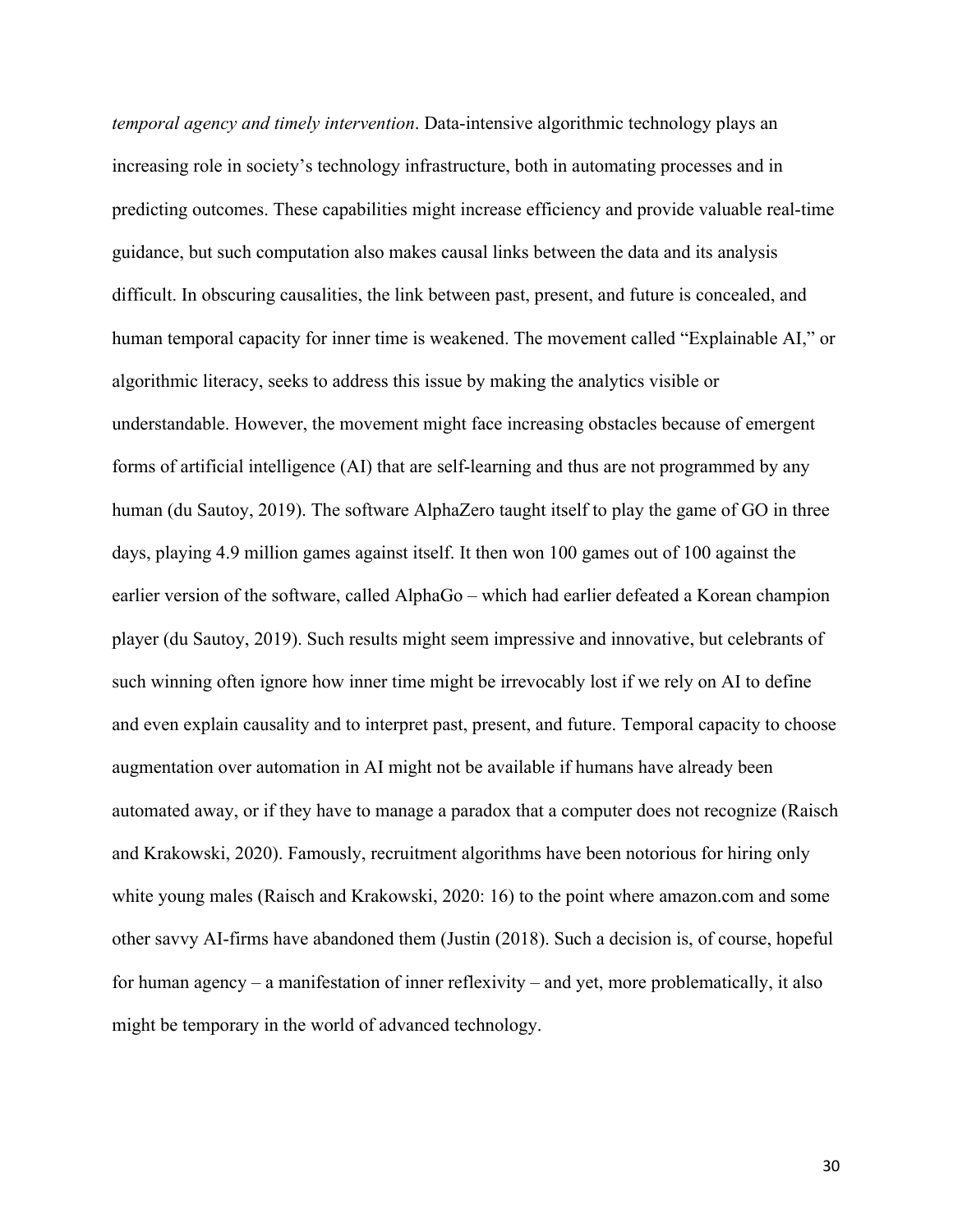Our third policy implication warns about *humans' becoming increasingly detached from their shared environment, impairing collaboration.* Humans might have increasing difficulty as they try to "find themselves, the surrounding world, and others alongside them" (Bakken et al., 2012: 18) and to "project themselves into action." Without human capacity for social time as in finding oneself in relation to others, and inner time as in intentional, projective action, advanced technology might exercise excessive control over human destiny at the "endtime." Diminished temporal capacity can reduce the motivation for collaborative creativity and potentially impair human collaboration more generally. Some authors argue that the social compact, suggesting that all people have a shared future on earth, might be breaking (Latour, 2019). Without such a shared commitment, the pursuit of society's (grand) challenges might be futile as a participatory, shared-future project. The potentially transformative changes resulting from climate change will affect the poor and the rich differently and at different times; the resourced-privileged are more able to move to more favorable climates than those without resources. In a fight over resources, the wealthier always win: They can access water, cooler environments, and new comfort technology. As the prospects for securing a future that everyone has reason to value are fading, as Latour (2019) argues, the politics of our current context might already reflect a breakdown of the mutual compact of a joint future. The shadow of the future is increasingly dark. The ultrarich are preparing their escape vehicles for space voyage. In the era of the Anthropocene, the present future (Adam, 2008: 7) is dominating over the future present, as those with resources are "taking from the future for the benefit of the present." Yet the value of life becomes significantly diminished if the future is bleak or nonexistent for all but the extremely wealthy beyond our own grandchildren (Scheffler, 2016).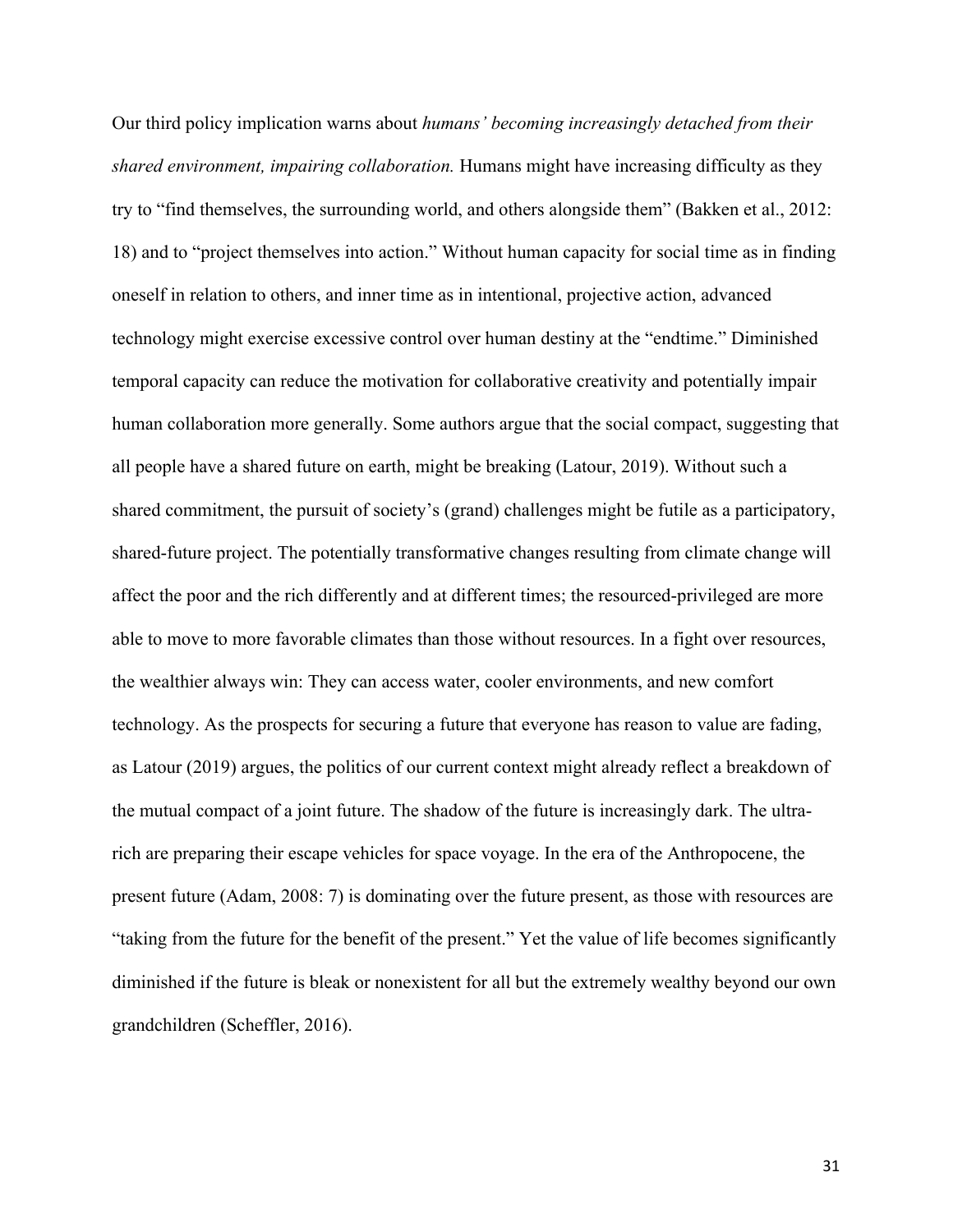## **CONCLUSION**

We conclude that the increasing ubiquity of advanced technology in society might deprive humans of their temporal capacity for inner time, which is constitutive of collaborative creativity. As inner time is diminishing, computation alone provides the linking of past, present, and future. Meanwhile, social time is expanding as advanced technology provides unprecedented opportunities to be absently present online. However, many researchers find that such virtual time is not collaboratively fruitful. We call for research on the temporal implications of advanced technology, making the implications explicit. We also call for the support of opportunities to sustain human temporal capacity amidst automating and mediating advanced technology. Despite the attractions of technological solutions, our caution is to consider the consequences of ever more deeply penetrating advanced technology on human temporal capacity – before inner time is irrevocably lost and social time no longer supports collaborative creativity. At that point, "[a]ncient customs and practices, such as going out to meet people, have been made obsolete" (Lindebaum et al., 2019: 9). Perhaps then, humans using advanced technology as their creative and collaborative artifact has become the advanced technology using the humans as its artifact to manipulate (Demetis and Lee, 2019).

## **References**

Adam, B. 1990. *Time and Social Theory*. Cambridge: Polity Press.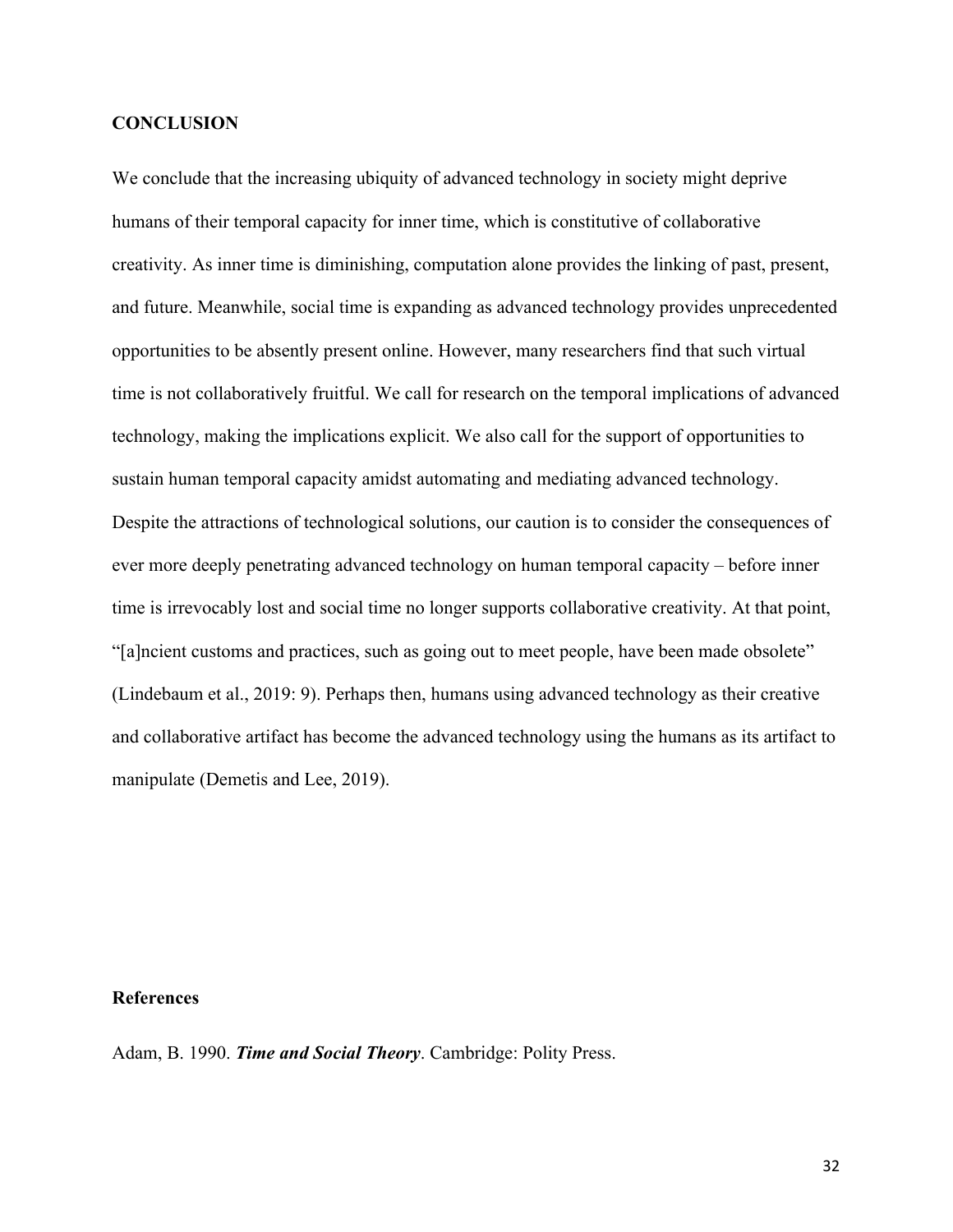- Adam, B. 2008. The timescapes challenge: engagement with the invisible temporal. In Adam, B., Hockey, J., Thompson, P. and Edwards, R. (Eds). *Timescapes Working Paper Series*, vol. 1: pp. 7–12. Leeds: University of Leeds.
- Adler, P.S. 2006. **Technological determinism**. In Stewart Clegg and James R. Bailey (Eds). Draft entry for The International Encyclopedia of Organization Studies*.*
- Aeon, B. Aguinis, H. 2017. It's about time: New perspectives and insights on time management. *Academy of Management Perspectives*, 31(4): 309-330.
- Alvesson, M., & Spicer, A. 2012. A stupidity‐based theory of organizations. *Journal of Management Studies*, 49(7): 1194-1220.
- Amabile, T.M. 1983. The social psychology of creativity: a componential conceptualization. *Journal of Personality and Social Psychology* 45(2): 357-377.
- Amabile, T.M. 1988. A Model of Creativity and Innovation in Organizations. In B. Staw, R. Sutton (Eds). **Research in Organizational Behavior**, 22: 123-167.
- Amabile, T.M. 1990. **Within you, without you: The social psychology of creativity and beyond**. In Runco, M.A., and Albert, R.S., (Eds). Newbury Park, CA: Sage Publications
- Amabile, T.M. 1996. Creativity and innovation in organizations, *Harvard Business School Background Note***,** 239-396.
- Amabile*,* T. M. 1998. How to kill creativity. *Harvard Business Review*, 77-87.
- Ancona, D., Goodman, P. Lawrence, B. & Tushman, M. 2001. Time: A new research lens, *The Academy of Management Review*, 26(4): 645-663.
- Antonacopoulou, E., & Tsoukas, M. 2002. Time and reflexivity in organization studies: an introduction. **Organization Studies**, 23(6): 857-862.
- Bakken, T., Holt, R. and Zundel, M. 2013. Time and play in management practice: An investigation through the philosophies of McTaggart and Heidegger. *Scandinavian Journal of Management*, 29(1): 13–22.
- Barley. S.R. 1988. On technology, time, and social order: Technologically induced change in the temporal organization of radiological work. In F.A. Dubinskas (Ed.), **Making Time: Ethnographies of High-Technology Organizations**, pp. 123-163, Philadelphia, PA: Temple University Press.
- Barley, S.R., Myerson, D.F., & Grodal, S. 2011. E-mail as a source and symbol of stress. *Organization Science*, 22(4): 887-906.
- Barrett, M., & Scott, S. 2004. Electronic trading and the process of globalization in traditional futures exchanges: a temporal perspective. **European Journal of Information Systems**, 13: 65-79.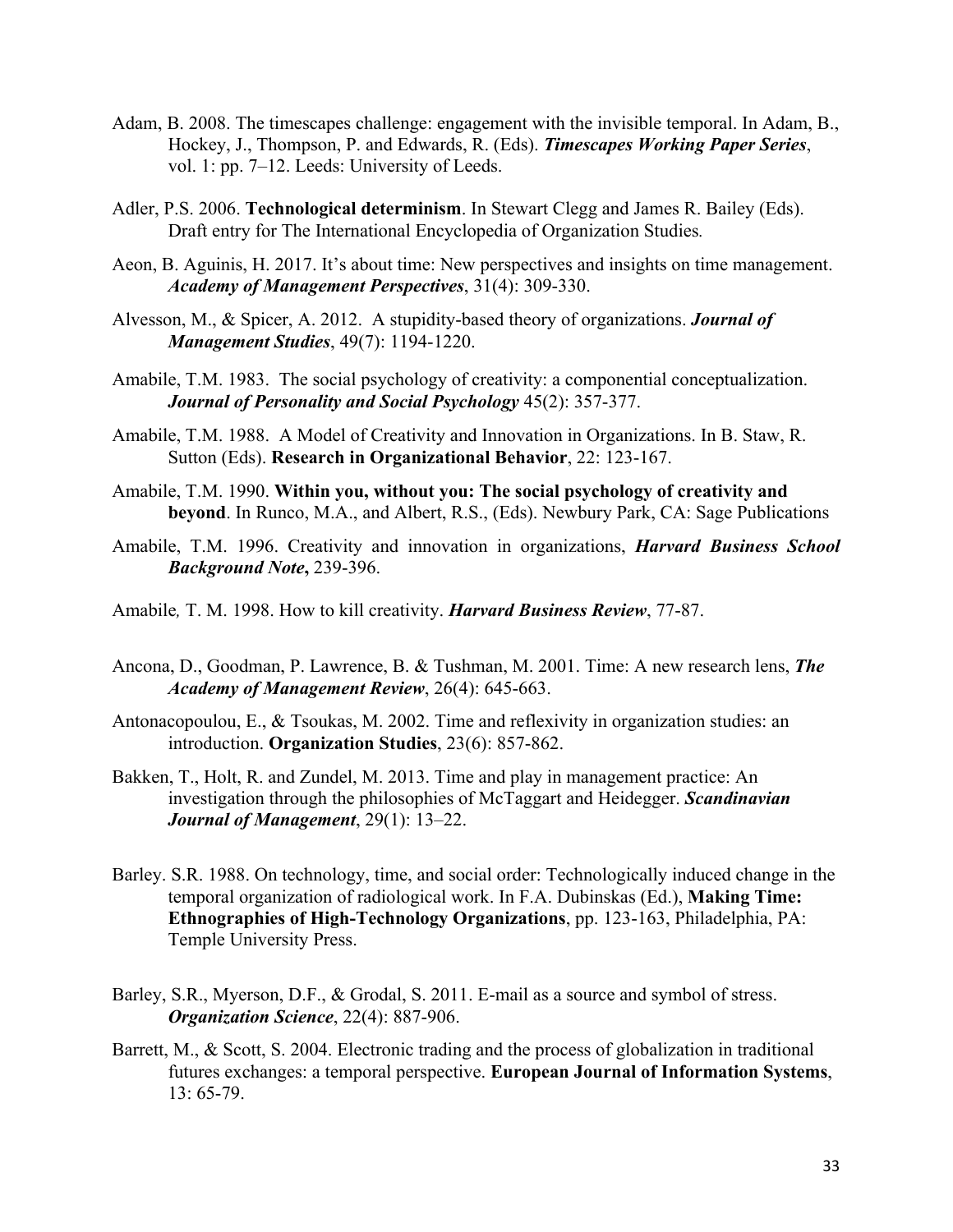- Beane, M. 2018. Shadow Learning: Building Robotic Surgical Skill When Approved Means Fail. **Administrative Science Quarterly**, 64(1): 87–123.
- Becker, J., vom Brocke, J., Heddier, M., & Seidel, S. 2015. In Search of Information Systems (Grand) Challenges. A Community of Inquirers Perspective. *Business & Information Systems Engineering, 57*(6), 39-43.
- Berends, H., & Antonacopoulou, E. 2014. Time and organizational learning: A review and agenda for future research**.** *International Journal of Management Reviews,* 16(4): 437– 453.
- Bluedorn, A., & Waller, M. 2006. The sterwardship of the temporal commons. *Research in Organizational Behavior: An Annual Series of Analytical Essays and Critical Reviews Research in Organizational Behavior***,** 27: 355–396.

Boström, N. 2003. Are You Living in a Computer Simulation? *Philosophical Quarterly,* 53 (211): 243-255.

- Brown, R.H. 1978. Bureaucracy as praxis: toward a political phenomenology of formal organizations. *Administrative Science Quarterly*, 23: 365-382.
- Burton, J.W., Stein, M-K., T.B. Jensen, 2019. A Systematic Review of Algorithm Aversion in Augmented Decision Making. **Journal of Behavioral Decision Making**, 1-20.
- Cardinale, I. 2018. Beyond Constraining and Enabling: Toward new Microfoundations for Institutional Theory. **Academy of Management Review**. 43(1): 132-155.
- Carlsen, A., Clegg, S., & Gjersvik, R. 2012. *Idea work: Lessons of the extraordinary in everyday creativity management.* 16(3): 332-340 Oslo: Cappelen Damm.
- Cramton**,** C.D. 2001. The mutual knowledge problem and its consequences for dispersed collaboration**. Organization Science**, 12(3): 346-371.
- Crane, Z. 2019. *Fortnite is "dropping" into legal land: A proposal to amend the copyright act to address artists' and game developers' concerns over dance moves as purchasable emotes in video games,*: 1-50
- Cummings, J.N., Espinosa, J.A., & Pickering, C.K. 2009. Crossing spatial and temporal boundaries in globally distributed projects: A relational model of coordination delay. *Information Systems Research*, 20(3): 420-439.
- Davenport, T. 2018. *The AI advantage: How to put the artificial intelligence revolution to work*, Cambridge, MA: MIT Press.
- Dawson, P. 2014. Reflections: On time, temporality and change in organizations. *Journal of Change Management,* 13(3): 285–308.
- Demetis, D.S. & Lee, A.S. When Humans Using the IT Artifact Becomes IT Using the Human Artifact. Journal of Association for Information Systems, 19(1): 929-252.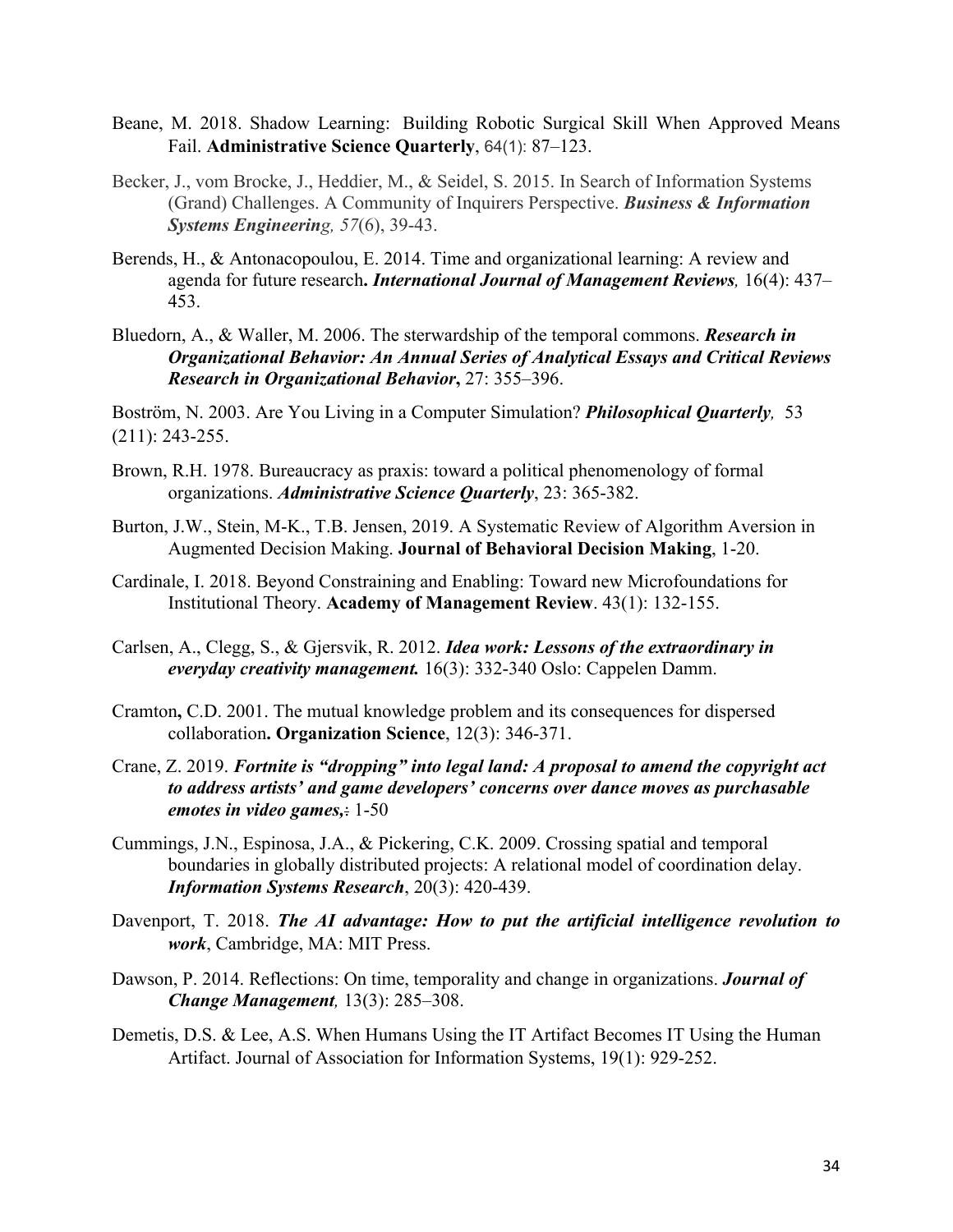- Dorado, S., & Ventresca, M.J. 2013. Creative entrepreneurship in complex social problems: Institutional conditions for entrepreneurial engagement. *Journal of Business Venturing*, 28(1): 69-82.
- Du Sautoy, M. 2019. *The creative code: Art and innovation in the age of AI*. Cambridge, MA: Harvard University Press.
- Eisenhardt, K.M., Graebner, M.E., Sonenshein, S. 2016. Grand challenges and inductive methods: Rigor without rigor mortis. *Academy of Management Journal*, 59(4): 1113- 1123.
- Elsbach, K. D., & Flynn, F. J. 2013. Creative collaboration and the self-concept: A study of toy designers. *Journal of Management Studies*, 50(4): 515–544.
- Elsbach, K. 2019. Giving ideas that won't get rejected: how personal identity relates to ideataking in creative collaboration. *Innovation: Organization and Management*, 1-27.
- Emirbayer, M. & Mische, M. 1998. What is Agency? *American Journal of Sociology*, 103(4): 962-1023.
- Faraj, S., Pachidi, S., & Sayegh, K. 2018. Working and Organizing in the age of the learning algorithm. *Information and Organization, 28(2)*,): 62-70.
- Ferraro, F., Etzion D., & Gehman, J. 2015. Tackling grand challenges pragmatically: Robustaction revisited. **Organization Studies**, 36(3): 363-390.
- Ford, E.D. 2000. **Scientific method for ecological research**. Cambridge, MA: Cambridge University Press.
- Fortwengel J., Schüßler, E., & Sydow, J. 2017. Studying organizational creativity as process: Fluidity or duality? **Creativity and Innovation and Management**, 26(1): 5016
- Forster, E.M. 1909. The machine stops. **The Oxford and Cambridge Review**. London, England: Archibald Constable.
- Furnari, S. 2014. Interstitial spaces: Microinteraction settings and the genesis of new practices between institutional fields**. Academy of Management**, 39(4): 439-462.
- Garud, R, Dunbar*,* R.L.M., & Bartel C.A. 2011. Dealing with unusual experiences: A narrative perspective on organizational learning. *Organization Science* 22(3): 587–601.
- George, G., Howard-Grenville, J., Joshi, A., Tihanyi, L. 2016. Understanding and tackling societal grand challenges through management research**.** *Academy of Management Journal*, 59(6): 1880-1895.
- George, J.M. & Jones, G.R. 2000. The Role of time in theory and theory building. *Journal of Management*, 26(4): 657-684.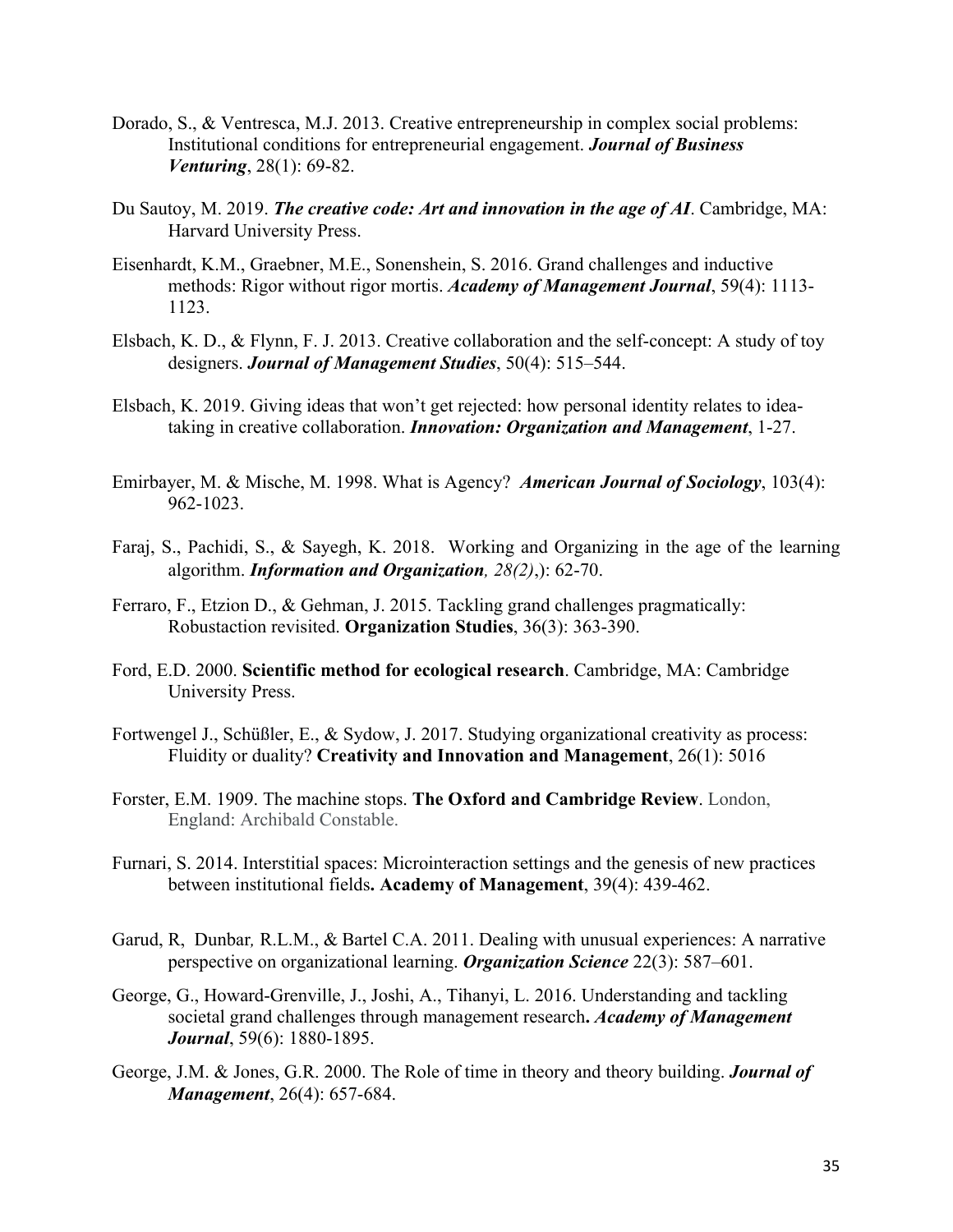- Gerlach, J. & Cenfetelli, R. in press. Constant Checking is Not Addiction: A Grounded Theory of IT-Mediated State-Tracking. *MIS Quarterly*.
- Gersick, C.J.G. 1988. Time and transition in work teams: Toward a new model of group development, *Academy of Management Journal,* 31(1): 9-41.
- Gersick, C. J. G. 1994. Pacing strategic change: The case of a new venture. *Academy of Management Journal,* 37(1): 9-45.
- Corley, K.G., & Gioia, D.A. 2011. Building Theory about Theory Buildng: What Constitutes a Theoretical Contribution, *Academy of Management Review*. 36(1): 12–32.
- Granqvist, N., & Gustafsson, R. 2016. Temporal institutional work. *Academy of Management Journal*, 59(3): 1009–1035.
- Grant, A. M. & Berry, J. 2011. The Necessity of others is the mother of invention: Intrinsic and prosocial motivations, perspective-taking, and creativity. *Academy of Management Journal*, 54(1): 73-96.
- Hargadon, A.B. & Bechky, B.A.2006. When collections of creatives become creative collectives: A field study of problem solving at work. **Organization Science**, 17(4): 484-500.
- Harvey, S. 2014. Creative synthesis: Exploring the process of extraordinary group creativity. *Academy of Management Review*, 39(3): 324–343.
- Hawken, P. 2007. *Blessed unrest: How the largest movement in the world came into being, and why no one saw it coming.* New York: Viking.
- Holt, R., & Johnsen, R. 2019. Time and Organization Studies. *Organization Studies*, 1-16.
- Hovorka, D., & Peter, S. 2019*. How the future is done*. *Proceedings of 52nd Annual Hawaii International Conference on System Sciences (HICSS)*, Manoa, Hawaii: University of Hawaii.
- Huber, G.P. 1990. A theory of the effects of advanced information technologies on organizational design, intelligence, and decision making. *The Academy of Management Review*, 15(1): 47-71.

Huy, Q. 2001 Time, temporal capability, and planned change. *Academy of Management*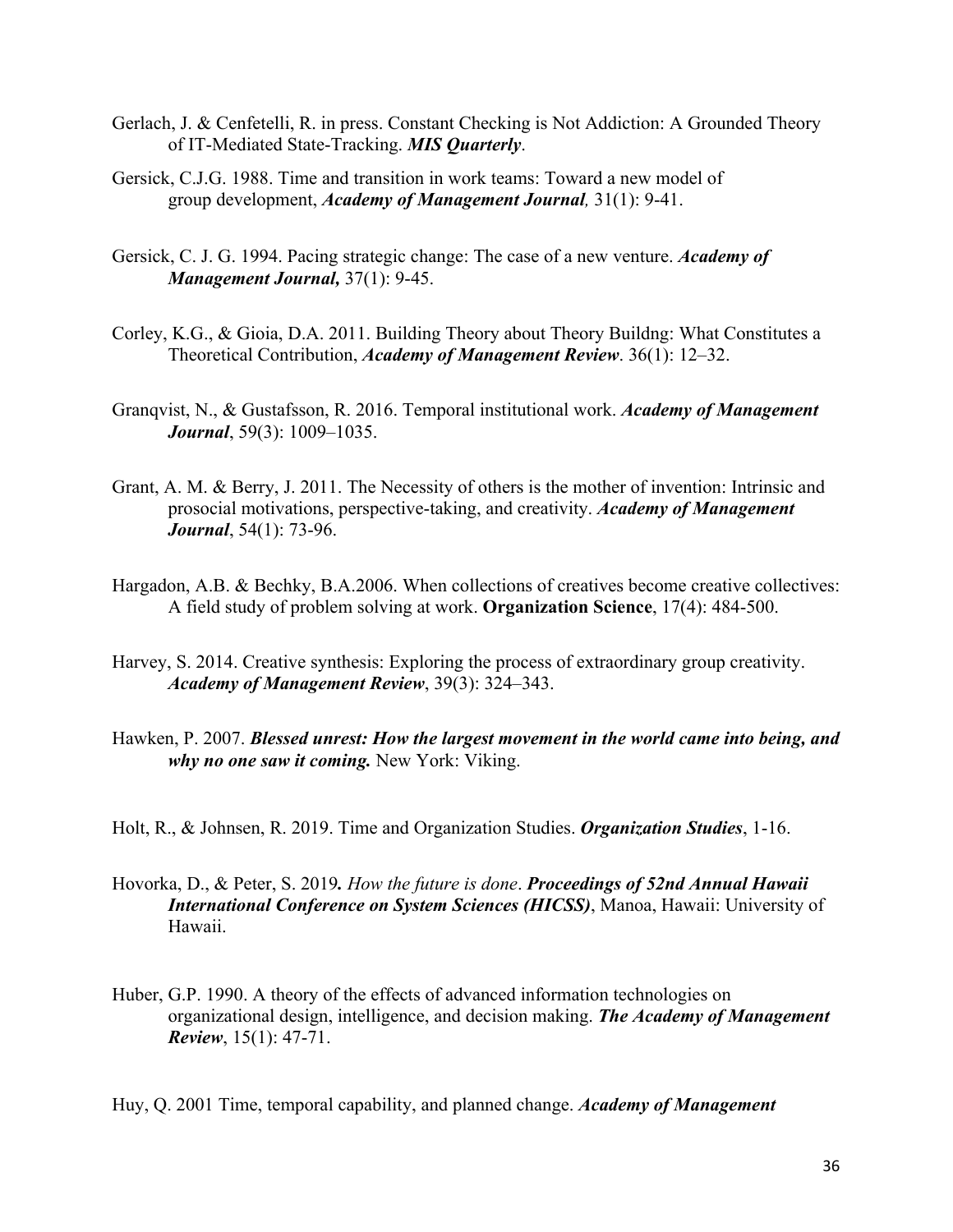*Review;* 26(4): 601- 623.

- Jarvenpaa, S.L. & Valikangas, L. 2016b. From governance void to interactive governing behaviors in new research networks. *Academy of Management Discovery*, 2(3): 226-346.
- Johnsen, R., Berg Johansen, C., & Toyoki, S. 2019. Serving time: Organization and the affective dimension of time. *Organization*, 26(1): 3-19.
- Jones, S.E. 2006. **Against technology: From the luddites to neo-luddism**. 1<sup>st</sup> edition. New York: Routledge.
- Kallinikos, J. 2004. Farewell to Constructivism: Technology and Context-Embedded Action," In Avgerou, C., Ciborra, C. and Land, F. (Eds.), *The Social Study of Information and Communication Technology*. Oxford: Oxford University Press, 140-162.
- Kallinikos, J. 2009. On the computational rendition of reality: Artefacts and human agency, *Organization*, 16(2): 183–202.
- Kallinikos, J., Aaltonen, A., & Marton, A. 2013. The ambivalent ontology of digital artifacts. *MIS Quarterly*, 37(2): 357-370.
- Kaplan S. & Orlikowski, W. 2013. Temporal work in strategy making. **Organization Science**, 24(4): 965-995.
- Koschmann, M. A., Kuhn, T. R., & Pfarrer, M. D. 2012. A communicative framework of value in cross-sector partnerships. *Academy of Management Review*, 37(3): 332–354.
- Kunish, S., Bartunek, J., Mueller, J. & Huy. Q. 2017. Time in strategic change research, *Academy of Management Annals,* 11(2): 1005–1064.
- Latour, B. 2018. *Down to earth: Politics in the new climatic regime publisher*: Cambridge, UK: Polity Press.
- Lee H. 1999. Time and information technology: Monochronicity, polychronicity and temporal symmetry. *European Journal of Information Systems*, 8: 16-26.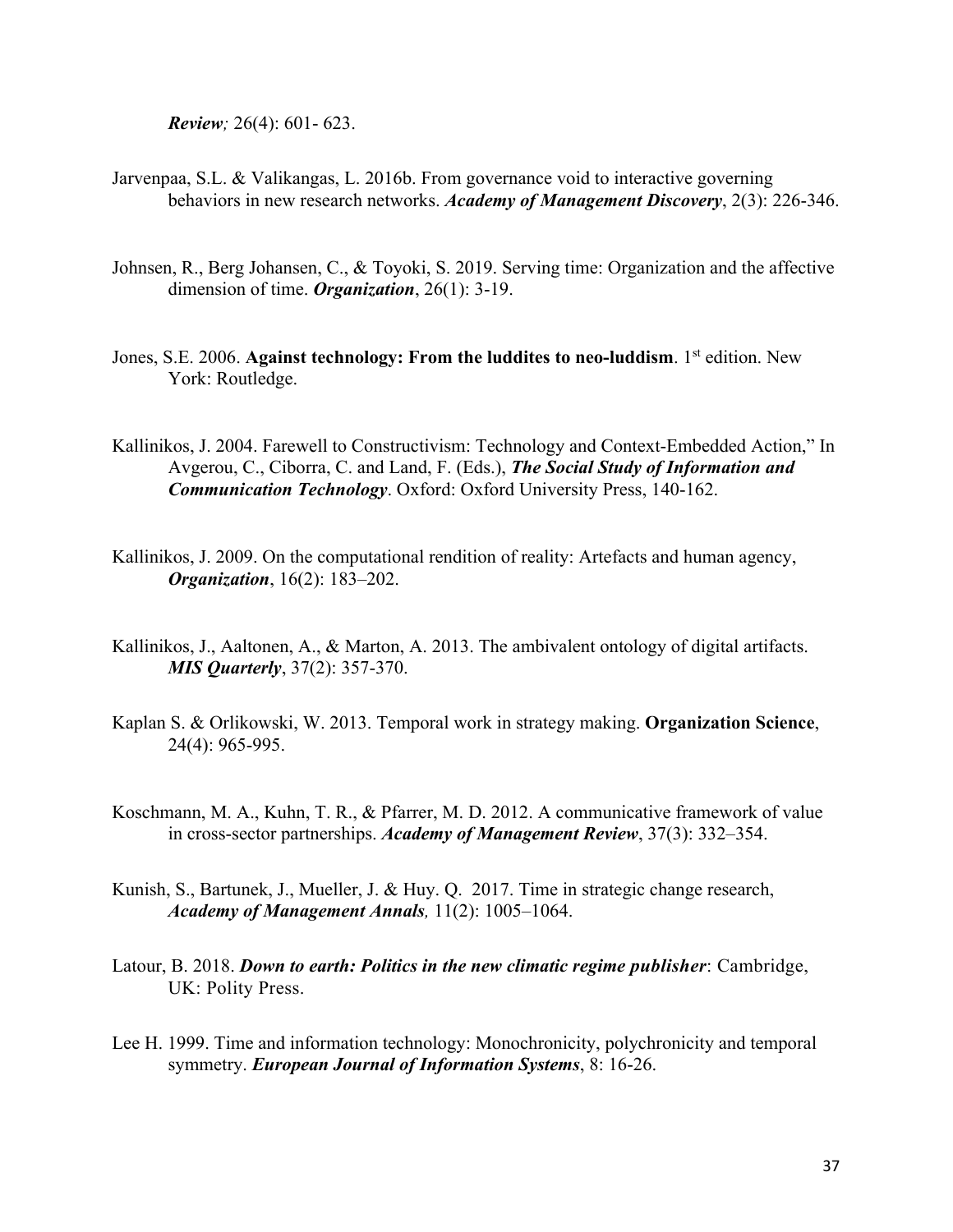- Lee, H. 2003. Your time and my time: a temporal approach to groupware calendar systems. *Information & Management,* 40(3): 159–164.
- Leonardi, P. 2011. When flexible routines meet flexible technologies: Affordance, constraint, and the imbrication of human and material agencies. *MIS Quarterly*, 35(1): 147-167.
- Liang, F. 2018, Das, V., Kostyuk, N., & Hussain, M.M. Constructing a data-driven society: China's social credit system as a state surveillance infrastructure. *Policy and Internet*, 10(4): 415-440.
- Lindebaum, D., Vesa, M., & den Hond. Insights from *the machine stops* to better understand rational assumptions in algorithmic decision-making and its implications for organizations. *Academy of Management Review*. 45(1): 247-263
- Markoff, J. 2004. What the dormouse said: How the sixties counterculture shaped the **personal computer industry.** New York, NY: Penguin Books.
- Markus, M. L. 2005. The technology shaping effects of eCollaboration technologies—bugs and features. *International Journal of e-Collaboration* 1(1): 1-23.
- Marti, I. 2018. Transformation business models, grand challenges, and social impact*. Journal of Business Ethics*, 152(4): 965-976.
- Mazmanian, M., Orlikowski, W., & Yates, J. 2013. The autonomy paradox: The implications of mobile email devices for knowledge professionals. *Organization Science*, 24(5): 1337- 1357.
- McGonigal, J. 2010. *Reality is broken*. New York, NY: Penguin Press.
- McGrath, J., & Rotchford, L. 1983. Time and behavior in organizations. *Research in Organizational Behavior,* 5: 57-101.
- Mistreanu, S. 2018. *Life inside China's social credit laboratory*. https://foreignpolicy.com/2018/04/03/life-inside-chinas-social-credit-laboratory/ Accessed: July 25, 2019.
- O'Leary M.B. & Mortensen, M. 2010. Go (con)figure: Subgroups, imbalance, isolates in geographically dispersed terms. *Organization Science*, 21(1): 115-131.
- Orlikowski, W., & Yates, J. 2002. It's about time: Temporal structuring in organizations. *Organization Science,* 13(6): 684-700.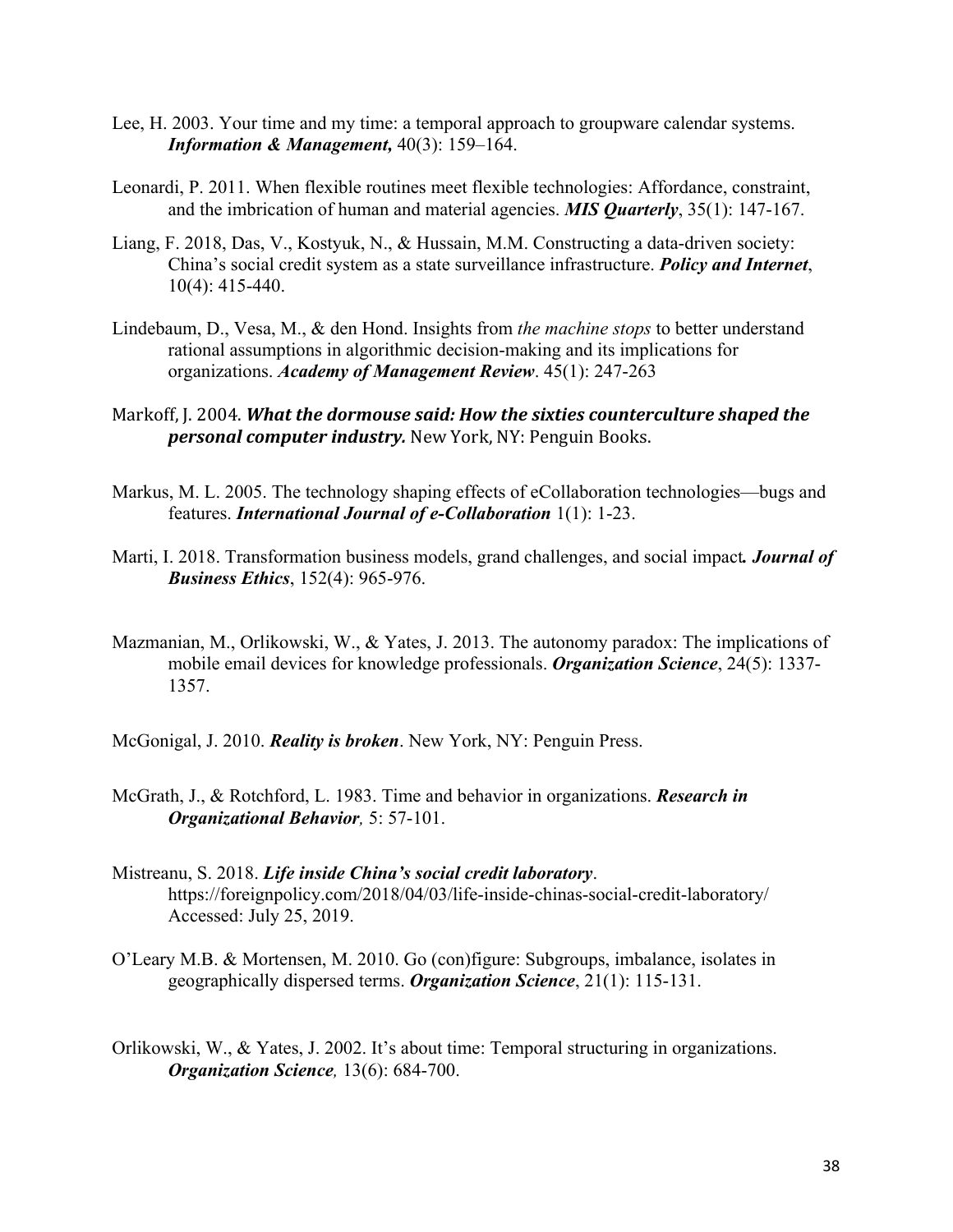- Prasopoulou E., Pouloudi A., & Panteli N. 2006. Enacting new temporal boundaries: The role of mobile phones. *European Journal of Information Systems,* 15(3): 277–84.
- Patvardhan, S. and Ramachandran, J. in press. Shaping the Future: Strategy Making as Artificial Evolution. *Organization Science*.
- Perlow, L., Staudenmayer, N., & Tyre, M. 2002. Time to change: Temporal shifts as enablers of organizational change. *Organization Science*, 13(5): 583-597.
- Perry, W., McInnis, B., Price, C., Smith, S. & Hollywood, J. 2013. **Predictive Policing, The Role of Crime Forecasting in Law Enforcement Operations**, Safety and Justice Program, Los Angeles: RAND Corporation.
- Raisch, S. and Krakowski, S. 2010. Artificial Intelligence and Management: The Automation-Augmentation Paradox, **Academy of Management Review**, in press.
- Dustin, J. 2018. Amazon scraps secret AI recruiting tool that showed bias against women, **Reuters Technology News,** October 10.
- Ryden, P., & El Sawy, O.A. 2019. Real-Time Management in The Digital Economy. In T.K.Das **Time Issues in Strategy and Organization**. Charlotte, NC: Information Age Publishing.

Reddy, M., Dourish, P. & Pratt, W. 2006. Temporality in Medical Work: Time also Matters, *Computer Supported Cooperative Work* , 15:29–53.

Reinecke, J. & Ansari S., 2015. What is a "fair" price? Ethics as sensemaking. *Organization Science,* 26(3): 867-888.

Rosenberg S. 2007. *Dreaming in Code*. New York: Crown Publishers.

- Rutkowski, A.F., Saunders, C., & Vogel, D., & van Genuchten, M. 2007. "Is it already 4 a.m. in your time zone?": Focus immersion and temporal dissociation in virtual teams. *Small Research Group*, 38(1): 98-129.
- Sarker S., & Sahay S. 2004. Implications of space and time for distributed work: An interpretive study of US-Norwegian systems development teams. *European Journal of Information Systems*, 13(1): 3–20.
- Saunders C., Van Slyke C., & Vogel D. 2004. My time or yours? Managing time visions in global virtual teams. *Academy of Management Executive,* 18(1): 19–31.
- Sawyer S., & Southwick R. 2002. Temporal issues in information and communication technology-enabled organizational change: Evidence from an enterprise systems implementation. *The Information Society*, 18(4): 263–80.

Scheffler, S. 2013. *Death and the Afterlife*. Oxford, UK: Oxford University Press.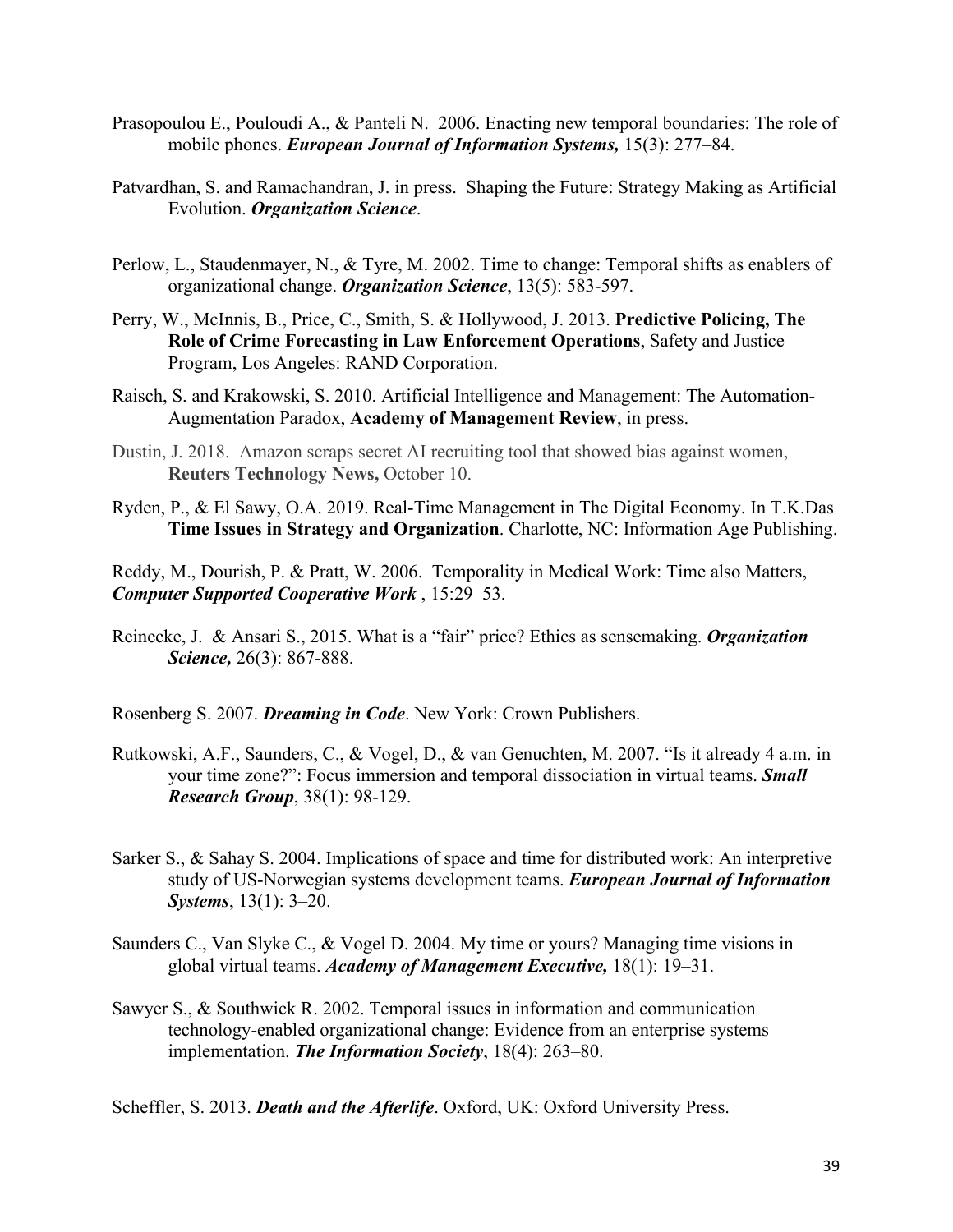- Schilling, M. 2017. *Strategic management of technological innovation* (5<sup>th</sup> ed.). New York, NY: McGraw-Hill Education.
- Seidel, S., Recker, J; von Brocke, J. 2013. Sensemaking and sustainable practicing: functional affordances of information systems in green transformations. *MIS Quarterly***.** 37(4): 1275-1310.
- Shephard, D.A. and Suddaby, R. 2017. Theory Building: A Review and Integration*, Journal of Management.* 43(1): 59-86.
- Siggelkow, N. 2007. Persuasion with case studies. *Academy of Management Journal*, 50(1): 20- 24.
- Silva, L. & Mousavidin, E. 2015. Strategic thinking in virtual worlds: Studying world of warcraft. *Computers in Human Behavior*, 46: 168–180.
- Slawinski, N., & Bansal., P. 2012. A matter of time: The temporal perspectives of organizational responses to climate change. *Organization Studies,* 33(11), 1537–1563.
- Slawinski, N., Bansal, P. 2015. Short on time: Intertemporal tensions in business sustainability. *Organization Science,* 26(2): 531-549.

Sorokin, P. & Merton, R. 1937. Social Time: A Methodological and Functional Analysis *American Journal of Sociology,* 42:5. 615-629

- Suchman, L. 2018. *Frankenstein's Problem, in Living with Monsters, Social Implications of Algorithmic Phenomena, Hybrid Agency, and the Performativity of Technology*. Springer, 13-18. Eds: Ulrike, Schultze; Margunn Aanestad; Magnus Mahring; Carsten Osterlund; Kai Riemer
- Thompson, E.P. 1967. *Time, work-Discipline, and industrial capitalism*. Past and Present 38: 56–97.
- Tyre, M. J. & Orlikowski W.J. 1994. Windows of opportunity: Temporal patterns of technological adaptation in organizations. *Organization. Science,* 5(1): 98-118.
- Wajcman, J. 2019. The digital architecture of time management. *Science, Technology, & Human Values*, 44(2): 315-337.
- Weick, K.E. 1979. *The social psychology of organizing*. 2nd Edition. New York City, NY: McGraw-Hill.

Whitehead, A.N. (1920): The Concept of Nature. Cambridge, UK: Cambridge University Press.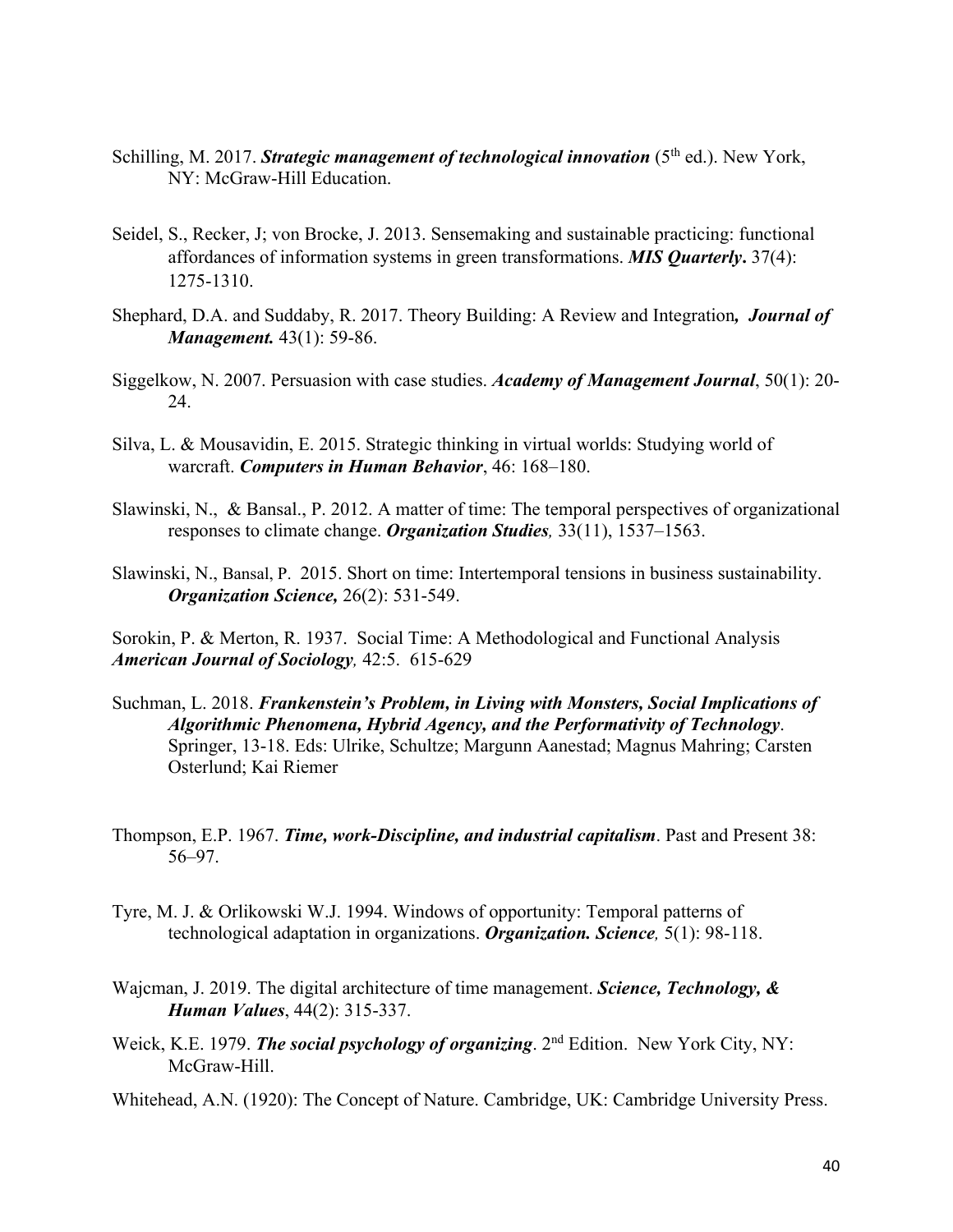- Woolgar, S. 1988. **Knowledge and reflexivity: New frontiers in the sociology of knowledge**. Thousand Oaks, CA: Sage Publications, Inc.
- Yakura, E.K. 2002. Charting time: Timelines as temporal boundary objects. *Academy of Management Journal*, 45(5): 956-970.
- Yli-kauhaluoma, S., 2009. Exploring social dynamics in technological innovating: A case of early phases in a chemical high-tech firm. *International Small Business Journal*, 27(4): 442-469.
- Zuboff, S. 2019. *The Age of Surveillance Capitalism: The Fight for a Human Future at the New Frontier of Power.* 1st Edition. Public Affairs. New York.

Table 2. Prior Literature on Advanced Technology and Time Through the Lens of Inner Time and Social Time

| Selected | Empirical       | Effects of        | Effects of      | Implications  | Temporal        |
|----------|-----------------|-------------------|-----------------|---------------|-----------------|
| Article  | Context         | Technology on     | Technology      | on Creativity | Capacity        |
|          |                 | Social Time       | on Inner        | and           |                 |
|          |                 |                   | Time            | Collaboration |                 |
| Barley,  | A study of      | How radiologists  | The frustration | <b>New</b>    | The             |
| 1988     | temporal        | and technologists | felt by         | technologies  | coordination of |
|          | organization of | coordinated their | technologists   | being         | work tasks with |
|          | radiological    | joint work tasks, | trying to       | introduced,   | timing,         |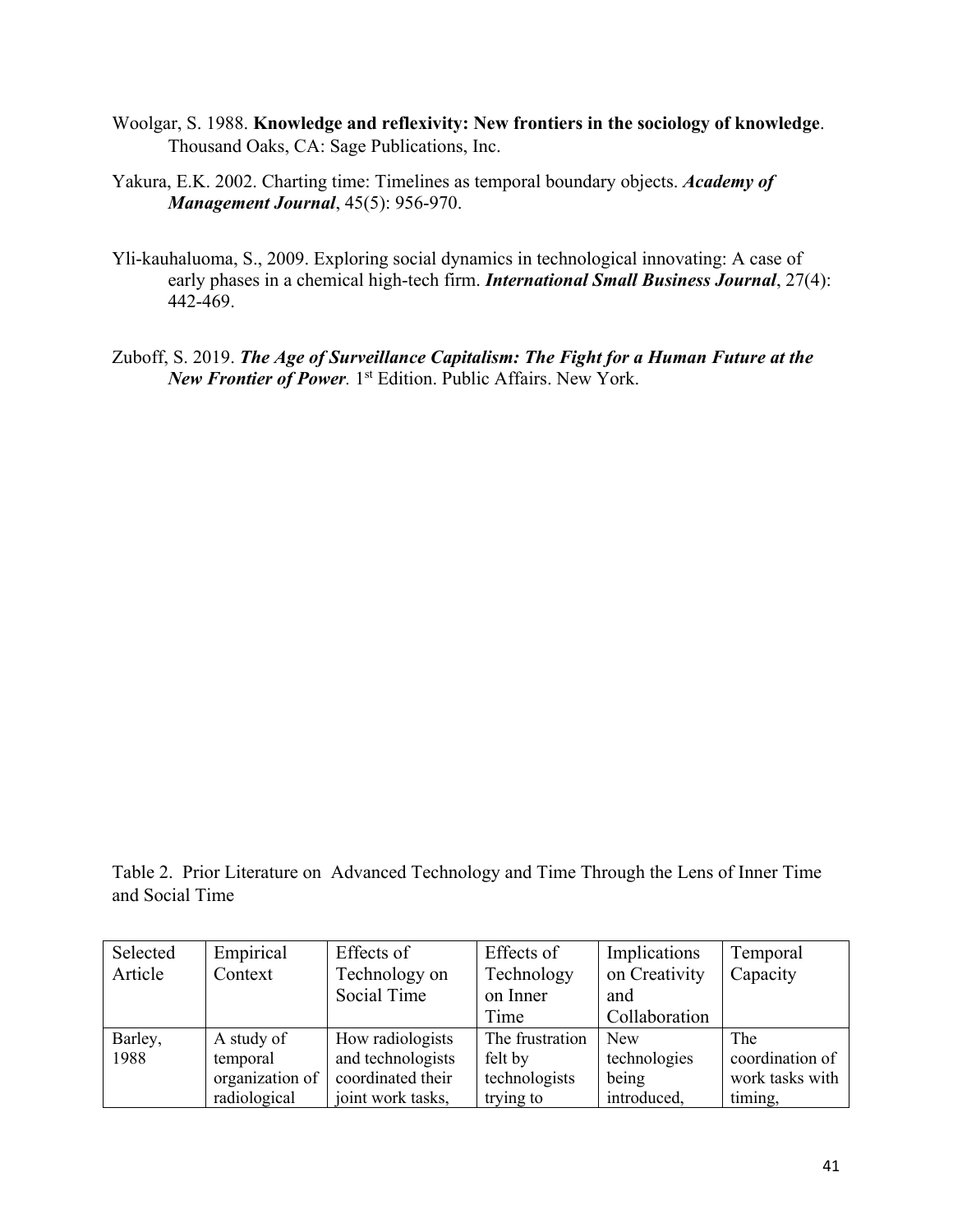|                                               | work in a<br>hospital<br>department                                                                                                                                 | including other<br>medical staff                                                                                                                                                                                                                                                               | engage<br>radiologists'<br>attention                                                                                                                                                                       | changing work<br>practices                                                                                                                                                                                           | sequencing,<br>duration                                                                                                              |
|-----------------------------------------------|---------------------------------------------------------------------------------------------------------------------------------------------------------------------|------------------------------------------------------------------------------------------------------------------------------------------------------------------------------------------------------------------------------------------------------------------------------------------------|------------------------------------------------------------------------------------------------------------------------------------------------------------------------------------------------------------|----------------------------------------------------------------------------------------------------------------------------------------------------------------------------------------------------------------------|--------------------------------------------------------------------------------------------------------------------------------------|
| Barley et<br>al., 2011                        | A study of the<br>communicatio<br>n patterns by<br>employees in a<br>company<br>producing<br>workstations<br>and servers (an<br>engineering<br>organization)        | Full email boxes,<br>symbolizing<br>overload at work;<br>Email excluded<br>from usual social<br>norms in terms of<br>appropriate time to<br>communicate;<br>Expectations<br>required quick<br>response even<br>outside work<br>hours;<br>Asynchronicity<br>appeared to<br>contribute to stress | Fear of<br>missing out                                                                                                                                                                                     | Technologies<br>such as email<br>contribute to,<br>or remind<br>employees of,<br>the feeling of<br>being<br>overloaded at<br>work.                                                                                   | Asynchronicity<br>seems to add<br>temporal<br>flexibility, but<br>it creates<br>feelings of<br>being<br>constantly short<br>of time. |
| Barrett &<br>Scott, 2004                      | A study of<br>emergence of<br>electronic<br>trading in<br>London and<br>Chicago<br>futures<br>exchanges                                                             | A linkage to<br>"global time," with<br>the elimination of<br>regional<br>monopolies                                                                                                                                                                                                            | Changing skill<br>profiles and<br>identities;<br>Limited life<br>cycle as a<br>trader;<br>Jumping time<br>zones to<br>operate in<br>markets where<br>profits can best<br>be made at any<br>particular time | Susceptibility<br>to becoming a<br>work "dope";<br>Using<br>technology to<br>"colonize time<br>zones and<br>reinforce time-<br>money-power<br>cycle"; High<br>performance<br>pressures with<br>time<br>consciousness | "Global time"<br>gives instant<br>profitmaking<br>opportunities<br>but erodes<br>skills fast(er)                                     |
| Cramton,<br>2003                              | A study of an<br>archival<br>dataset of a<br>collaborative<br>project in a<br>graduate<br>school among<br>students and<br>faculty located<br>in three<br>continents | Failure to gather<br>and remember<br>contextual<br>information<br>regarding remote<br>project partners;<br>also difficulty of<br>communicating<br>their own context<br>and constraints                                                                                                         | Difficulty of<br>communicatin<br>g and<br>assessing the<br>salience of<br>information to<br>remote<br>partners and<br>self                                                                                 | Difficulty of<br>maintaining<br>mutual<br>knowledge in<br>remote teams                                                                                                                                               | Speed of<br>communication<br>; interactional<br>dynamics                                                                             |
| Kallinikos,<br>Aaltonen, &<br>Marton,<br>2013 | A Study of<br>Internet<br>archive                                                                                                                                   | Exclusion of social<br>time (e.g.,<br>distributed<br>reprogrammability                                                                                                                                                                                                                         | "Freezing<br>content"                                                                                                                                                                                      | A snapshot<br>view on<br>ordered<br>content; an<br>emphasis on                                                                                                                                                       | No human<br>temporal<br>capacity; time<br>is machine<br>programmed                                                                   |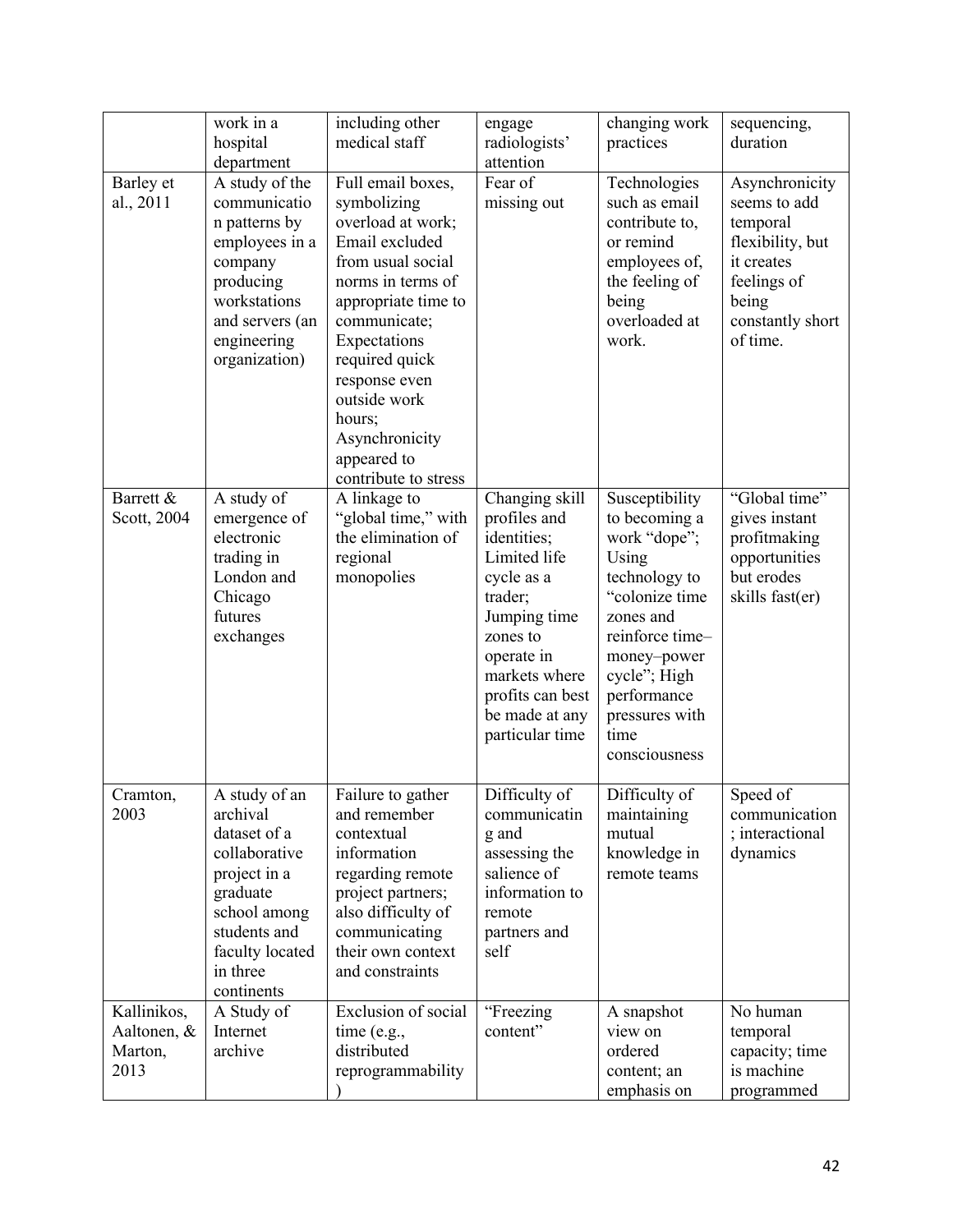|                           |                                                                                                                                                                                            |                                                                                                                                                                                                                                                      |                                                                                                                                                                                                                                                         | artifact<br>manipulation                                                                                                                                   |                                                                                    |
|---------------------------|--------------------------------------------------------------------------------------------------------------------------------------------------------------------------------------------|------------------------------------------------------------------------------------------------------------------------------------------------------------------------------------------------------------------------------------------------------|---------------------------------------------------------------------------------------------------------------------------------------------------------------------------------------------------------------------------------------------------------|------------------------------------------------------------------------------------------------------------------------------------------------------------|------------------------------------------------------------------------------------|
| Lee, 2003                 | A survey of<br>use of a<br>groupware<br>calendaring<br>system in a<br>large computer<br>manufacturer                                                                                       | Open calendar<br>system used for<br>viewing<br>colleagues'<br>calendars for<br>locating them and<br>assessing whether<br>they are busy                                                                                                               | Less<br>willingness to<br>alter a<br>colleague's<br>calendar than<br>view it;<br>sending a<br>calendar invite<br>may depend on<br>organizational<br>rank and<br>relationship                                                                            | Reduction of<br>face-to-face<br>meetings and<br>may; Less easy<br>to schedule<br>meetings<br>among team<br>members<br>distributed,<br>possibly<br>globally | Socio-temporal<br>order                                                            |
| Leonardi,<br>2015         | A quasi-<br>natural<br>experiment in<br>customizing a<br>social<br>networking<br>technology for<br>internal<br>communicatio<br>n in a large<br>financial firm                              | Awareness of<br>ambient<br>communications<br>occurring among<br>members in the<br>organization                                                                                                                                                       | Importance of<br>awareness of<br>coworkers'<br>knowledge:<br>"respondents<br>improved the<br>accuracy of<br>their cognitive<br>knowledge<br>structures if<br>they happened<br>to notice what<br>others were<br>saying in their<br>messages" (p.<br>755) | Knowing more<br>about the kind<br>of knowledge<br>coworkers<br>have improves<br>metaknowledg<br>e of the<br>organization                                   | Time as a<br>potential<br>constraint for<br>exposure to<br>colleagues'<br>messages |
| Lindebaum<br>et al, 2019  | An analysis of<br>algorithmic<br>decision<br>making from<br>the perspective<br>of formal<br>rationality in<br>the context of<br>in E. M.<br>Forster's novel<br>The Machine<br><b>Stops</b> | Algorithms as<br>supercarriers of<br>formal rationality;<br>Implications being<br>that their calculus<br>necessarily<br>produces an<br>outcome,<br>precluding the idea<br>of a choice<br>(assumed as a<br>human or<br>organizational<br>prerogative) | Lack of<br>transparency<br>of algorithmic<br>calculus, and<br>decision-<br>making, thus<br>inscrutable for<br>the nature of<br>the decision<br>(whether<br>responsible or<br>based on high<br>quality input)                                            | The<br>elimination of<br>collaborative<br>creativity as in<br>The Machine<br>Stops; Humans<br>fall into<br>decadence                                       | A move from<br>human to<br>machine time                                            |
| Mazmanian<br>et al., 2013 | Interviews<br>with 48<br>knowledge<br>professionals,                                                                                                                                       | Escalating<br>engagement while<br>also increasing<br>work stress                                                                                                                                                                                     | Gaining<br>personal<br>autonomy<br>while                                                                                                                                                                                                                | Mobile<br>communication<br>technologies<br>redefine                                                                                                        | Temporal<br>autonomy is<br>susceptible to<br>organizational                        |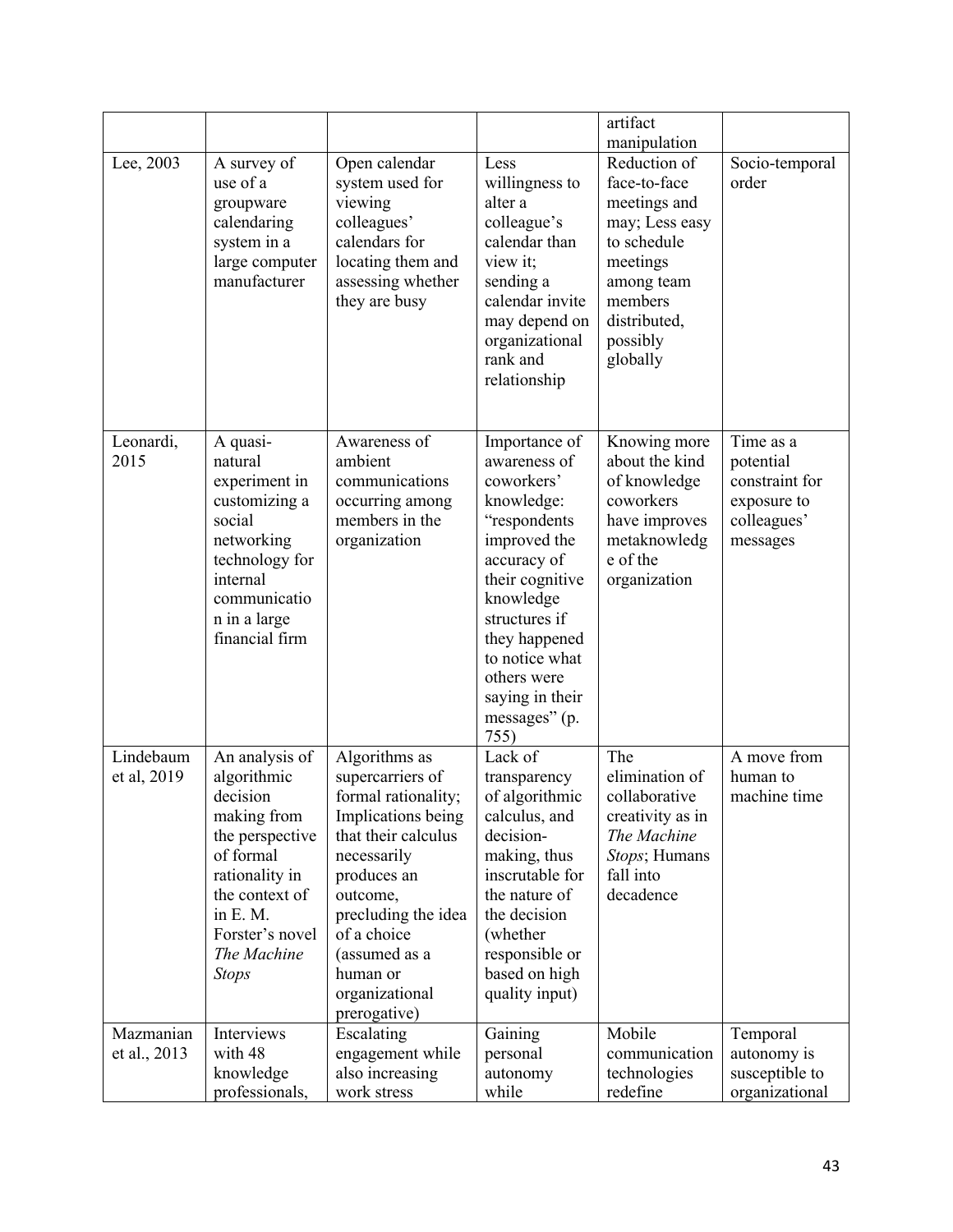|                                 | 2004-2005, on<br>their daily<br>work and use<br>of mobile<br>email devices                                                                                                                                                             | through<br>diminished<br>collective<br>autonomy (raising<br>expectations of<br>availability, for<br>example)                                                                                  | continuously<br>controlling<br>communicatio<br>n (checking<br>email)                                                                                                                     | temporal-<br>spatial<br>collaboration<br>while<br>reshaping<br>practices, and<br>even identity,<br>of professional<br>knowledge<br>workers                                                   | demands on<br>time                                             |
|---------------------------------|----------------------------------------------------------------------------------------------------------------------------------------------------------------------------------------------------------------------------------------|-----------------------------------------------------------------------------------------------------------------------------------------------------------------------------------------------|------------------------------------------------------------------------------------------------------------------------------------------------------------------------------------------|----------------------------------------------------------------------------------------------------------------------------------------------------------------------------------------------|----------------------------------------------------------------|
| Prasopoulo<br>u et al.,<br>2006 | The use of<br>mobile phones<br>by $15$<br>professionals<br>working in<br>business<br>organizations                                                                                                                                     | Increased<br>accessibility and<br>instant<br>communication;<br>Erosion of<br>temporal<br>boundaries, such<br>as standard<br>working hours                                                     | The phone's<br>attachment to a<br>single user<br>makes<br>temporal<br>properties<br>more evident<br>and blends<br>private and<br>public (work);<br>Affects the<br>user's own<br>behavior | Makes<br>managing<br>socio-temporal<br>spaces more<br>challenging for<br>collaborative<br>activity;<br>Enforcing<br>temporal<br>boundaries<br>might be easier<br>in more senior<br>positions | Public and<br>private time<br>blends together                  |
| Ryden & El<br>Sawy, 2019        | A survey of<br>U.S.<br>executives<br>combined with<br>interviews<br>with Danish<br>executives on<br>real-time<br>management<br>perceptions<br>and issues;<br>Use of<br>enabling<br>technologies<br>and<br>organizational<br>mechanisms | Managers' time<br>perceptions matter<br>for building real-<br>time management<br>processes; Slow<br>and fast as a<br>temporal<br>distinction adds<br>value to the<br>enterprise<br>activities | Thinking<br>beyond fast to<br>creating flow;<br>Temporal<br>reflexivity<br>important                                                                                                     | Need for ambi-<br>temporality for<br>creating<br>enterprise<br>value                                                                                                                         | Ambi-temp-<br>orality                                          |
| Reddy et<br>al., 2006           | A study of<br>temporal<br>patterns for<br>coordination<br>and<br>information-<br>seeking by<br>professionals<br>working in a<br>surgical<br>intensive care                                                                             | Structured<br>timelines for work<br>coordination and<br>collaboration;<br>Persistent<br>information flows<br>connecting<br>hospital units                                                     | Information-<br>seeking as an<br>individual<br>behavior and<br>perceived need<br>(building<br>expectations,<br>awareness)                                                                | Temporal<br>structuring<br>allows for<br>collaboration<br>and<br>coordination of<br>activities and<br>flexibility as<br>part of the<br>temporal<br>structure                                 | Time as<br>trajectories,<br>rhythms,<br>horizons, and<br>flows |